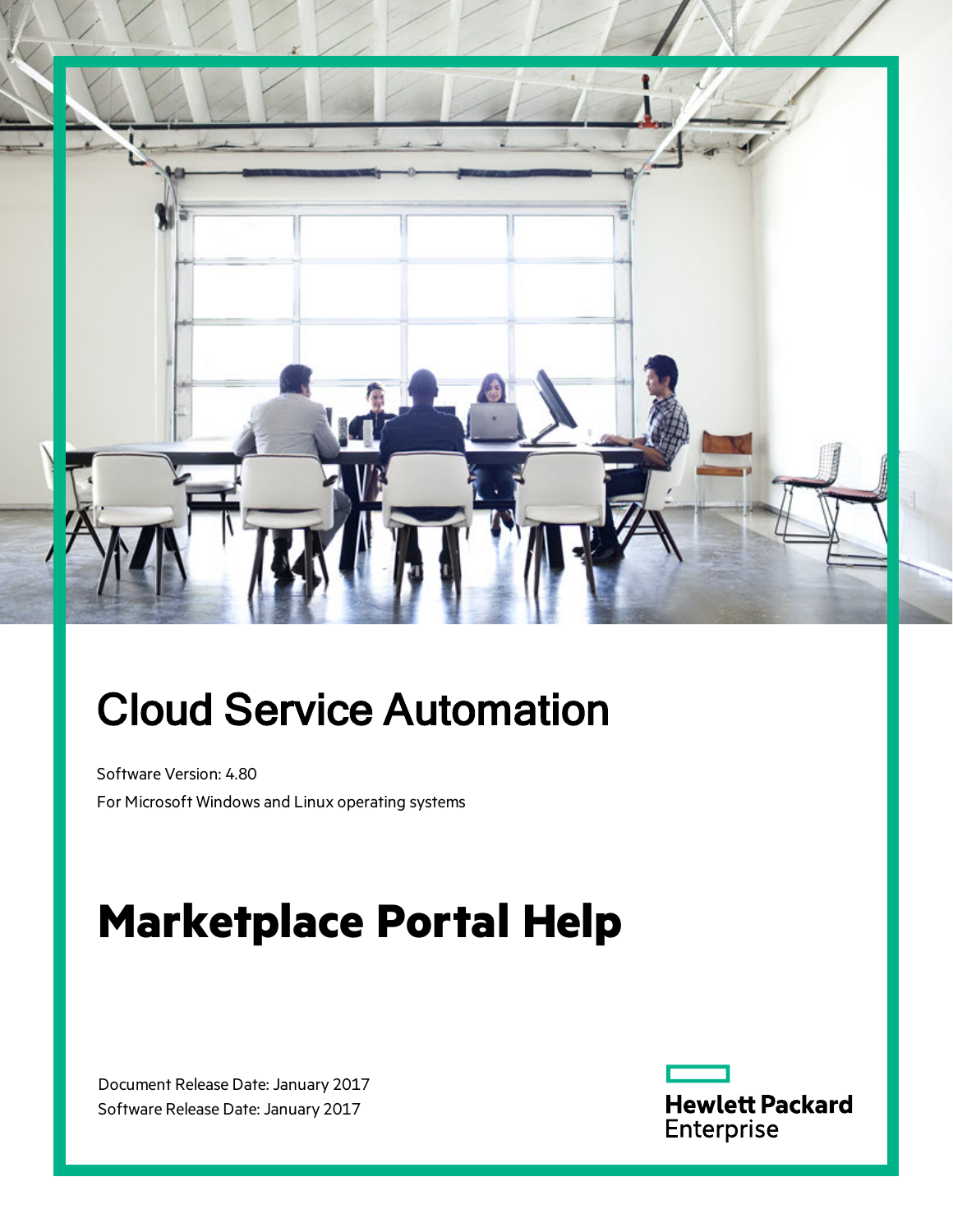#### Legal Notices

#### **Warranty**

The only warranties for Hewlett Packard Enterprise products and services are set forth in the express warranty statements accompanying such products and services. Nothing herein should be construed as constituting an additional warranty. Hewlett Packard Enterprise shall not be liable for technical or editorial errors or omissions contained herein. The information contained herein is subject to change without notice.

#### Restricted Rights Legend

Confidential computer software. Valid license from Hewlett Packard Enterprise required for possession, use or copying. Consistent with FAR 12.211 and 12.212, Commercial Computer Software, Computer Software Documentation, and Technical Data for Commercial Items are licensed to the U.S. Government under vendor's standard commercial license.

#### Copyright Notice

© 2017 Hewlett Packard Enterprise Development LP

#### Trademark Notices

Adobe™ is a trademark of Adobe Systems Incorporated.

Microsoft® and Windows® are U.S. registered trademarks of Microsoft Corporation.

The OpenStack® Word Mark and the Square O Design, together or apart, are trademarks or registered trademarks marks of OpenStack Foundation, in the United States and other countries and are used with the OpenStack Foundation's permission.

Oracle and Java are registered trademarks of Oracle and/or its affiliates.

RED HAT READY™ Logo and RED HAT CERTIFIED PARTNER™ Logo are trademarks of Red Hat, Inc.

This product includes an interface of the 'zlib' general purpose compression library, which is Copyright © 1995-2002 Jean-loup Gailly and Mark Adler.

#### Documentation Updates

To check for recent updates or to verify that you are using the most recent edition of a document, go to: <https://softwaresupport.hpe.com/>.

This site requires that you register for an HP Passport and to sign in. To register for an HP Passport ID, click **Register** on the HPE Software Support site or click **Create an Account** on the HP Passport login page.

You will also receive updated or new editions if you subscribe to the appropriate product support service. Contact your HPE sales representative for details.

#### **Support**

Visit the HPE Software Support site at: <https://softwaresupport.hpe.com/>.

Most of the support areas require that you register as an HP Passport user and to sign in. Many also require a support contract. To register for an HP Passport ID, click **Register** on the HPE Support site or click **Create an Account** on the HP Passport login page.

To find more information about access levels, go to: <https://softwaresupport.hpe.com/web/softwaresupport/access-levels>.

**HPE Software Solutions Now** accesses the HPSW Solution and Integration Portal website. This site enables you to explore HPE Product Solutions to meet your business needs, includes a full list of Integrations between HPE Products, as well as a listing of ITIL Processes. The URL for this website is [https://softwaresupport.hpe.com/km/KM01702731.](https://softwaresupport.hpe.com/km/KM01702731)

#### About this PDF Version of Online Help

This document is a PDF version of the online help. This PDF file is provided so you can easily print multiple topics from the help information or read the online help in PDF format. Because this content was originally created to be viewed as online help in a web browser, some topics may not be formatted properly. Some interactive topics may not be present in this PDF version. Those topics can be successfully printed from within the online help.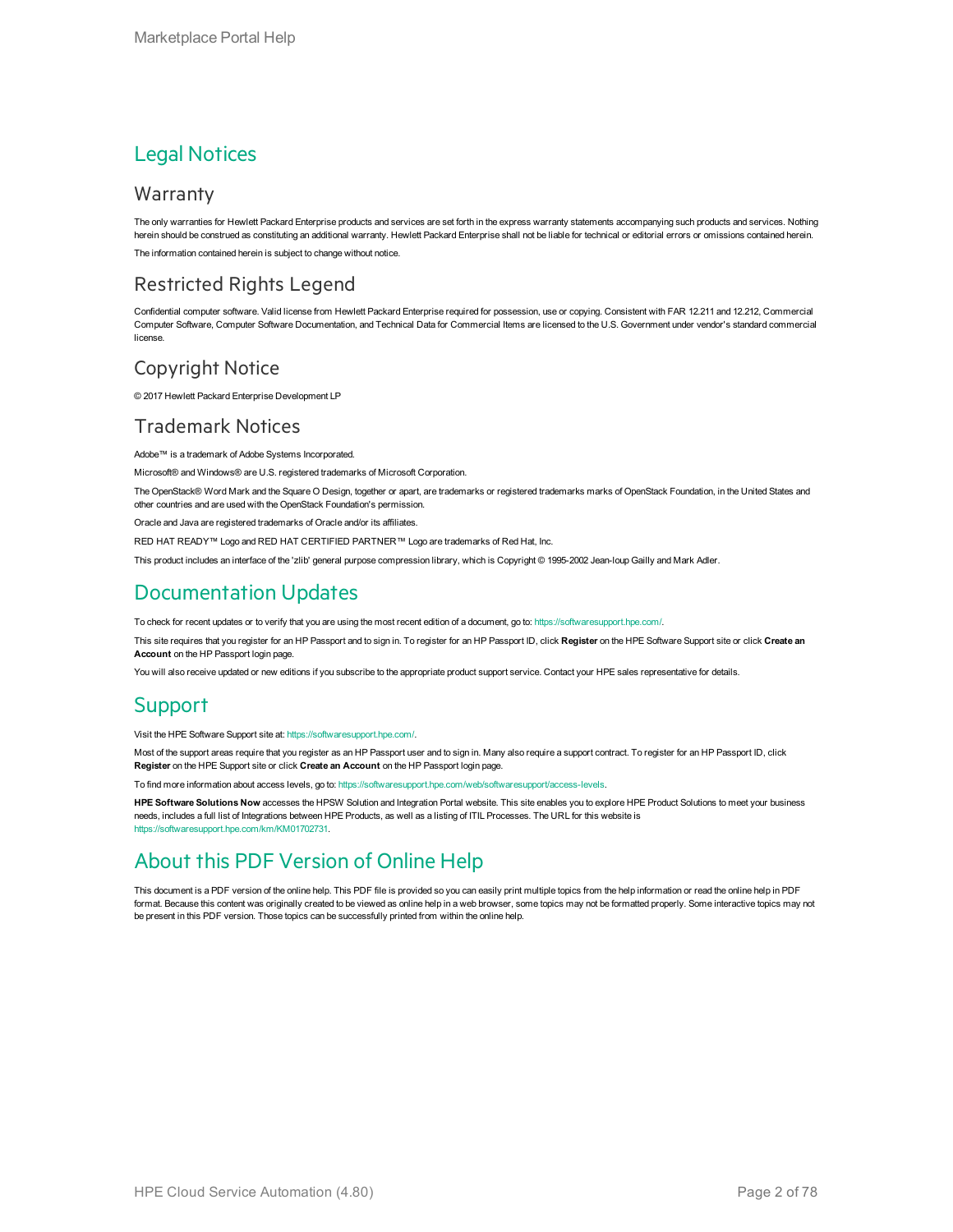## **Contents**

| 20 |
|----|
|    |
|    |
|    |
|    |
|    |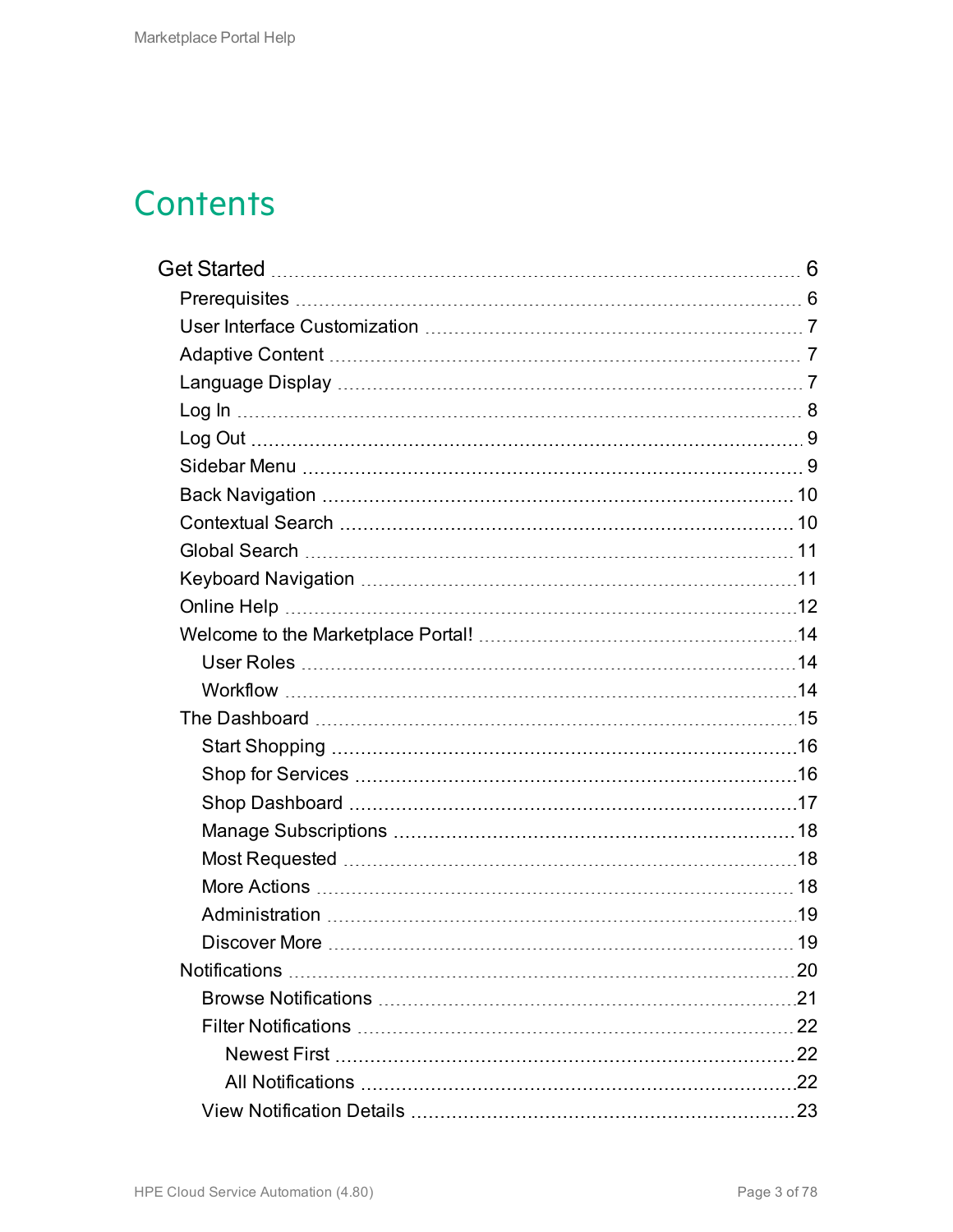| $-44$ |
|-------|
|       |
|       |
|       |
|       |
|       |
|       |
|       |
|       |
|       |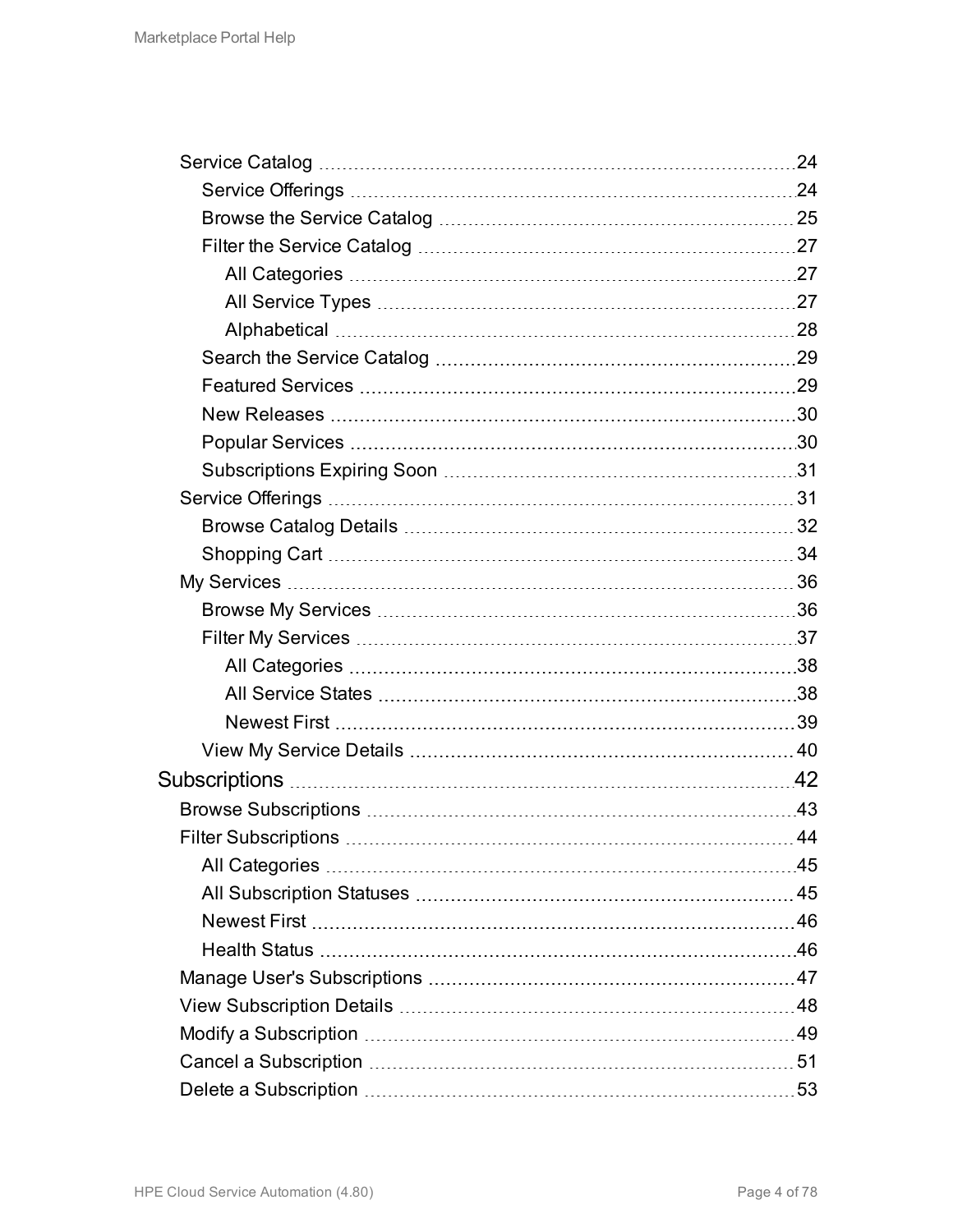| 56 |
|----|
|    |
|    |
|    |
|    |
|    |
|    |
|    |
|    |
|    |
|    |
|    |
|    |
|    |
|    |
|    |
|    |
|    |
|    |
|    |
|    |
|    |
|    |
|    |
|    |
|    |
|    |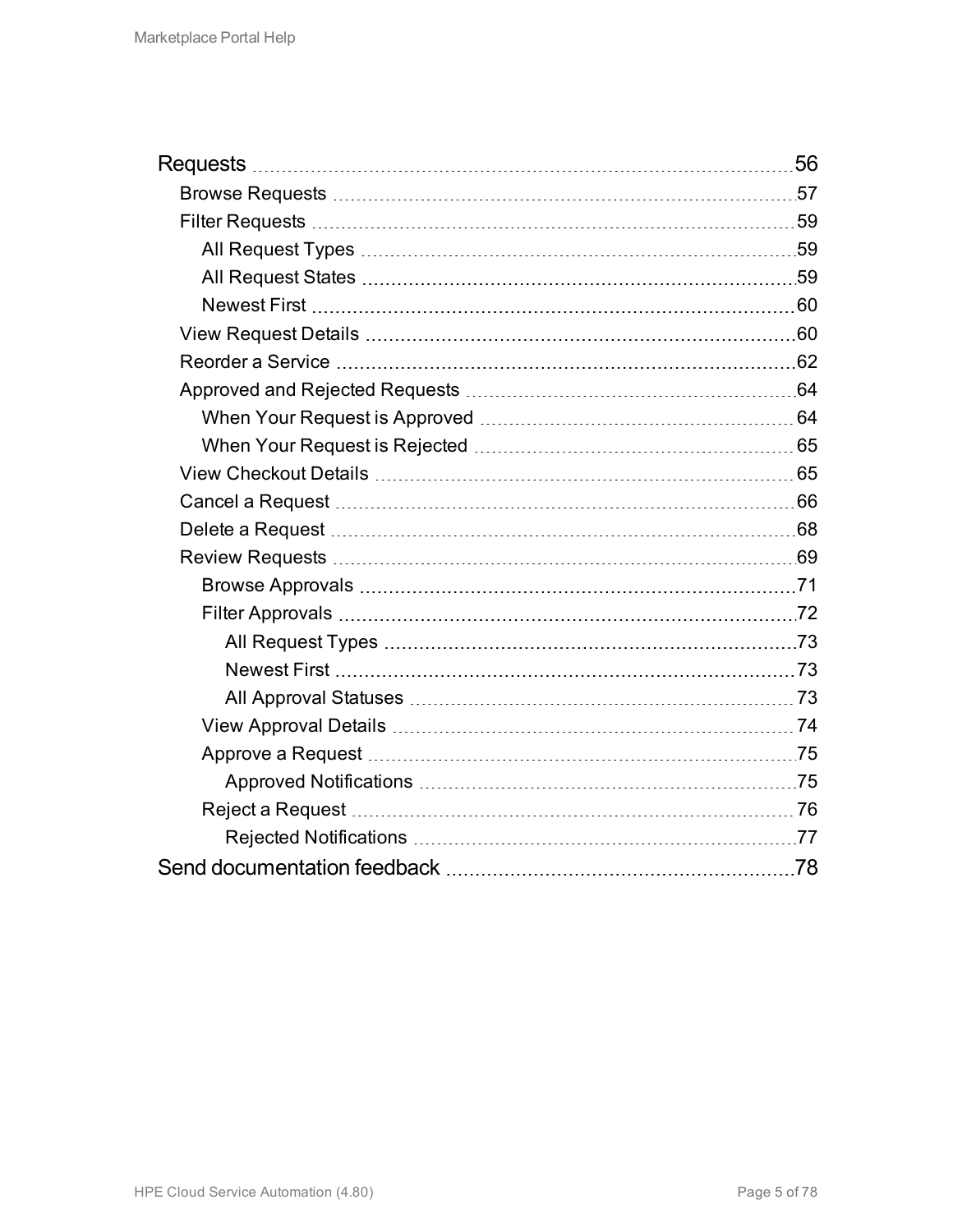## <span id="page-5-0"></span>Get Started

If you are new to the Marketplace Portal, start here!

- ["Prerequisites"](#page-5-1) below
- **.** "User Interface [Customization"](#page-6-0) on the next page
- ["Adaptive](#page-6-1) Content" on the next page
- ["Language](#page-6-2) Display" on the next page
- "Log In" on [page](#page-7-0) 8
- "Log Out" on [page](#page-8-0) 9
- ["Sidebar](#page-8-1) Menu" on page 9
- **.** "Back [Navigation"](#page-9-0) on page 10
- ["Contextual](#page-9-1) Search" on page 10
- <sup>l</sup> "Global [Search"](#page-10-0) on page 11
- "Keyboard [Navigation"](#page-10-1) on page 11
- ["Online](#page-11-0) Help" on page 12

## <span id="page-5-1"></span>**Prerequisites**

To use the Marketplace Portal, review the following requirements:

- The Marketplace Portal uses https and runs on port 8089, which is the default. If you customize the Marketplace Portal, contact your CSA Administrator to determine whether the port or protocol has changed.
- You must use a browser that supports the Marketplace Portal. A minimum screen resolution of 1024x768 is supported. As a best practice, a screen resolution of 1280x1024 will give the best results. For information about supported browsers, see the Cloud Service Automation System and Software Support Matrix.
- Use the following default Marketplace Portal URL: https://<CSA\_HOST>:8089/org/<ORG\_ID>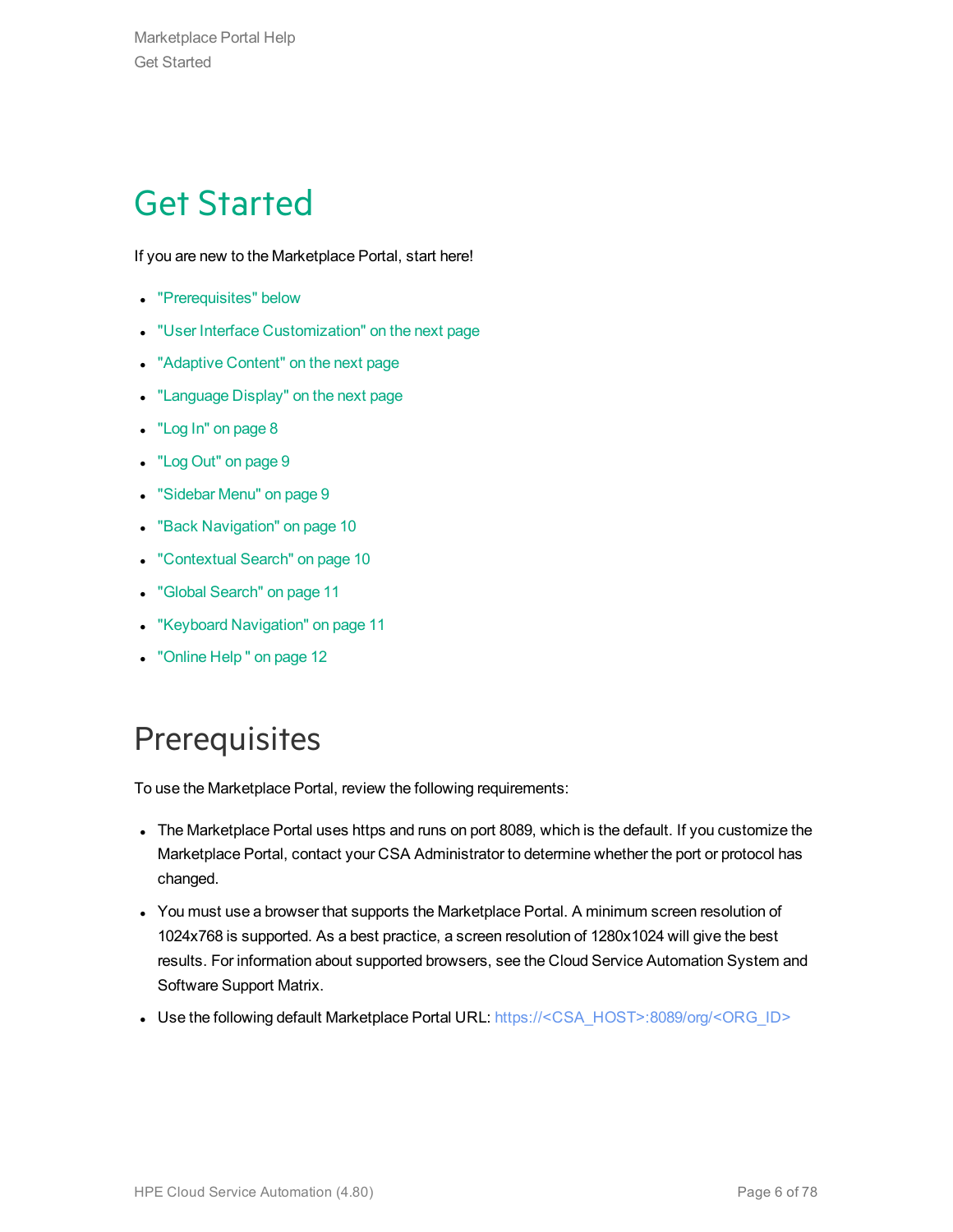## <span id="page-6-0"></span>User Interface Customization

As an end user, you might want to use your organization's branding in the Marketplace Portal user interface.

To support your organization's branding styles and standards, you can customize certain user interface elements in the Marketplace Portal, such as the portal icon, the portal title, the portal welcome message, the portal footer message, themes, tiles, and security classifications. For instructions on how to customize these user interface elements, see the Customizing the Marketplace Portal whitepaper or contact your CSA Administrator.

## <span id="page-6-1"></span>Adaptive Content

The Marketplace Portal user interface layout is designed to adapt to various screen sizes, where the content adjusts to the size, and where all functionality persists. As a service consumer, you can use the Marketplace Portal on your desktop, tablet, or other mobile devices. Across these device screens, the Marketplace Portal displays an intuitive user interface that includes all functionality. For screen resolution requirements and best practices, see ["Prerequisites"](#page-5-1) on the previous page.

## <span id="page-6-2"></span>Language Display

By default, the Marketplace Portal user interface displays in a left-to-right direction. For certain languages, such as Arabic and Hebrew, you can configure supported browser for a right-to-left user interface display. Right-to-left language display supports all out-of-the box Marketplace Portal organization themes: Simplified, Enterprise, and Playful. Right-to-left language display does not support custom themes.

- Several navigation components in the Dashboard, such as the organization logo, sidebar menu  $\equiv$ , shopping cart  $\blacksquare$ , user name  $\clubsuit$ , and the  $\blacksquare$  Need Help? link, display on the right or left side, depending on the language you configure in your browser.
- . In the input fields, you can also enter text in a right-to-left direction.
- In the Pick Date fields, the back arrow  $\leq$  advances the calendar and the forward arrow  $\geq$  moves the calendar backwards.

#### **Setting the Language Display in Google Chrome**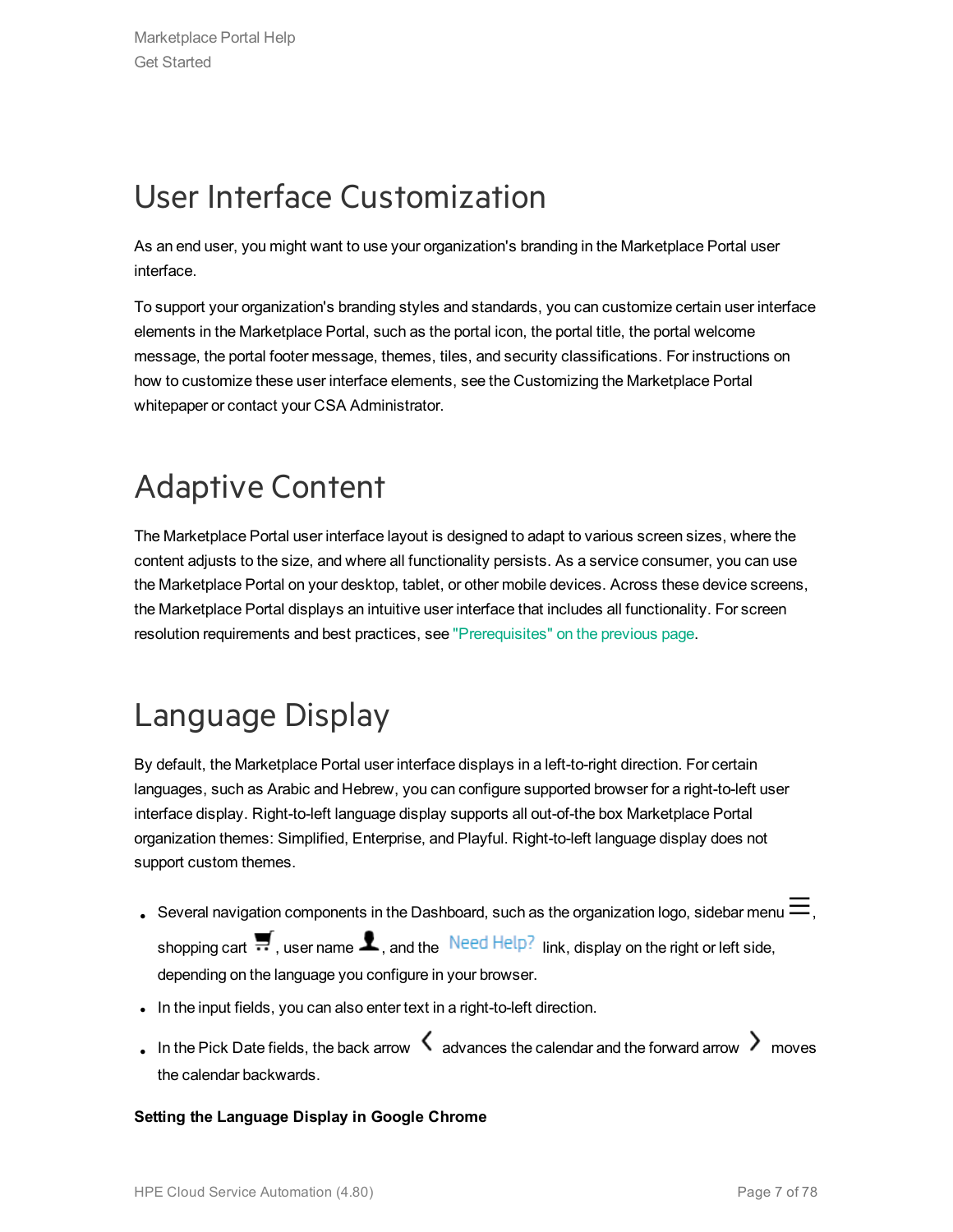To configure the language setting in your Chrome browser:

- 1. From the Chrome drop-down menu  $\equiv$ , select **Settings**.
- 2. In the Settings window, select "Show advanced settings".
- 3. In the Languages section, click **Language and input settings**.
- 4. In the Languages pane, click **Add**.
- 5. In the Add Language window, select Arabic or Hebrew from the drop-down list.
- 6. Click **OK**.
- 7. In the Languages window, click **Done**.
- 8. Log out and then log back in to the Marketplace Portal for the selected language display. This language setting persists in your browser until you change it.

#### **Setting the Language Display in Mozilla Firefox**

To configure the language setting in your Firefox browser:

- 1. From the Firefox drop-down menu, select **Options**.
- 2. In the Options window, select the Content tab.
- 3. In the Languages section, click **Choose** to select your preferred language for displaying views in the Marketplace Portal.
- 4. In the Languages window, in the "Select a language to add" drop-down list, select a language, such as Arabic or Hebrew, and then click **Add**.
- 5. For the language that you want the views displayed in, select it and then click Move Up to move that selection to the top of the list.
- 6. Click **OK** to save your changes.
- 7. Log out and then log back in to the Marketplace Portal for the selected language display. This language setting persists in your browser until you change it.

## <span id="page-7-0"></span>Log In

To log in to the Marketplace Portal:

- 1. Open a browser window.
- 2. Enter the URL for the Marketplace Portal. The CSA Marketplace Portal landing page displays.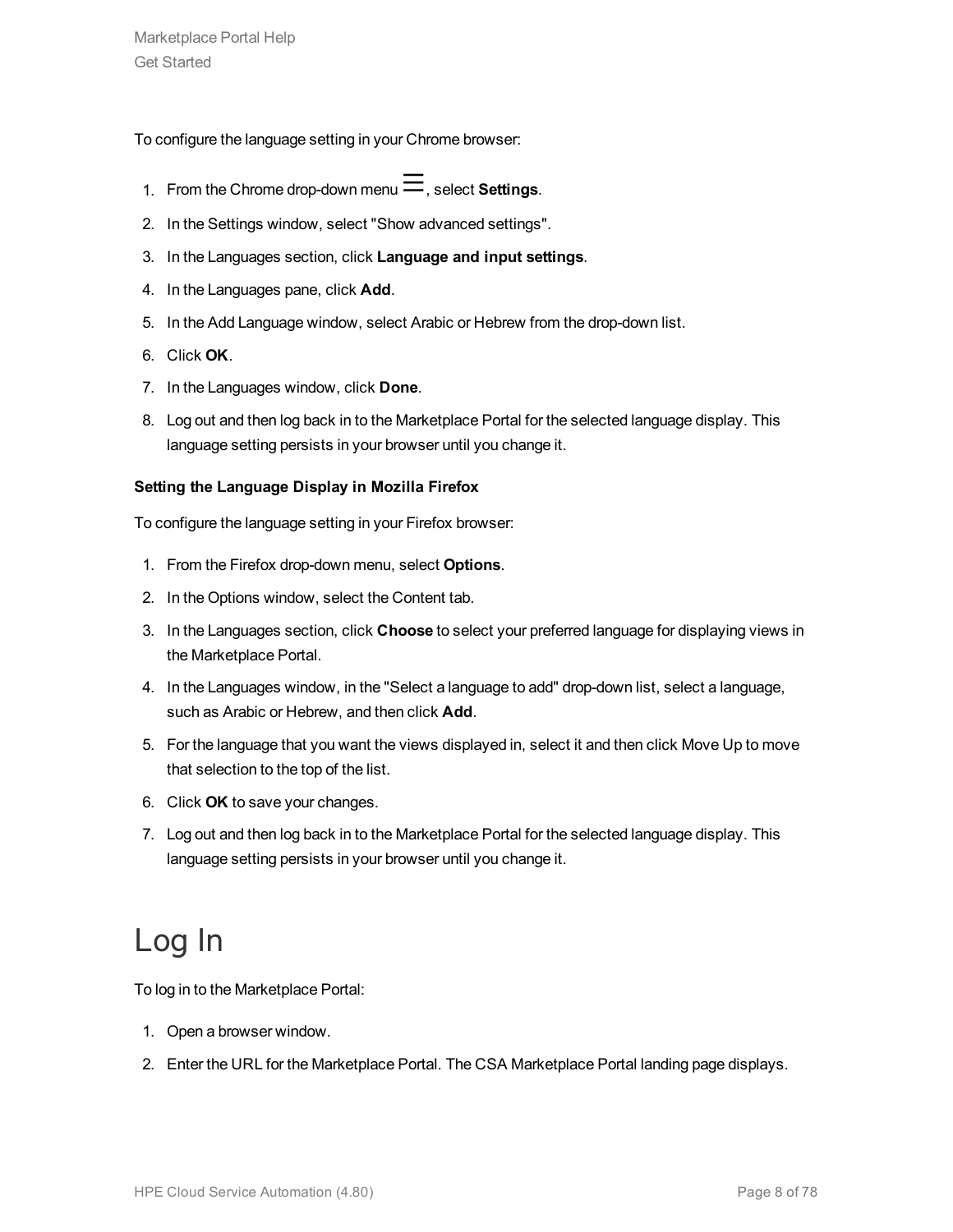- 3. Click **Log In**. The Marketplace Portal login page displays.
- 4. Enter your **Username** and **Password** to display the Marketplace Portal Dashboard.
	- <sup>o</sup> If the login request token is invalid or has expired, you will see the following warning. You will then be returned to the landing page that is explained in step 2.

A The request token for this page is invalid. It may have already been used, or expired because it is too old. Please go back to the site or application that sent you here and try again.

- The Marketplace Portal supports single sign-on and multi-factor authentication, which might change the login experience that is based on your organization's settings. Contact your CSA Administrator for additional information.
- For portal customization, security classification is configured in the Cloud Service Management Console. Contact your CSA Administrator for more information.
- For portal customization, security classification is configured in the Organization Administration Console. In this console, go to the Customization view for an organization and then modify the securityLevel and themeName values, as needed.

## <span id="page-8-0"></span>Log Out

To log out of theMarketplace Portal:

In the Marketplace Portal Dashboard, upper right corner, in the account username drop-down list, select **Log Out**.

## <span id="page-8-1"></span>Sidebar Menu

For quick and direct navigation to and from any view in the Marketplace Portal, use the Sidebar Menu. You can show or hide this menu in the views. By default, the Sidebar Menu is hidden.

Excluding the top selection in the menu (Dashboard), the navigation selections are the same as the tiles in the Dashboard.

To show the Sidebar Menu, in the upper left sub-heading, select the  $\equiv$  icon.

To hide the Sidebar Menu, click Dashboard in the sub-heading.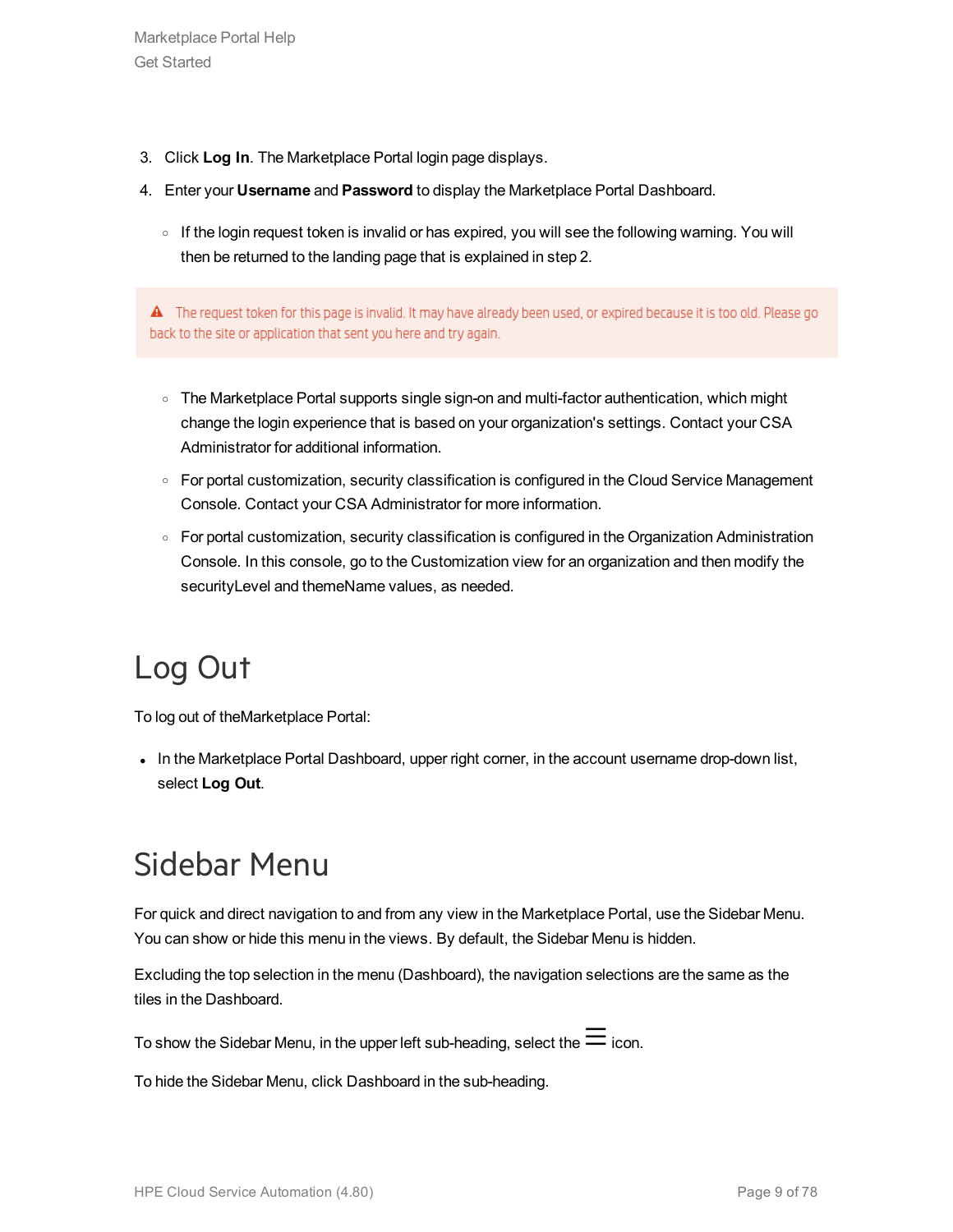## <span id="page-9-0"></span>Back Navigation

In each Marketplace Portal view, click the  $\zeta$  icon in the sub-heading to go back to the previous view.

## <span id="page-9-1"></span>Contextual Search

In a Marketplace Portal view, click the magnifying glass to find a certain object by a meaningful keyword. Search results display in the selected object's view, such as Browse Catalog, Notifications, Review Requests, Requests, Subscriptions, and My Services. This search icon displays in the content area of each Marketplace Portal view.

| <b>Objects</b>               | <b>Text or Keyword</b>                                                                                                                                                                                                     |
|------------------------------|----------------------------------------------------------------------------------------------------------------------------------------------------------------------------------------------------------------------------|
| <b>Browse</b><br>Catalog     | Names and descriptions of service offerings.                                                                                                                                                                               |
| <b>Notifications</b>         | Notification names and notification messages.                                                                                                                                                                              |
| Review<br>Requests           | Names and descriptions of all approval requests, including requests that require<br>approval, denied requests, and approved requests.                                                                                      |
| Requests                     | Names and descriptions that you assigned to subscription requests.                                                                                                                                                         |
| Subscriptions                | Names and descriptions assigned to subscriptions, when the subscriptions were<br>created.                                                                                                                                  |
| My Services                  | Names and descriptions assigned to the service instances. This is the actual<br>service behind a subscription—the realized service instance. This is the actionable<br>part of the service in the subscription management. |
| <b>New</b><br>Releases       | Names and descriptions assigned to new services in the catalog that were created<br>within the last seven days in your organization.                                                                                       |
| Popular<br>Services          | Names and descriptions assigned to popular services in the catalog that your<br>organization is currently promoting.                                                                                                       |
| Featured<br><b>Services</b>  | Names and descriptions assigned to featured services in the catalog that your<br>organization is currently promoting.                                                                                                      |
| Services<br>Expiring<br>Soon | Names and descriptions assigned to services that will expire in 30 days.                                                                                                                                                   |

In individual Marketplace Portal views, you can search for text in the following objects: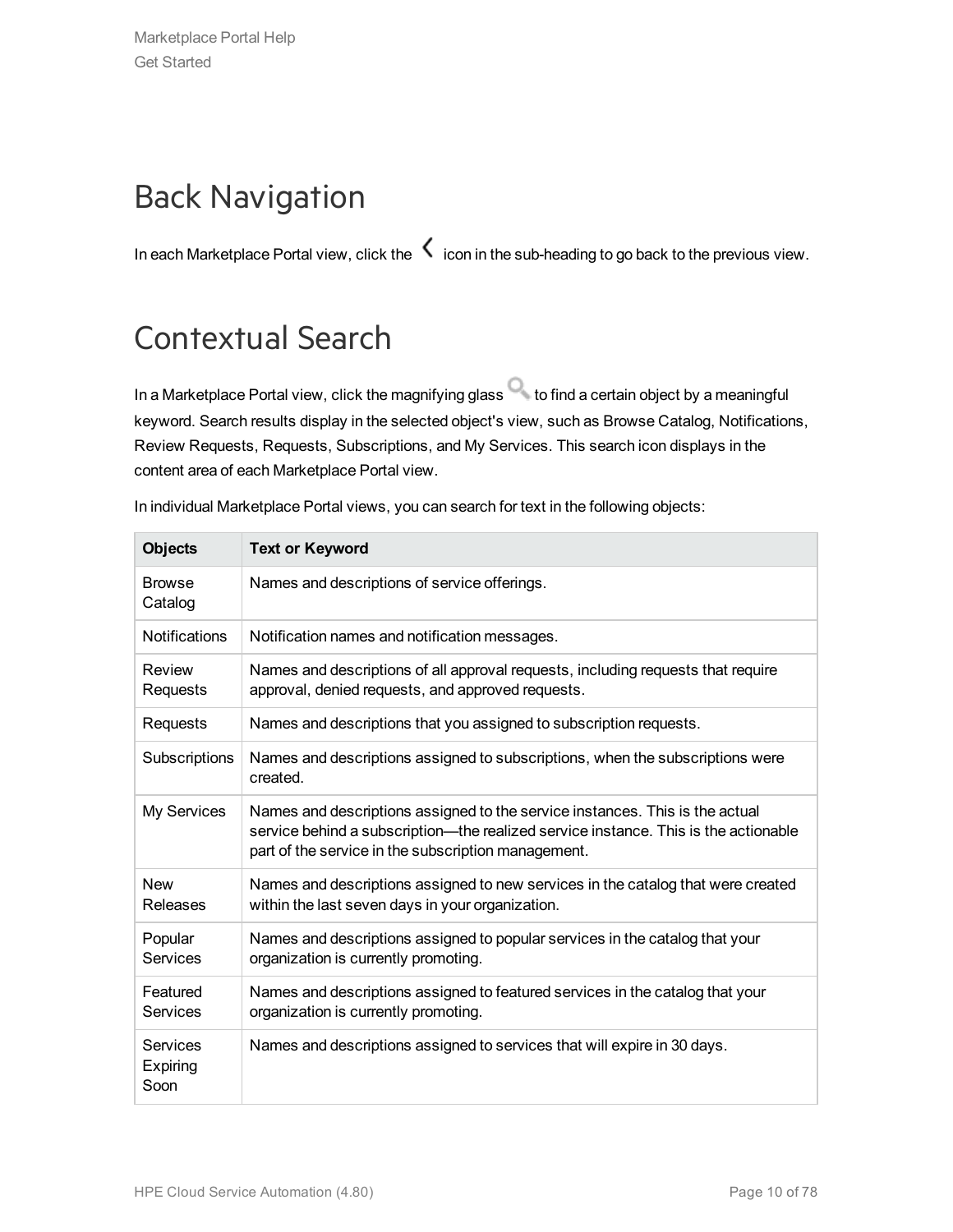| <b>Objects</b>          | <b>Text or Keyword</b>                                                                                                                                                                                              |
|-------------------------|---------------------------------------------------------------------------------------------------------------------------------------------------------------------------------------------------------------------|
| (Status)                | Requests that have a certain status, such as Submitted, Pending, Rejected,                                                                                                                                          |
| Requests                | Approved, In Progress, Completed, and Canceled.                                                                                                                                                                     |
| (Status)                | Subscriptions that have a certain status, such as Pending, Active, Expired,                                                                                                                                         |
| Subscriptions           | Canceled, Terminated, and Paused.                                                                                                                                                                                   |
| (Status) My<br>Services | My Services that have a certain status, such as Online, Offline, Transitioning,<br>Reserved, Deploying, Modifying, Modification Failed, Failed, Canceling,<br>Cancellation Failed, Expiring, and Expiration Failed. |

## <span id="page-10-0"></span>Global Search

From any view in the Marketplace Portal, click the magnifying glass  $\bullet$  to find a certain service offering, service instance, or subscription by a meaningful keyword. This search icon displays in the top header in the Marketplace Portal.

- For service offerings, global search finds the keyword in the name, description, option sets, options, and properties.
- For service instances and subscriptions, global search finds the keyword in the name, description, and instance properties (name and value).

**Note:** The Search Results view displays the keyword found only in service offerings, service instances, and subscriptions within your organization. In the Search Results view, click on an object for more detailed information about a service offering or subscription.

## <span id="page-10-1"></span>Keyboard Navigation

The following hotkeys to allow you to use your keyboard to easily navigate within the Marketplace Portal:

| <b>Hotkey</b> | <b>Marketplace</b><br><b>Portal View</b> | Usage                                                                                                                                                                                                                 |
|---------------|------------------------------------------|-----------------------------------------------------------------------------------------------------------------------------------------------------------------------------------------------------------------------|
| Ctrl+Shift+1  | Dashboard                                | From any view in the Marketplace Portal, use this hotkey to go back<br>to the Dashboard. Make sure your cursor is not in the Search box.<br>Press the Tab key to exit the Search box, and then press<br>Ctrl+Shift+1. |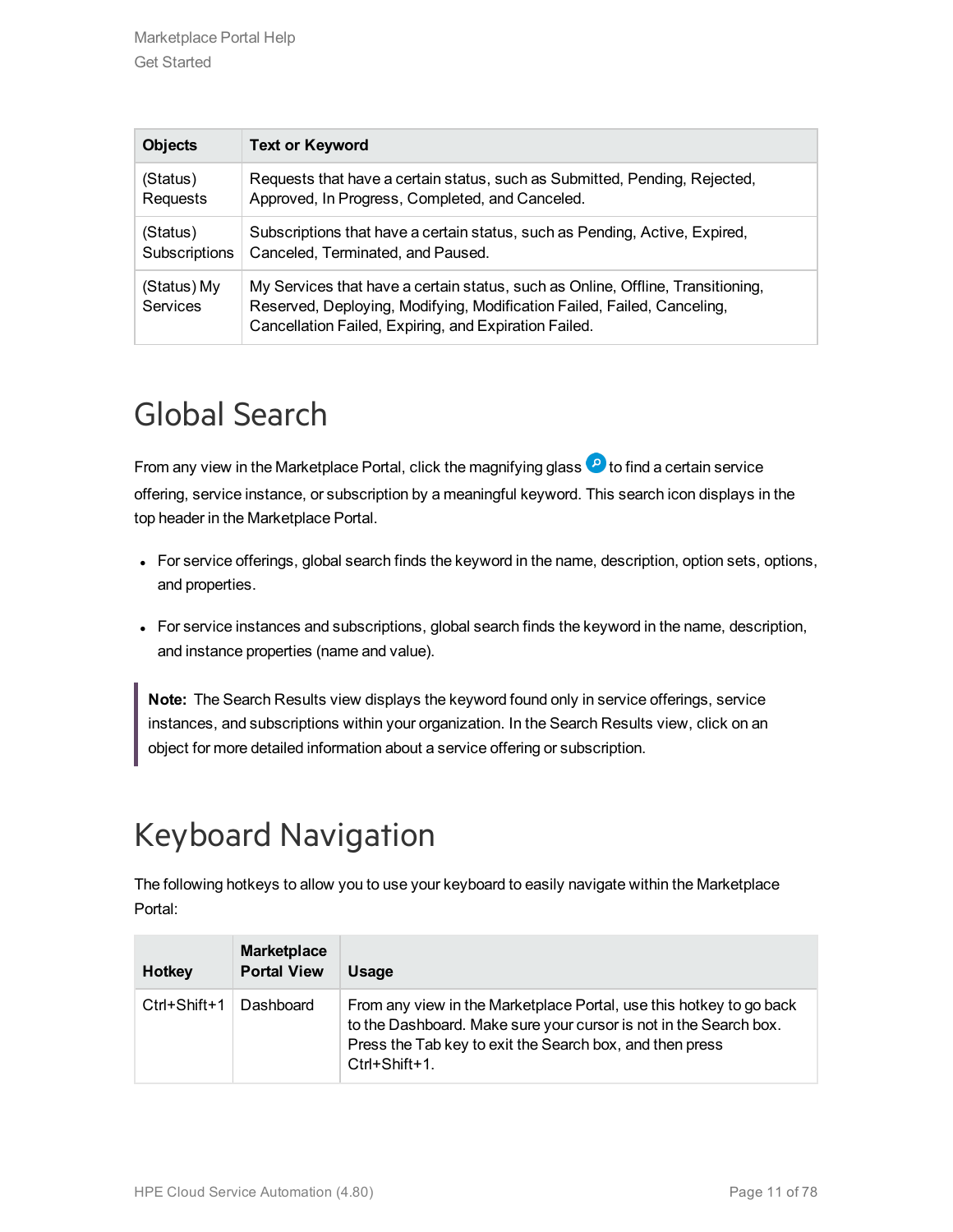| <b>Hotkey</b> | <b>Marketplace</b><br><b>Portal View</b> | <b>Usage</b>                                                                             |
|---------------|------------------------------------------|------------------------------------------------------------------------------------------|
| Ctrl+Shift+2  | Cart                                     | From any view in the Marketplace Portal, use this hotkey to go to your<br>shopping cart. |
| Ctrl+Shift+3  | <b>Browse</b><br>Catalog                 | From the Dashboard, use this hotkey to go to the Browse Catalog<br>view.                 |
| Ctrl+Shift+4  | <b>Notifications</b>                     | From the Dashboard, use this hotkey to go to the Notifications view.                     |
| Ctrl+Shift+5  | Review<br>Requests                       | From the Dashboard, use this hotkey to go to the Review Requests<br>view.                |
| Ctrl+Shift+6  | Requests                                 | From the Dashboard, use this hotkey to go to the Requests view.                          |
| Ctrl+Shift+7  | Subscriptions                            | From the Dashboard, use this hotkey to go to the Subscriptions view.                     |
| Ctrl+Shift+8  | My Services                              | From the Dashboard, use this hotkey to go to the My Services view.                       |

**Note:** When you are in a Marketplace Portal view and want to navigate to a different view, you must always go back to the Dashboard first and then use the hotkey to go directly to another view. Make sure your cursor is not in the Search box. Press the Tab key to exit the Search box, and then press Ctrl+Shift+1 to return to the Dashboard.

## <span id="page-11-0"></span>Online Help

You can access the online Help from any view in the Marketplace Portal.

Review the context-sensitive online Help for instructions on how to perform tasks, such as how to browse and filter the service catalog, how to request a subscription to a service offering, how to approve subscription requests, and how to run actions on service instances.

To access the online Help:

- 1. From any view, click Need Help? or, in the user **1** drop-down list, select **Help** to open the online Help .
- 2. In the left navigation pane, select the **Welcome** topic to expand the table of contents. Select subfolders to further expand the table of contents.
- 3. In the Search text box, enter keywords to search for topics that apply. Within the topics found, the keyword displays in yellow highlights.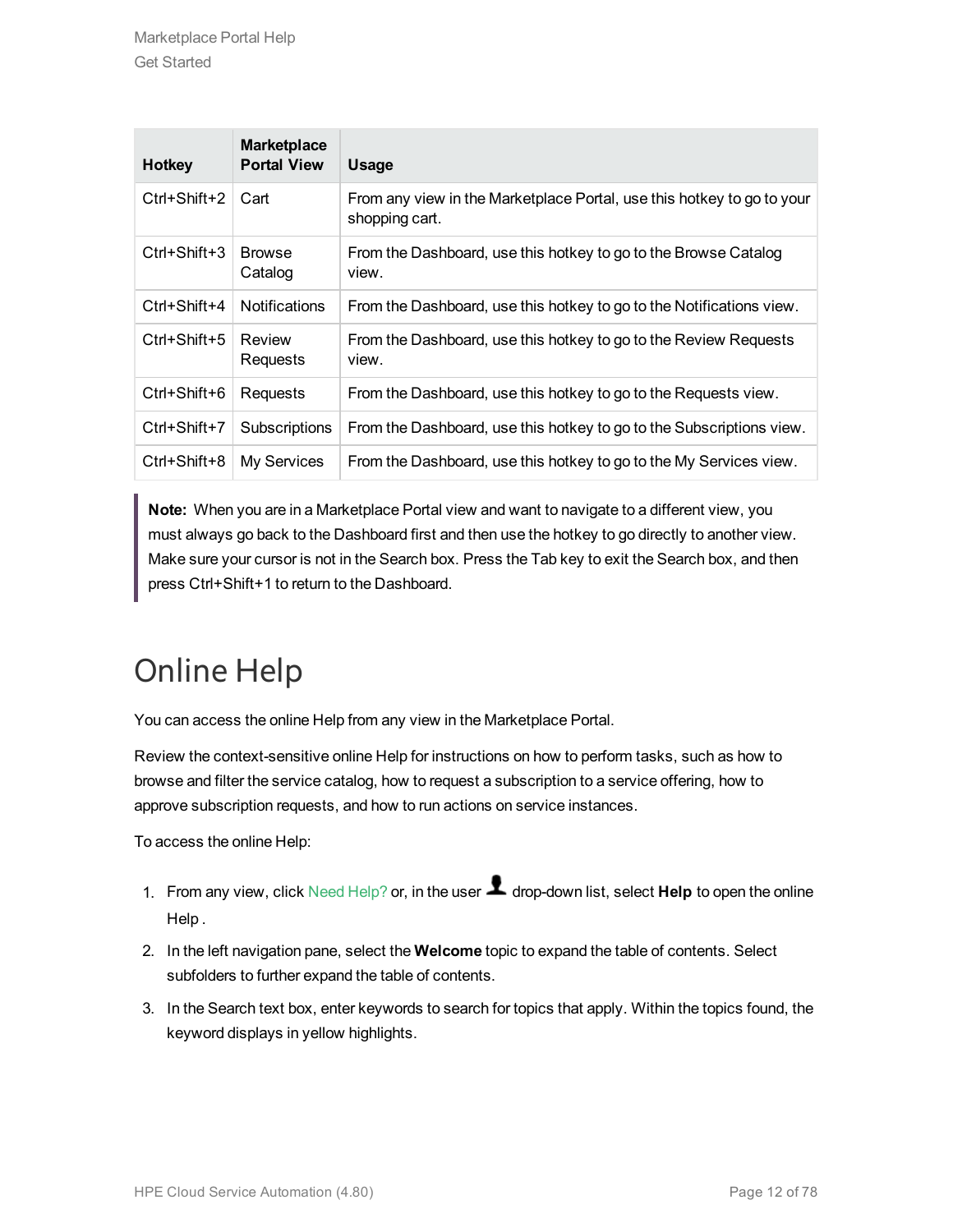Marketplace Portal Help Get Started

- 4. (Optional) Use your browser to save Favorites or Bookmarks for topics. In the left navigation pane, select **Favorites** to find or search your saved favorites or bookmarks.
- 5. (Optional) At the bottom of a topic, click the Send documentation feedback to HPE link to help us improve the information you need!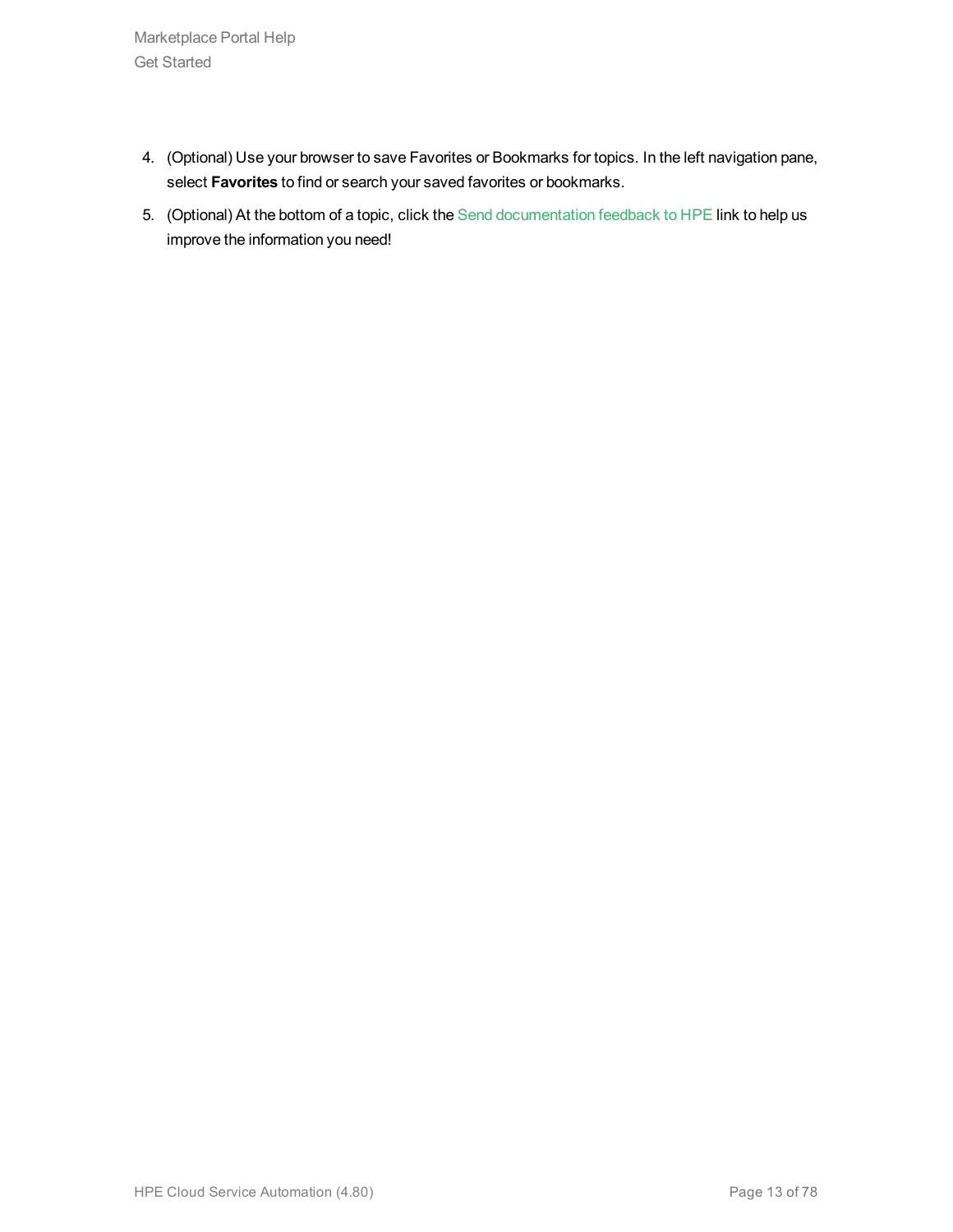## <span id="page-13-0"></span>Welcome to the Marketplace Portal!

Welcome to the Marketplace Portal—a one-stop shop for all of your IT service needs—where you can order, track, and manage your IT services!

<span id="page-13-1"></span>The Marketplace Portal is a self-service web interface that retrieves service offerings for IT applications from the HPE Cloud Service Automation server and displays them in an intuitive view.

### User Roles

The Marketplace Portal supports the following user roles:

- **Consumer**: You can subscribe to and manage service offerings, manage service subscriptions, and perform actions on service instances.
- <sup>l</sup> **Consumer Organization Administrator**: In this role, you can:
	- o Create, edit, and delete catalogs in your organization.
	- <sup>o</sup> Manage service offerings in your organization's catalogs.
	- <sup>o</sup> Manage a user's subscriptions in a certain organization by performing actions on a subscription *on behalf* of the original subscriber.
	- $\circ$  Use HPE IT Business Analytics to measure and optimize the cost, risk, quality, and value of IT services and processes.

### <span id="page-13-2"></span>Workflow

In the Marketplace Portal, the service offering workflow consists of:

Configuration ▶ Checkout and Delivery ▶ Request Confirmation

This workflow includes subscription requests, a scheduling process for service offering deployment, and a notification process for subscribers and approvers.

In the Marketplace Portal, you can filter, sort, and search service offerings. This view grants users services configured in the administration area.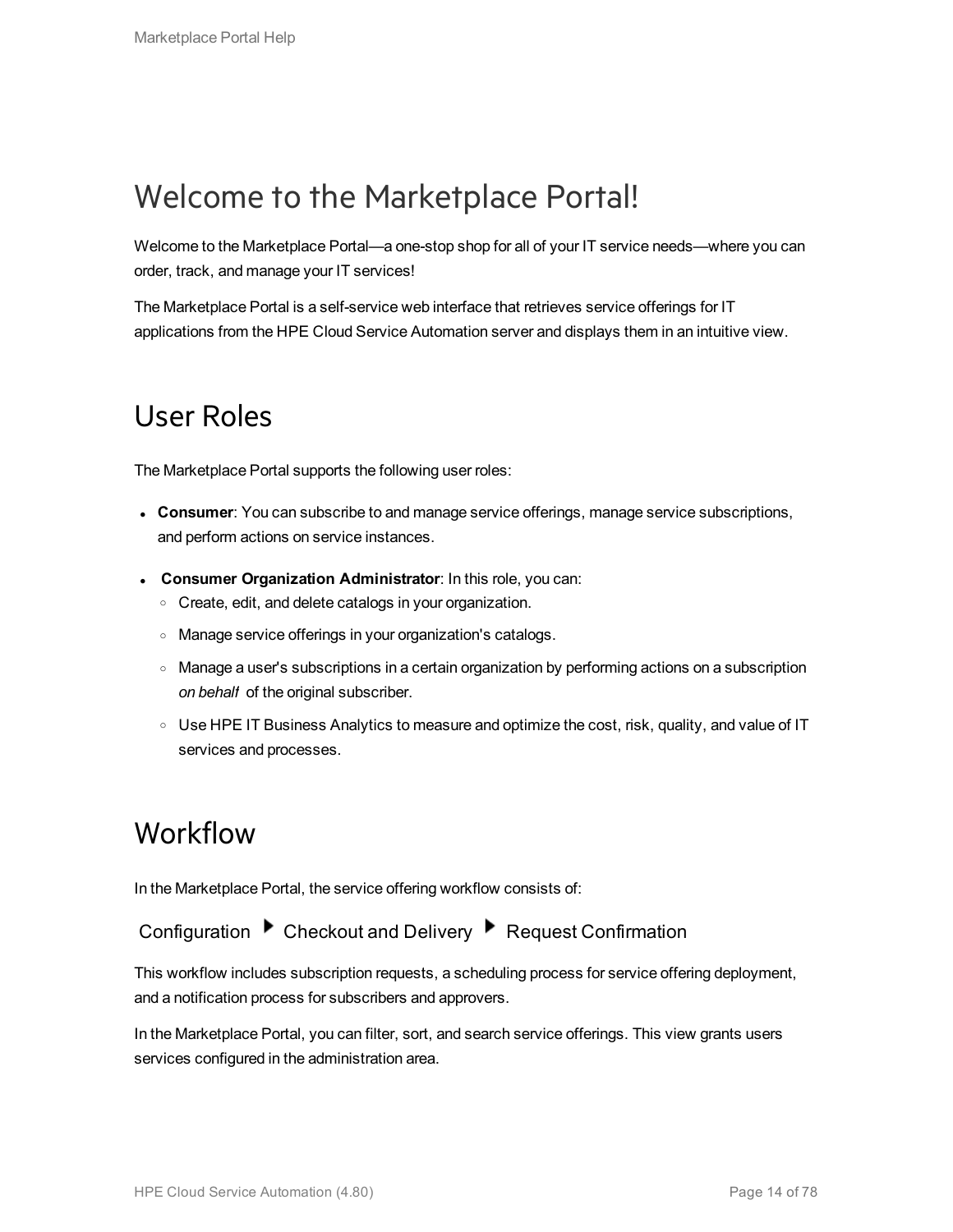The Marketplace Portal provides a user interface that adapts and scales views to optimize the display within the available screen size.

For more information about the Marketplace Portal, CSA, and other HPE products, visit the HPE web site at [www.hpe.com.](http://www.hpe.com/)

Related Topics

- "Get [Started"](#page-5-0) on page 6
- "The [Dashboard"](#page-14-0) below

## <span id="page-14-0"></span>The Dashboard

The Dashboard is the hub of the Marketplace Portal. The look and feel of the Dashboard allows you to quickly start shopping and place orders for service offerings. The Dashboard is considered dynamic because you can configure tiles you want displayed to support your organization.

The Dashboard layout is designed to help you easily and intuitively navigate within the Marketplace Portal.

From anywhere in the Marketplace Portal:

- Click the organization logo to return to the Dashboard.
- **P** Click the magnifying glass to find a certain service offering, service instance, or subscription by a meaningful keyword. The Search Results view displays the keyword found only in service offerings, service instances, and subscriptions within your organization. This search action finds the keyword in the name, description, and properties of service offerings, services instances, and subscriptions. In the Search Results view, click on an object for more detailed information about a service offering or subscription. See "Global Search" in "Get [Started"](#page-5-0) on page 6.
- Click the shopping cart to review the service offerings you added to your cart.
- L Click the user name to display a drop-down list of the following navigation options:
	- <sup>o</sup> **Help**: Open the online Help for the Marketplace Portal.
	- <sup>o</sup> **About**: Display the UI Version and Server Version.
	- <sup>o</sup> **Log Out**: Close and exit the Marketplace Portal.
- $\equiv$  Click the sidebar menu to display a list of all navigation links within the Marketplace Portal.
- Need Help? Click this link to open the online Help for the Marketplace Portal.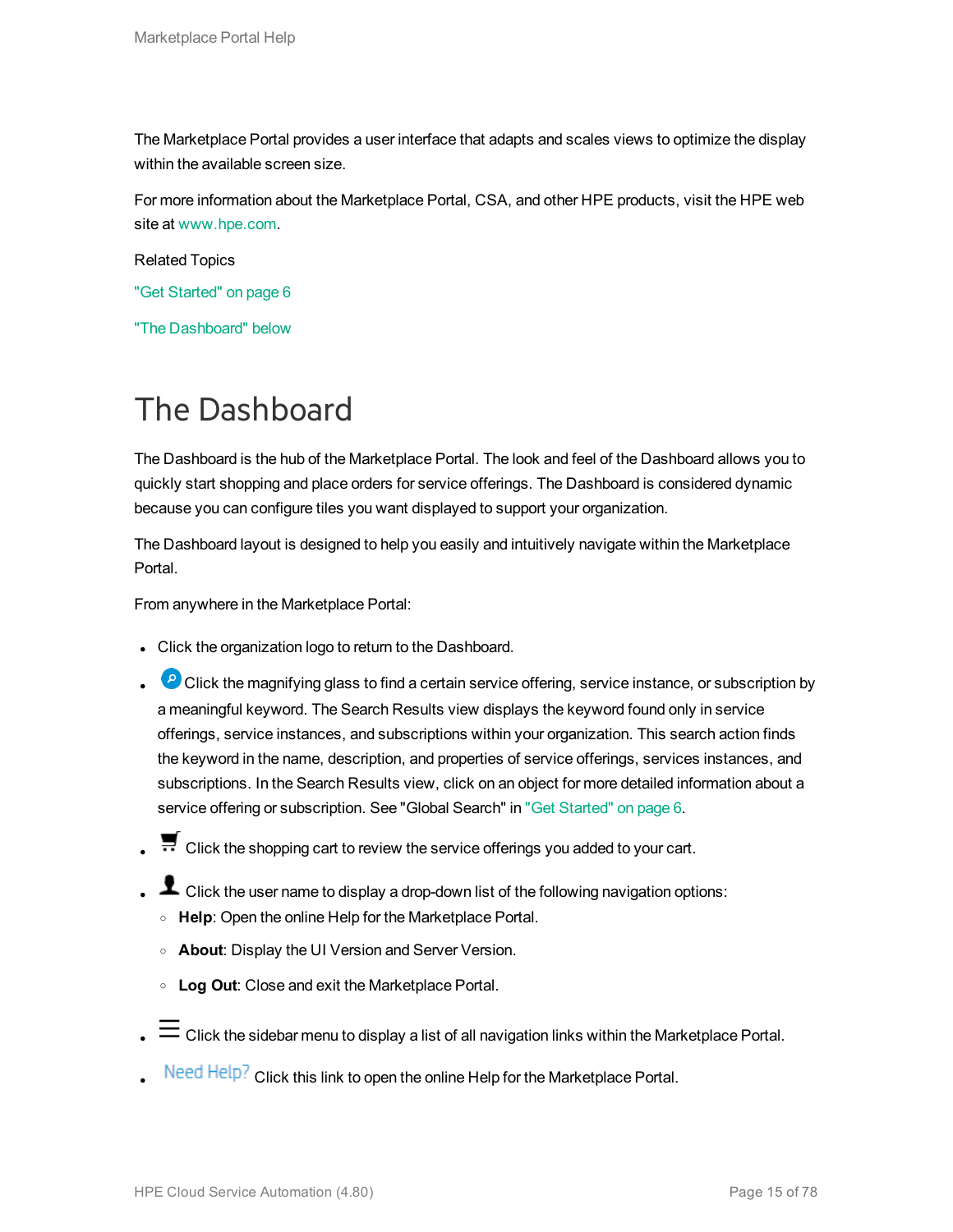**Note:** These navigation components display on either the right or left side of the Dashboard, depending on the language that is configured in your browser. See "Language Display" in ["Get](#page-5-0) [Started"](#page-5-0) on page 6.

## <span id="page-15-0"></span>Start Shopping

The Dashboard home page provides a variety of ways you can shop for service offerings and manage your requests and subscriptions.

- In the Dashboard banner, click **Start Shopping** to open the Shop Dashboard view. In this view, you can browse the catalog of available service offerings and then place your order. See ["Shop](#page-15-1) for [Services"](#page-15-1) below.
- In the Dashboard, scroll up and down the rows of tiles to select service offerings by a category, such as Shop for Services, Manage Subscriptions, More Actions, and Discover More.

**Tip:** If you do not want to go directly to the Shop Dashboard view and want to collapse the Dashboard banner, click  $\blacksquare$ . To expand the Dashboard banner, click  $\blacksquare$ .

**Tip:** Click  $\Theta$  to display all tiles in a row. Click  $\Theta$  to hide all tiles in a row.

<span id="page-15-1"></span>**Tip:** Use your keyboard to navigate sections, rows, and tiles in the Dashboard. See the hotkeys described in "Keyboard Navigation" in "Get [Started"](#page-5-0) on page 6.

## Shop for Services

In the Dashboard, you can shop for service offerings by browsing the following categories:

- **L** All Services: These are all of the available service offerings in the catalog.
- **T** New Releases: These are services that have been recently added to the service catalog within the last 30 days. If you want to change the default, contact your CSA Administrator.
- **Exatured Services:** These are services that your organization is currently promoting. During organization creation, any category can be set as a featured service. Service offerings published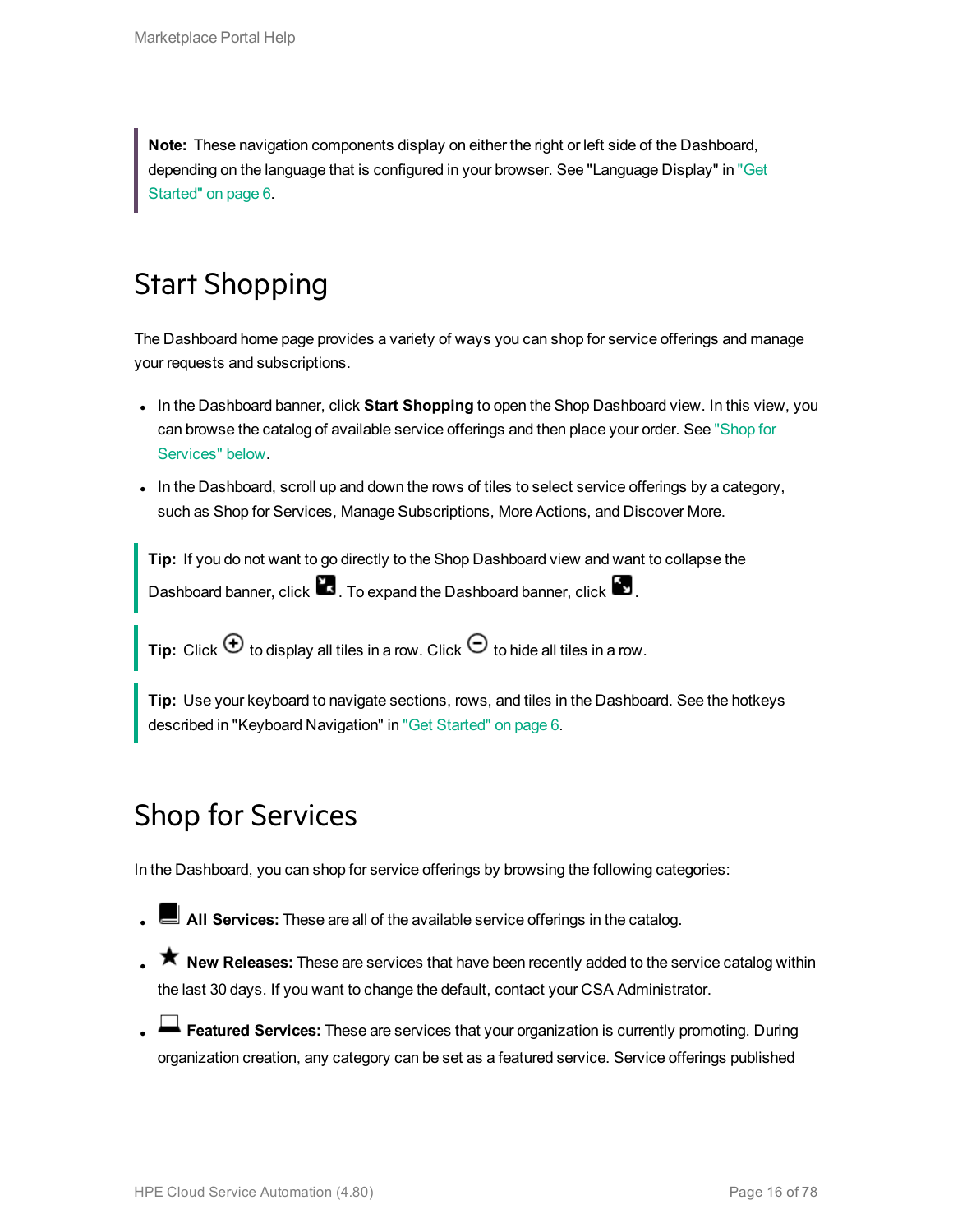under that category are treated as featured service offerings and will be populated in the Featured Services view. Contact your CSA Administrator for more information.

<sup>l</sup> **Popular Services:** These are service offerings that are popular with other members of your organization. These are services that are in the top 10 service offerings for which a subscription request was submitted during the previous 30-day time period. Click the **See More** link to open the Popular Services view.

<span id="page-16-0"></span>**Tip:** Click  $\bigoplus$  to show service categories. Click  $\bigodot$  to hide service categories.

### Shop Dashboard

Click **Shop Dashboard** to browse and order services by certain categories, by keyword search, and by quick links to service offering filters.

You can browse services by categories, such as:

- **New Releases:** These are services that have been recently added to the service catalog within the last 30 days. If you want to add or remove services in this category, contact your CSA Administrator.
- <sup>l</sup> **Most Requested**: These are service offerings that are frequently requested by other members of your organization. These are services that are in the top 10 service offerings for which a subscription request was submitted during the previous 30-day time period.

To shop and place your order, click the service offering image or name to open the Browse Catalog Details view. See "Browse Catalog Details" in "Service [Offerings"](#page-30-1) on page 31

#### **Quick Links**

Use these links to filter service offerings in the Browse Catalog view:

**Offerings for Review**: Show All Items, Show Items That Require Review, and Show Items That Do Not Require Review.

**Categories**: Show All Items, and categories defined for your organization, such as Application Servers, Application Services, Backup Services, CRM, and so on.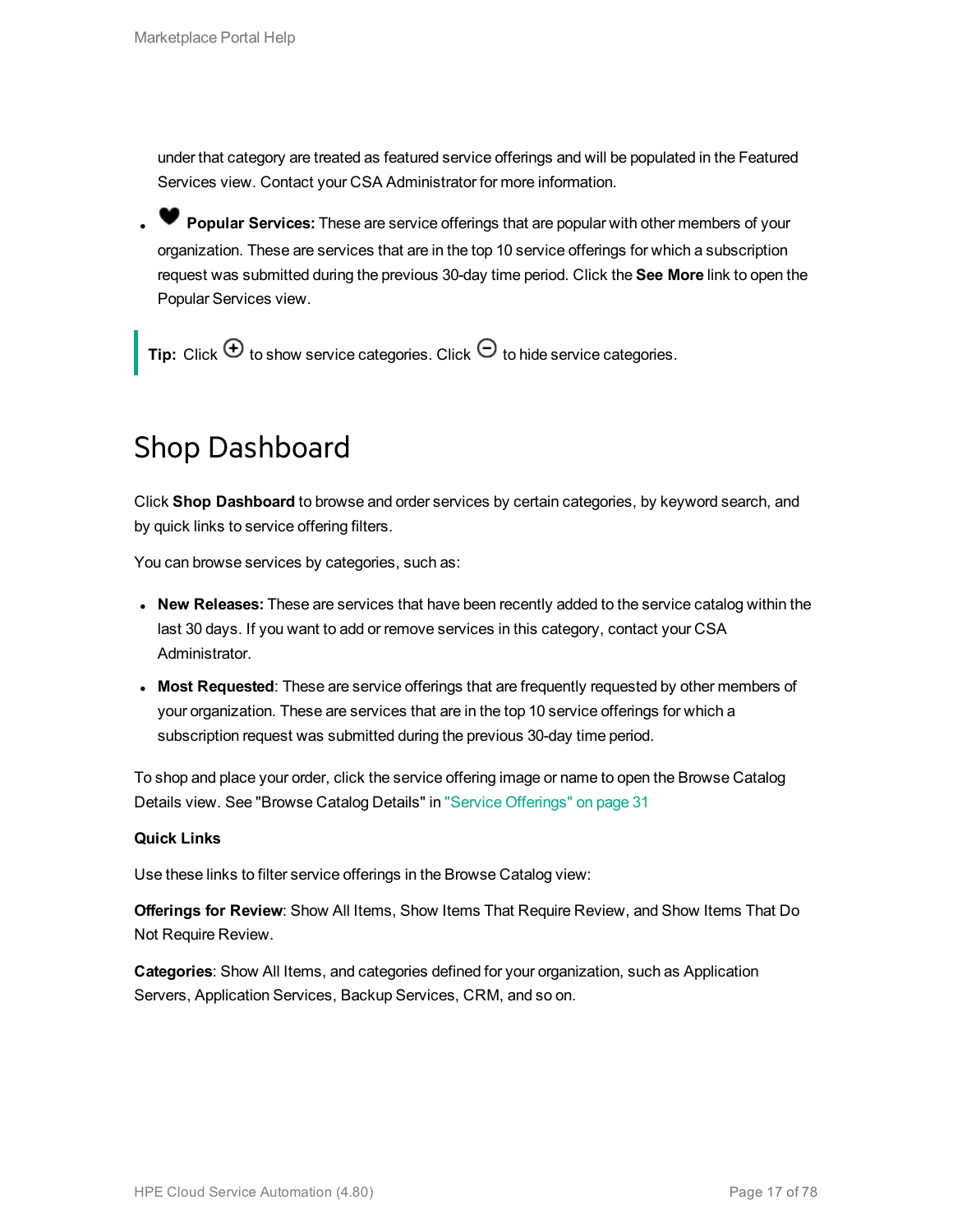## <span id="page-17-0"></span>Manage Subscriptions

Use this row of Dashboard tiles to go directly to views that help you manage your own subscriptions.

- **AII Subscriptions:** Manage service contracts you requested and view a detailed change history. The number in the upper right corner is the total number of subscriptions for all statuses.
- <span id="page-17-1"></span>**A** Expiring Soon: View a list of subscriptions that are scheduled to end 30 days after the subscription started.

## Most Requested

These are services that are based on the highest number of subscriptions. These are service offerings that have been requested the most by other members of your organization. Click the **See More** link to open the Popular Services view.

## <span id="page-17-2"></span>More Actions

Use this row of Dashboard tiles to go directly to views that help you perform other actions.

- **A** Notifications: View a list of your subscriptions and requests that are active and expired, including the date and time they became active or expired. If you are an approver of requests, you receive notifications about requests that require your approval. The number in the upper right corner is the total count of notifications.
- **My Services:** Access, monitor, and perform actions on services you own. The number in the upper right corner is the total number of services you own.
- <sup>l</sup> **My Orders:** View a detailed list of all orders you submitted and their associations. The number in the upper right corner is the total number of orders for all statuses.
- <sup>l</sup> **Review Requests:** Approve requests for users you manage in your organization. The number in the upper right corner is the pending count of approval requests. Requests for new subscriptions and for modifications to existing subscriptions might require your approval before they can be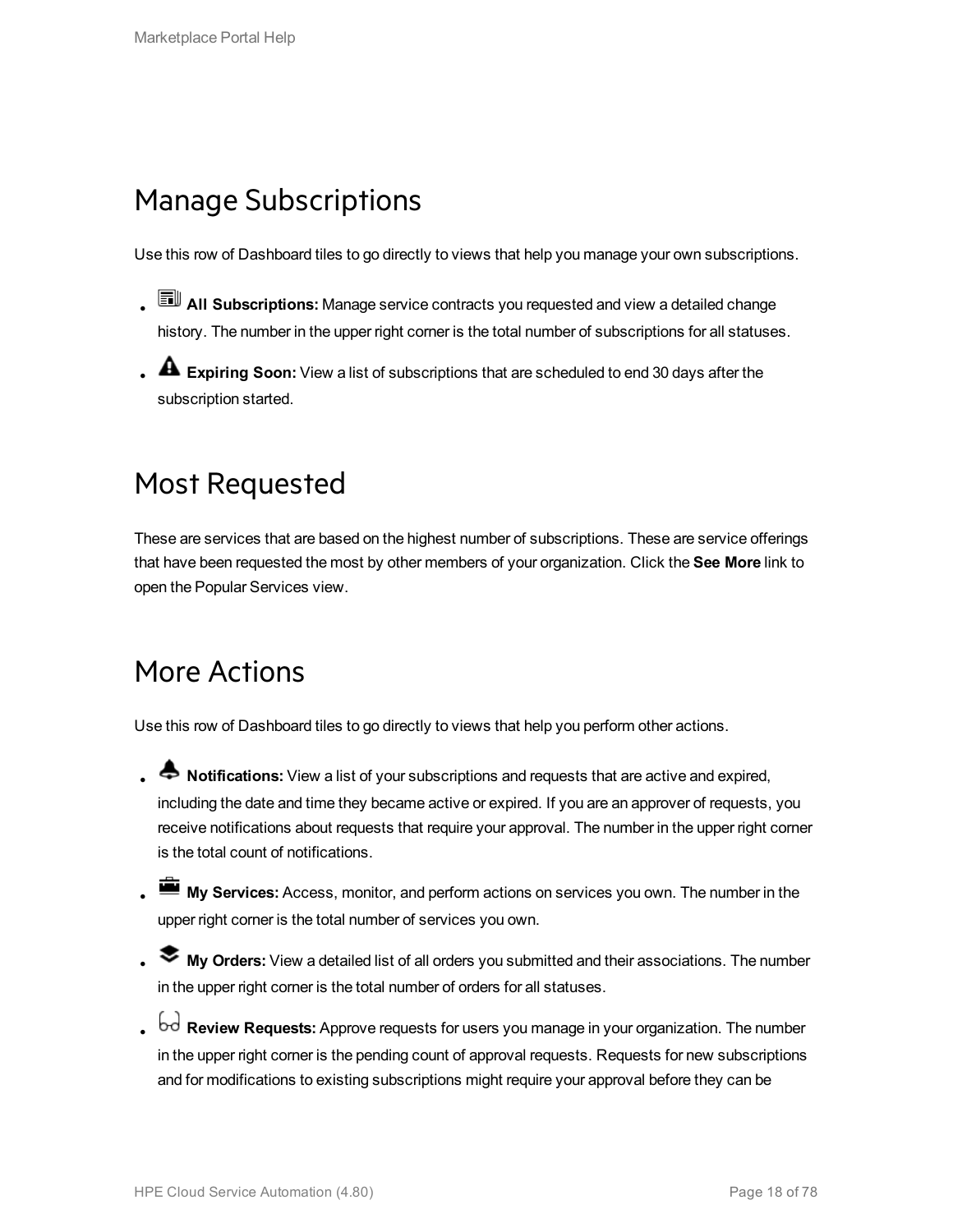<span id="page-18-0"></span>deployed. If you are designated as an approver of requests, you are responsible for approving or denying requests made for a predetermined set of service offerings.

## Administration

**Note:** You must log in as the Consumer Organization Administrator to access this section in the Marketplace Portal Dashboard.

**Manage User Subscriptions:** Use this tile to manage a user's subscriptions in a certain organization. Select this tile to perform actions on a subscription *on behalf of* the original subscriber. For more information, see **Manage User's Subscriptions**.

**Catalog Management**: Use this tile to view, create, edit, and delete catalogs in your organization. For more information, see the *CSA Management Console Help*.

**Offering Management**: Use this tile to manage service offerings in your organization's catalogs. You can view, create, delete, publish, and unpublish services offerings. For more information, see the *CSA Management Console Help*.

**Showback Report:** Use this tile to go to HPE IT Business Analytics, which automatically gathers metrics from CSA to build key performance indicators. HPE IT Business Analytics provides scorecards and dashboards so that a Consumer Organization Administrator has insight into how to measure and optimize the cost, risk, quality, and value of IT services and processes. See the *HPE IT Business Analytics Administrator Guide* and the "Cloud Analytics" topic in the *CSA Management Console Help* for more information.

## <span id="page-18-1"></span>Discover More

Use this row of Dashboard tiles for hyperlinks to URLs customized for your organization by your CSA Administrator.

Pre-configured content will be visible in this tile, as specified for your organization by your CSA Administrator. This content can include your own custom code (HTML, CSS, or JavaScript) or an iframe.

#### Related Topics

"Service [Catalog"](#page-23-0) on page 24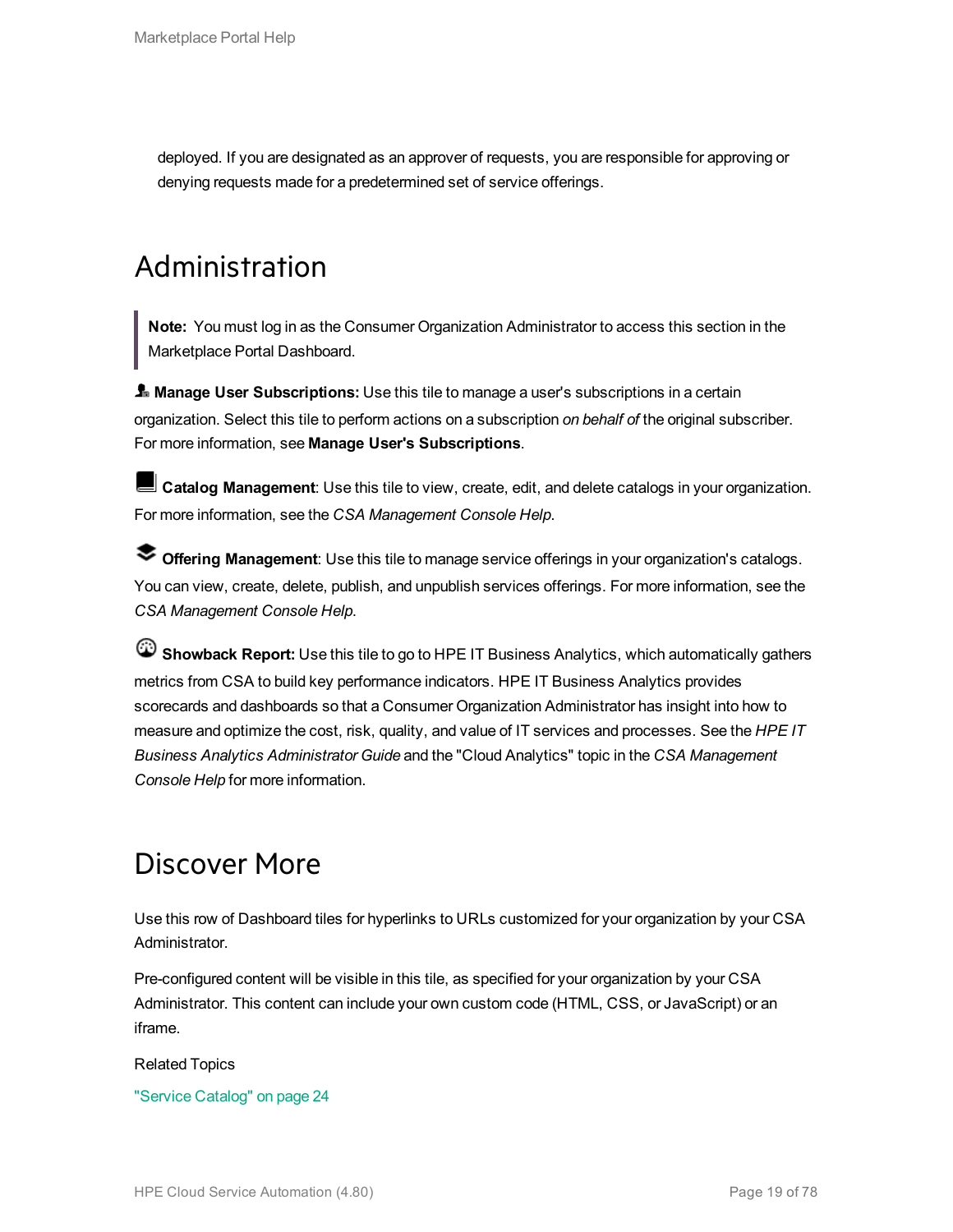- " Review [Requests"](#page-68-0) on page 69
- " [Requests"](#page-55-0) on page 56
- " [Subscriptions"](#page-41-0) on page 42
- " [Notifications"](#page-19-0) below
- " [Shopping](#page-33-0) Cart" on page 34

## <span id="page-19-0"></span>**Notifications**

The **Notifications** tile provides an easy way to monitor your notifications. To manage your subscription notifications, select the **Notifications** tile in the Dashboard **More Actions** section. By default, the list of notifications displays **Newest First**.

| <b>Notification Type</b>        | <b>Description</b>                                                                                                                                                                                   |
|---------------------------------|------------------------------------------------------------------------------------------------------------------------------------------------------------------------------------------------------|
| Pending approval                | If you are an approver of requests, a request needs your approval.                                                                                                                                   |
| Request approved or<br>rejected | A request you submitted has been approved or rejected. This notification is<br>also created when a subscription request is automatically approved.                                                   |
| Subscription status<br>change   | The status of one of your subscriptions has changed:<br>• An approved subscription is now active.<br>• A subscription was canceled.<br>• A subscription has expired.<br>• A subscription has failed. |
| <b>Custom Notifications</b>     | A custom notification created by your system administrator.                                                                                                                                          |

Notifications are issued for the following reasons:

In the Notifications view, notifications are displayed with the most recent notification at the top of the list.

Information in a notification includes:

- The reason for the notification.
- The name of the related service offering or subscription.
- The date and time the notification was created.

When a subscription-related event occurs—such as when a request for a subscription is approved or canceled, or a subscription fails or expires—the user who requested the subscription is notified about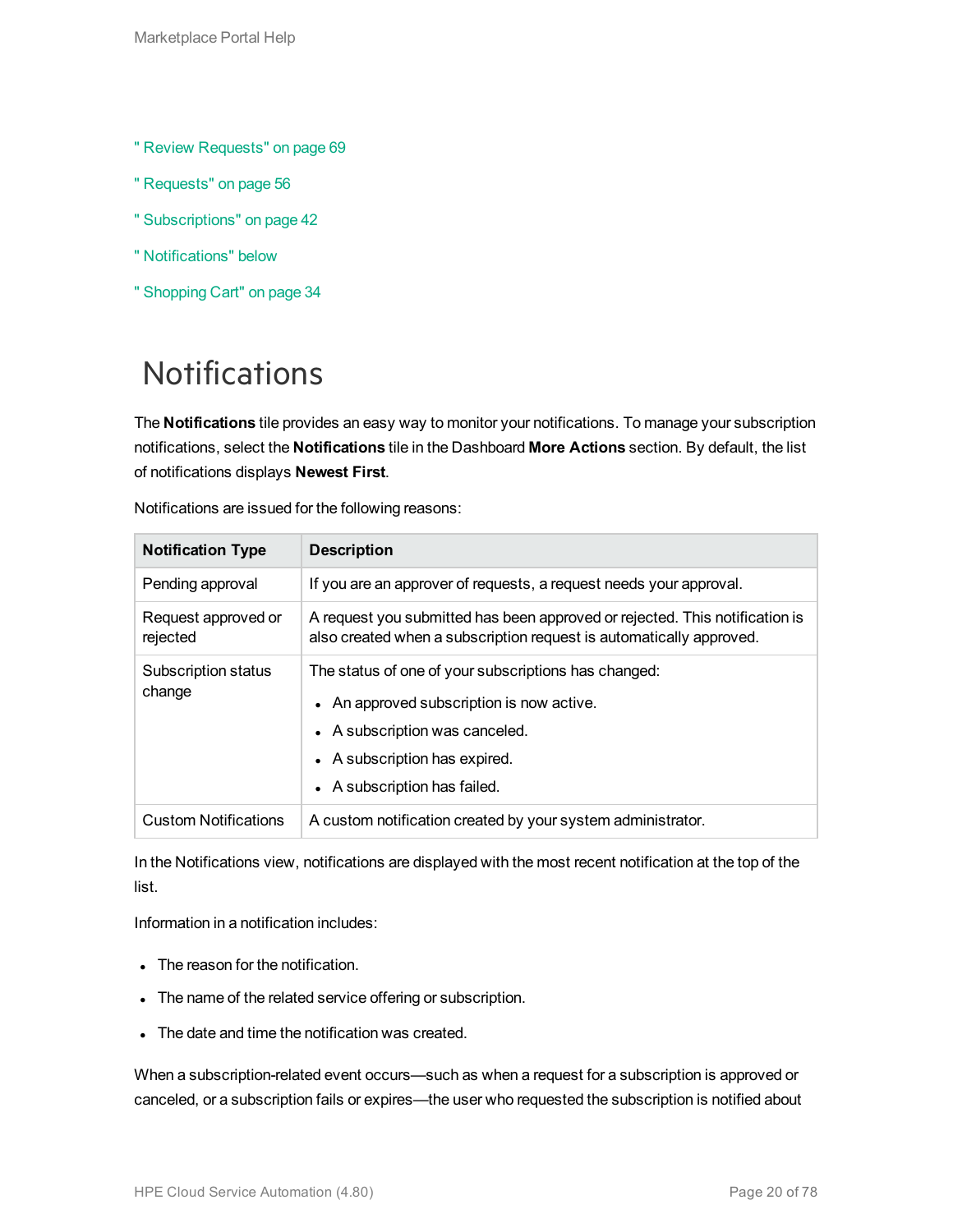the change of status. Users who approve requests are notified when subscriptions needing their approval are requested or modified.

Additional notifications can also be generated, depending on the offering you have subscribed to.

**Tip:** Click the magnifying glass to find a certain notification by a meaningful keyword. Search results display in the selected Notifications view.

Related Topics

"Browse [Notifications"](#page-20-0) below

"Filter [Notifications"](#page-21-0) on the next page

<span id="page-20-0"></span>"View [Notification](#page-22-0) Details" on page 23

### Browse Notifications

You can view your notifications in the Notifications view and in email messages sent to the email address associated with your login account.

**Tip:** Click the magnifying glass to find a certain notification by a meaningful keyword. Search results display in the selected Notifications view.

To browse notifications:

1. In the Dashboard, in the **More Actions** section, select the **Notifications** tile to open the Notifications view.

By default, all notifications are displayed by date order (Timestamp), with the newest subscriptions listed first. This list includes notification summary information and subscription names.

- 2. Scroll up or down the list to browse notifications.
- 3. When you find a notification that you are interested in, select the name of the notification to display the Notification Details view.

Related Topics

"Filter [Notifications"](#page-21-0) on the next page

"View [Notification](#page-22-0) Details" on page 23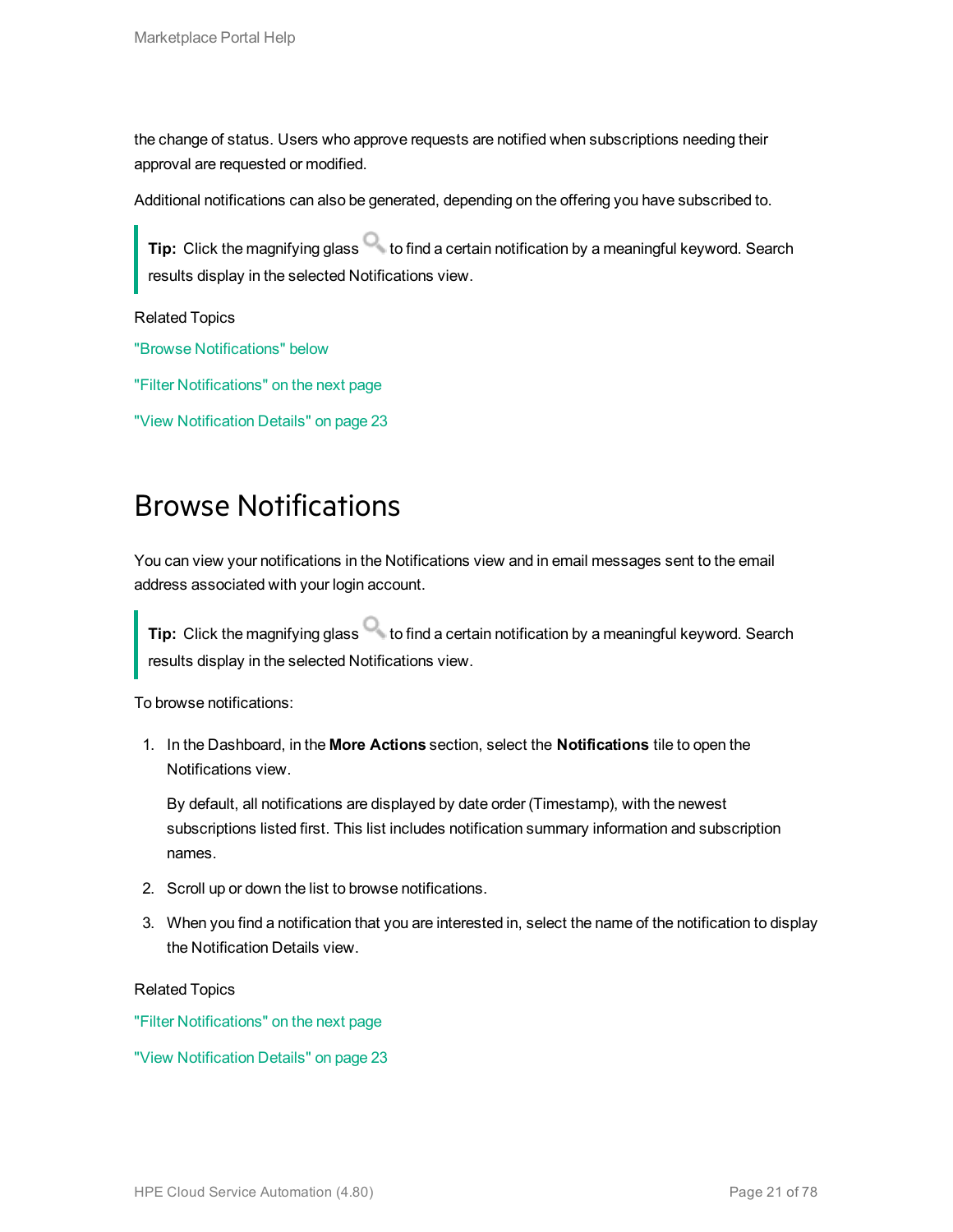## <span id="page-21-0"></span>Filter Notifications

By default, the Notifications view displays all notifications, with the most recent notifications listed first. Use the following filters to change the display order of notifications:

- ["Newest](#page-21-1) First" below
- "All [Notifications"](#page-21-2) below

**Tip:** In the Notifications view, use the Search filter **the find a certain notification by keywords.** Enter text that represents what you are looking for so that the user interface filters out these specific items.

### <span id="page-21-1"></span>Newest First

By default, the Notifications view displays the most recent notifications first. Select **Oldest First** to change the order of notifications in this view.

| <b>Option</b> | <b>Description</b>                                                                                                                           |
|---------------|----------------------------------------------------------------------------------------------------------------------------------------------|
| Newest First  | The most recent notification, based on the date the notification was<br>created, is the first notification in the list. This is the default. |
| Oldest First  | The oldest notification, based on the date the notification was created,<br>is the first notification in the list.                           |

### <span id="page-21-2"></span>All Notifications

By default, the Notifications view displays all notifications. To change the display order, select one of the following filter values: Past Day Notifications, Past Week Notifications, Past Month Notifications, or Past Year Notifications.

Related Topics

"Browse [Notifications"](#page-20-0) on the previous page

"View [Notification](#page-22-0) Details" on the next page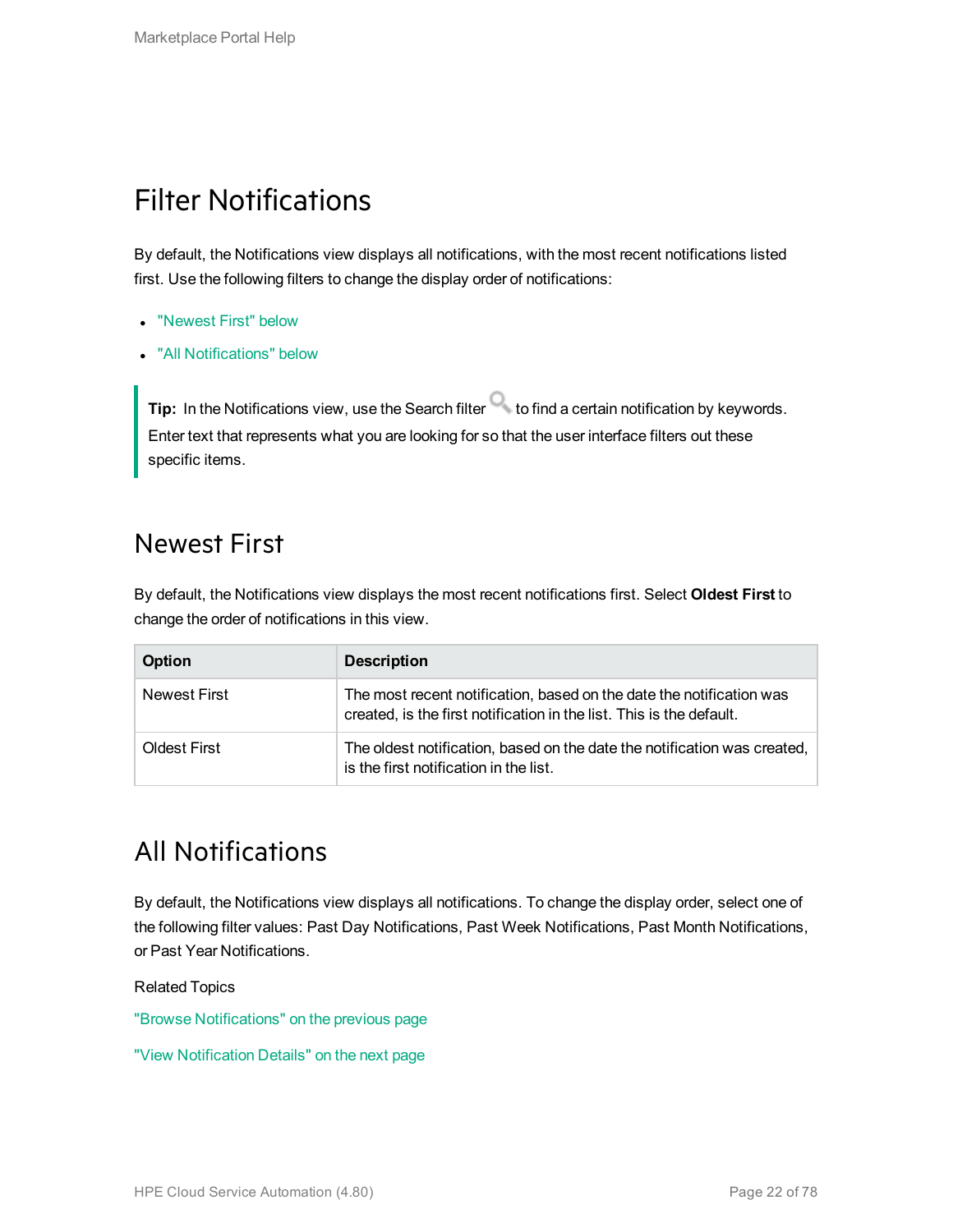## <span id="page-22-0"></span>View Notification Details

You can view information about notifications in the Notifications view.

To view notification details:

1. In the Dashboard, in the **More Actions** section, select the **Notifications** tile to open the Notification List view.

By default, all notifications are displayed by date order, with the newest notifications listed first. This list includes notification descriptions and subscription names.

- 2. Scroll up or down the list to browse notifications.
- 3. When you find a notification that you are interested in, select the name of the notification to display the Notification Details view. This view displays the date when the notification was created, the subscription name and its expiration date, the subscription status and a brief description of the service subscription, the owner, and the associated offering name.

Related Topics

"Browse [Notifications"](#page-20-0) on page 21

"Filter [Notifications"](#page-21-0) on the previous page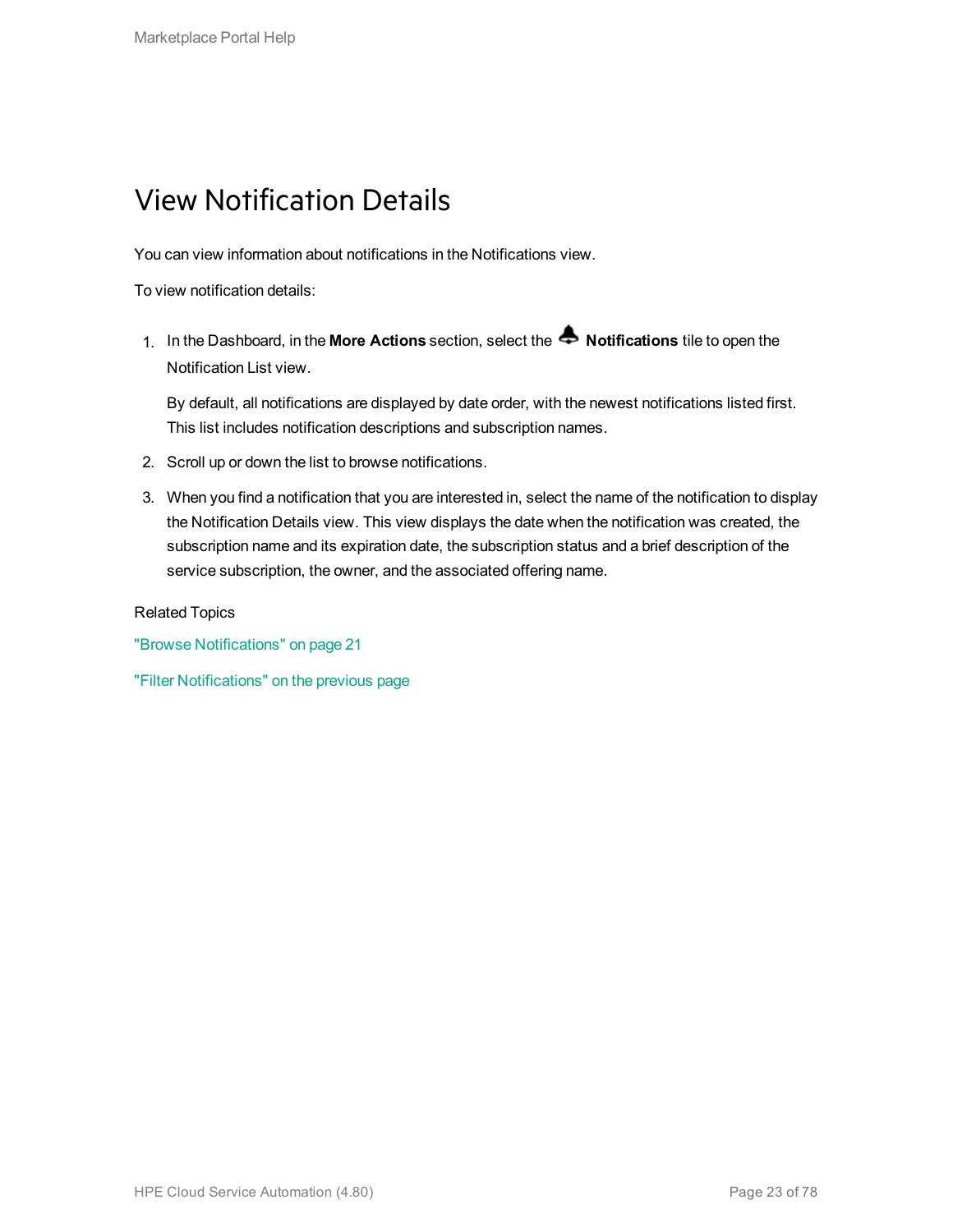## <span id="page-23-0"></span>Service Catalog

You can go directly to the service offerings catalog by using the **All Services** tile in the Marketplace Portal Dashboard **Shop for Services** section and in the **Browse Catalog** option in the sidebar menu. Use this catalog to view individual offerings that are available in your organization.

**Tip:** Click the magnifying glass **that is contained a certain service offering by a meaningful keyword.** Search results display in the Browse Catalog view.

## <span id="page-23-1"></span>Service Offerings

Offerings listed in the **Browse Catalog** view are derived from multiple catalogs. In this view, the name of the catalog from which the service offering originated is displayed. When there are multiple versions of a service offering, the version number displays in parenthesis next to the name of each offering listed in the **Browse Catalog** view.

**Note:** If the same service offering is available from more than one catalog, the cost of the service offering is the same, regardless of the catalog it came from. However, the requirement for management approval might be different.

Service offerings are presented in a unified view that is configured in CSA. This view also displays the total number of service offerings in the catalog.

You can view the service catalog by a list of offerings and by a grid of offerings. By default, the **Browse Catalog** view initially displays all available offerings in a list view, alphabetically.

 $\equiv$  A list display that includes information about the service, such as the name of the service, the service image, a brief description, the published date, pricing, and whether it requires approval.

A grid display that includes the name of the service, the service image, pricing, and indicates whether it requires approval.

In both types of displays:

In the upper left part of the **Browse Catalog** view, the number in parenthesis is the total count of all available offerings.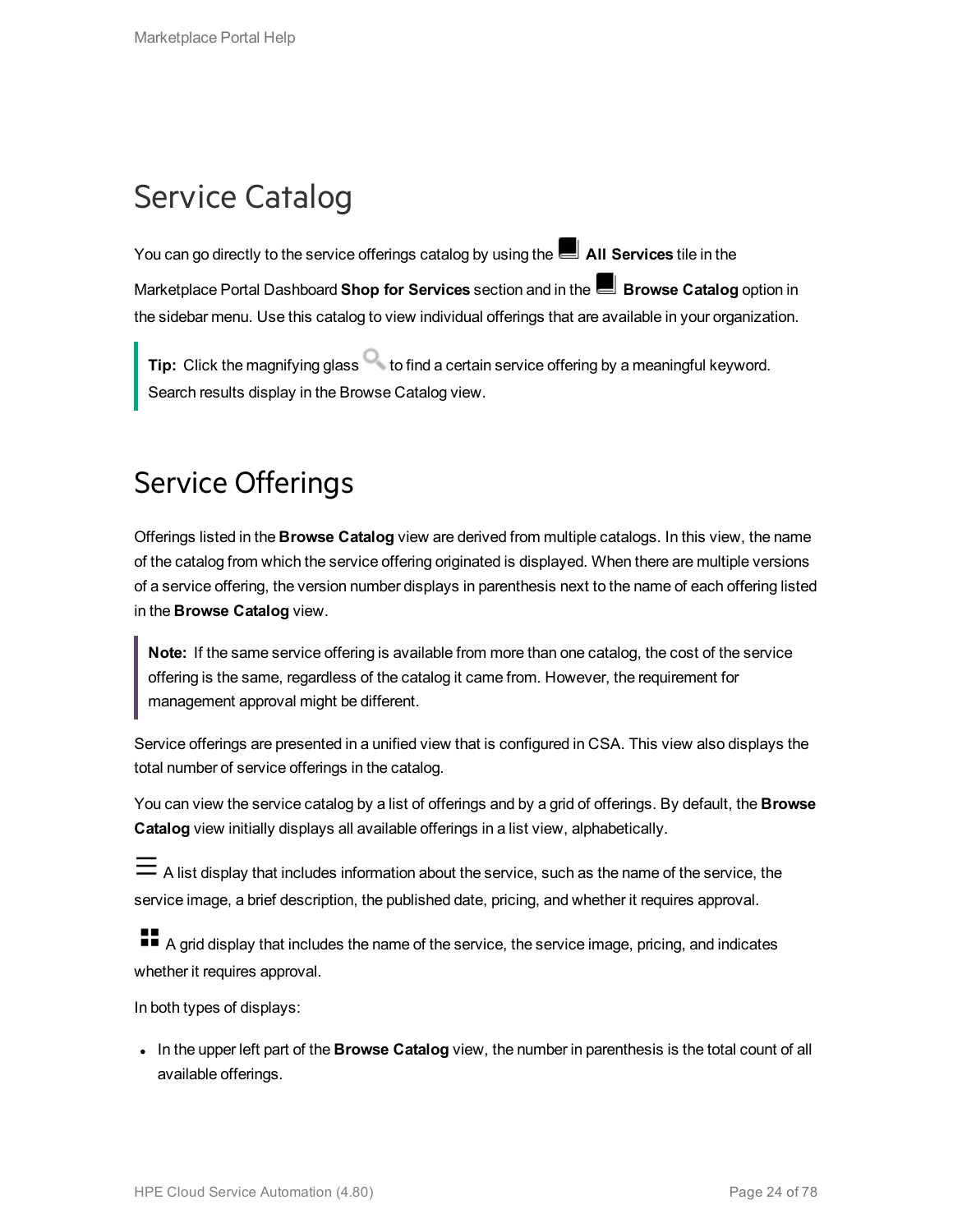• You can scroll down to browse all available services, search by keyword, and set filters to customize the display.

**Note:** For each service offering, pricing precision displays up to five digits.

In the **Browse Catalog** view, some service offerings in this list display the initial price of the subscription and the recurring fee for the subscription, and some service offerings do not display these prices. Your Consumer Organization Administrator configures the option to show or hide this pricing information in Marketplace Portal views. Depending on the configuration setting, these prices will or will not display in several views within the Marketplace Portal, such as **Browse Catalog**, **Browse Catalog Details**, **Requests**, **Request Details**, **Request Confirmation, Subscriptions, and Subscription Details**. As a best practice, your Consumer Organization Administrator might want to hide these prices if they will be used for department bill back purposes. For more information, see the CSA Management Console Help.

Increasing the quantity for a service option may also increase the price for other options. For example, if you add a server then the number of CPUs and memory will increase, potentially increasing the price of each. For more information, see the *CSA Management Console Help*.

Related Topics

" Browse the Service [Catalog"](#page-24-0) below "Filter the Service [Catalog"](#page-26-0) on page 27 "Search the Service [Catalog"](#page-28-0) on page 29

### <span id="page-24-0"></span>Browse the Service Catalog

In the Marketplace Portal, you can browse the service catalog in the **Browse Catalog** view by a list display or by a grid display.

A list display that includes information about the service, such as the name of the service, the service icon, a brief description, the published date, pricing, and whether it requires approval.

**A** grid display that includes the name of the service, the service icon, pricing, and indicates whether it requires approval.

**Note:** For each service offering, pricing precision displays up to five digits.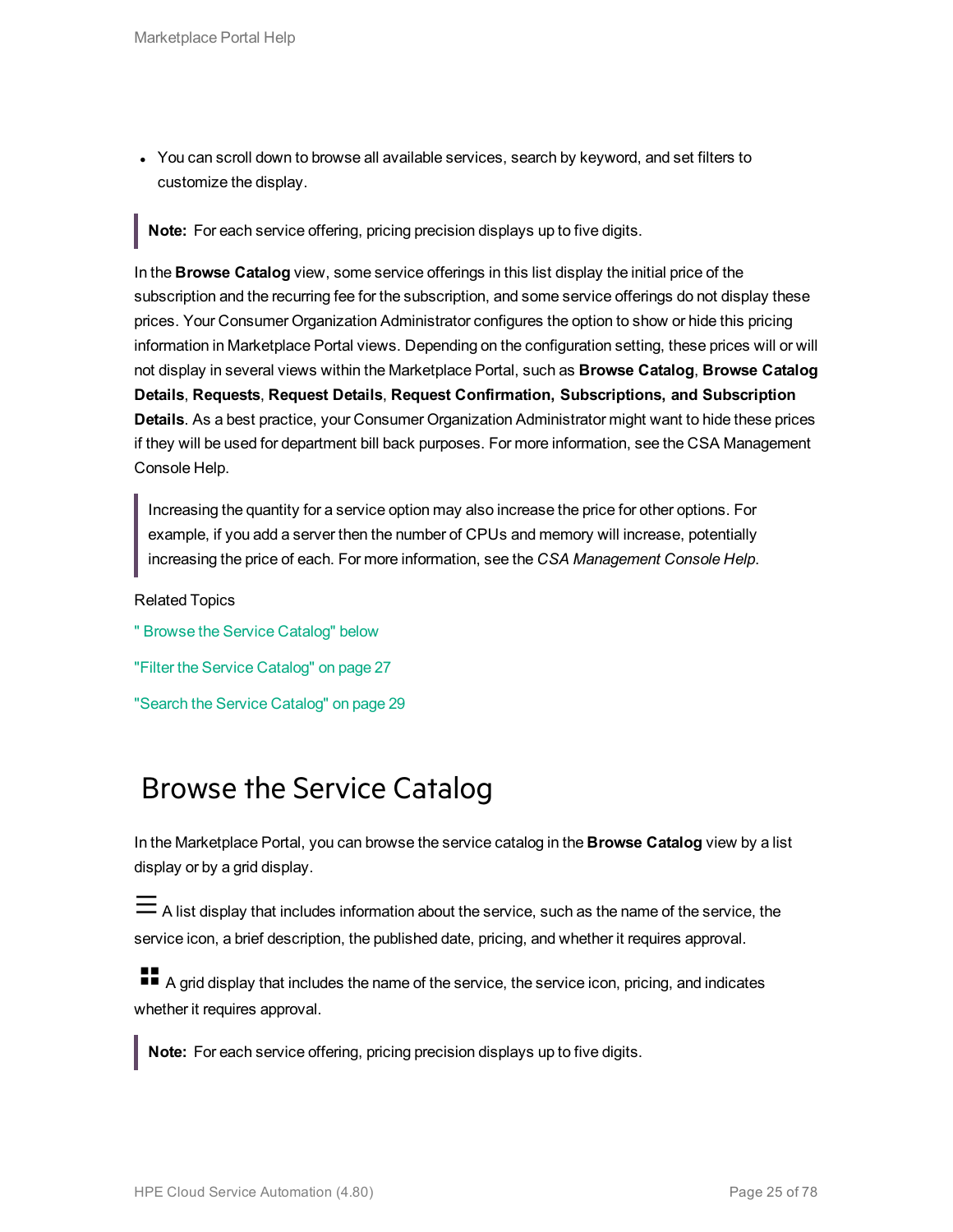In the **Browse Catalog** view, some service offerings in this list display the initial price of the subscription and the recurring fee for the subscription, and some service offerings do not display these prices. Your Consumer Organization Administrator configures the option to show or hide this pricing information in Marketplace Portal views. Depending on the configuration setting, these prices will or will not display in several views within the Marketplace Portal, such as **Browse Catalog, Browse Catalog Details, Requests, Request Details, Request Confirmation, Subscriptions, and Subscription Details**. As a best practice, your Consumer Organization Administrator might want to hide these prices if they will be used for department bill back purposes. For more information, see the CSA Management Console Help.

**Tip:** Click the magnifying glass **that is contained a certain service offering by a meaningful keyword.** Search results display in the Browse Catalog view.

To browse the service catalog:

- 1. In the Dashboard, in the **Shop for Services** section, select the **All Services** tile to open the **Browse Catalog** view. By default, this view displays an alphabetical list  $\equiv$  of all available services in the catalog. If you prefer a grid display, click the grid icon  $\blacksquare$ .
- 2. Scroll up or down the list to browse available offerings in the service catalog. A service offering can have documents, such as service level agreements and terms and conditions, attached to it. Per each document, the file size must not exceed 15 MB. The total size of all attached documents must not exceed 100 MB.

**Note:** You must use Internet Explorer 10.0 or higher to attach documents to a service offering.

3. When you find a service offering that you are interested in, select its icon or name to display the **Browse Catalog Details** view.

**Note:** Increasing the quantity for a service option may also increase the price for other options. For example, if you add a server then the number of CPUs and memory will increase, potentially increasing the price of each. For more information, see the *CSA Management Console Help*.

Related Topics

"Service [Catalog"](#page-23-0) on page 24

"Filter the Service [Catalog"](#page-26-0) on the next page

"Service [Offerings"](#page-30-1) on page 31

" [Requests"](#page-55-0) on page 56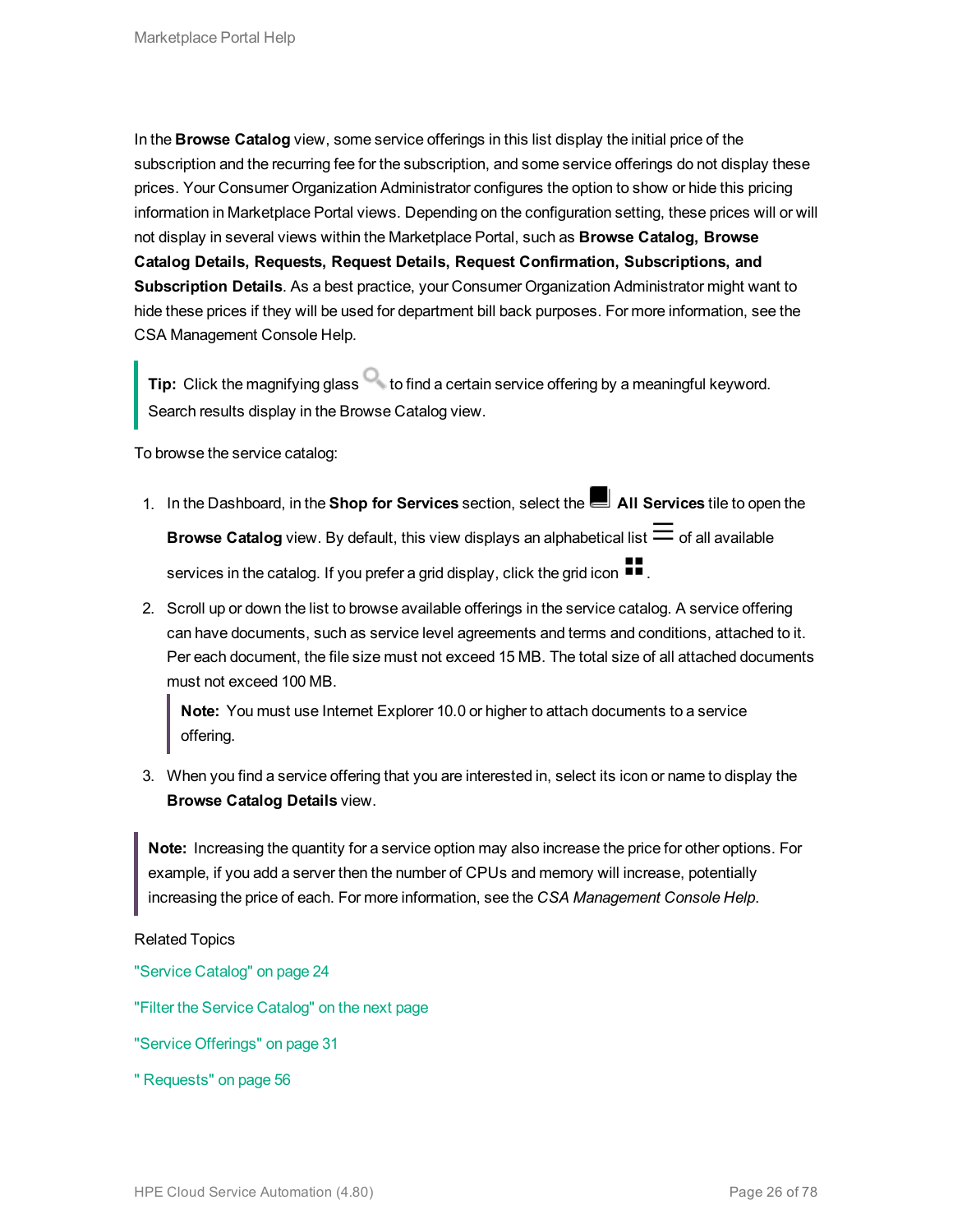## <span id="page-26-0"></span>Filter the Service Catalog

In the Marketplace Portal Browse Catalog view, you can change the order in which service offerings are displayed. By default, service offerings are sorted alphabetically, by all categories, and by all service types. Use the following filters to display certain service offerings:

- "All [Categories"](#page-26-1) below
- "All [Service](#page-26-2) Types" below
- <span id="page-26-1"></span>• ["Alphabetical"](#page-27-0) on the next page

### All Categories

By default, service offerings are sorted by all categories. To meet the needs of your organization, category types are customizable.

The following, out-of-the-box, sample categories are provided: Accessory, Application Servers, Application Services, backup Services, Database Servers, Hardware, Infrastructure Services, Platform Services, Simple System, and Software.

**Note:** Excluding **All Categories**, these categories depend on the configuration of the current CSA installation. Only categories with active service offerings will display. New categories can be added to the current CSA instance.

#### To sort the service catalog by a certain category

<span id="page-26-2"></span>**From the All Categories** drop-down list, select a category that you want to sort by.

### All Service Types

By default, service offerings are displayed by all service types. You can also display service offerings that require approval or that do not require approval.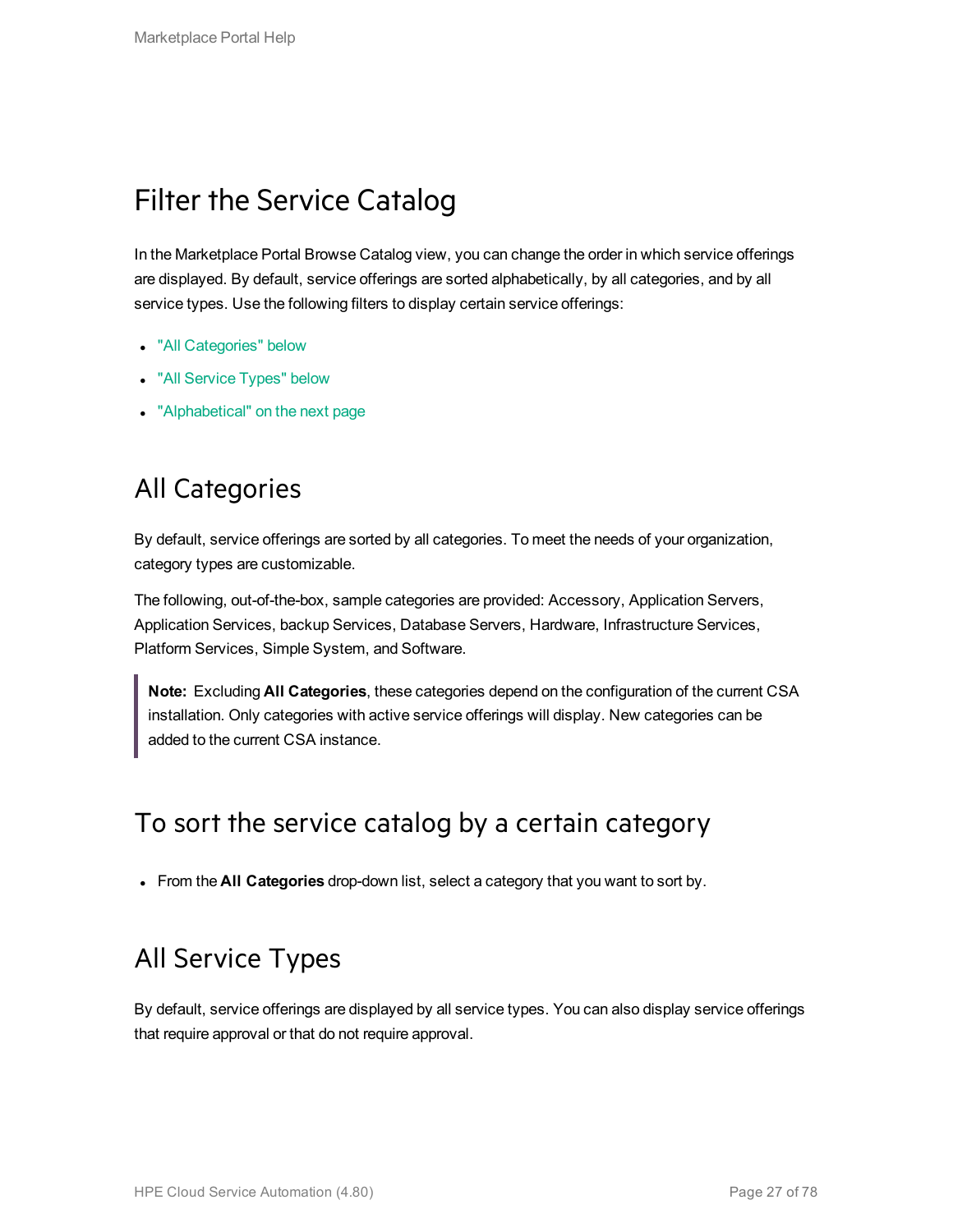### To sort the service catalog by a certain service type

<sup>l</sup> From the **All Service Types** drop-down list, select one of the following sort values:

| <b>Sort Value</b>        | <b>Description</b>                                                       |
|--------------------------|--------------------------------------------------------------------------|
| All Service Types        | Includes all service types described in this table. This is the default. |
| <b>Approval Required</b> | Service offerings that require approval.                                 |
| No Approval Required     | Service offerings that do not require approval.                          |

## <span id="page-27-0"></span>Alphabetical

By default, service offerings are sorted alphabetically. You can also sort offerings by newest, oldest, most expensive, least expensive, or reverse alphabetical.

### To sort the service catalog by a certain order

From the drop-down list, select one of the following sort values:

| <b>Sort Value</b>    | <b>Description</b>                                                                                                                                     |
|----------------------|--------------------------------------------------------------------------------------------------------------------------------------------------------|
| <b>Newest First</b>  | The service offering that has the most recent published date.                                                                                          |
| <b>Oldest First</b>  | The service offering that has the oldest published date.                                                                                               |
| Most Expensive       | The service offering that has the highest initial price. The cost of the<br>service offering that is used to sort this list excludes the periodic fee. |
| Least Expensive      | The service offering that has the lowest initial price. The cost of the<br>service offering that is used to sort this list excludes the periodic fee.  |
| Alphabetical         | Service offerings are sorted alphabetically, from A to Z. This is the<br>default.                                                                      |
| Reverse Alphabetical | Service offerings are listed by reverse alphabetical order, from Z to A.                                                                               |

#### Related Topics

"Search the Service [Catalog"](#page-28-0) on the next page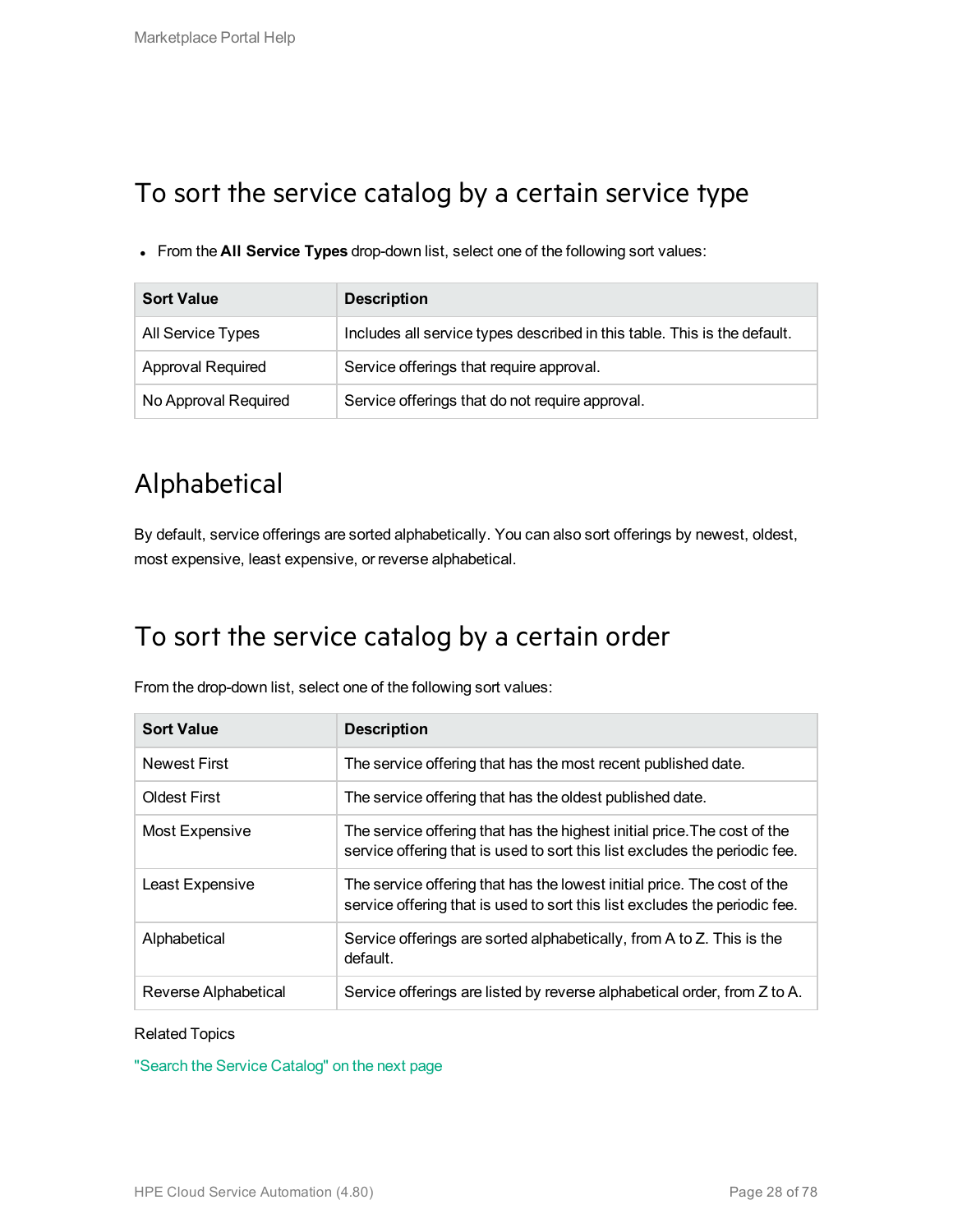## <span id="page-28-0"></span>Search the Service Catalog

In the Browse Catalog view, click the magnifying glass  $\bullet$  to find a certain service offering by a keyword. Enter text that represents what you are looking for so that the user interface filters out these specific items.

To search the service offering catalog:

- 1. In the Search text box  $\Box$ , enter text.
- 2. Press **Enter**.

Related Topics

" Browse the Service [Catalog"](#page-24-0) on page 25

<span id="page-28-1"></span>"Filter the Service [Catalog"](#page-26-0) on page 27

### Featured Services

From the Dashboard, you can view services in the catalog that your organization is currently promoting in the **Featured Services** tile in the **Shop for Services** section.

Your CSA Administrator can assign one of the categories as a Featured Services category in the service catalog. This is configured in the Cloud Service Management Console. Contact your CSA Administrator for more information.

**Note:** During organization creation and configuration, any category can be set as a featured category in the Management Console. Service offerings published under that category are treated as featured service offerings and will be included in the **Featured Services** tile.

To view services that your organization is promoting:

- 1. In the Dashboard, in the **Shop for Services** section, select the **Featured Services** tileto display a list of service offerings your organization is currently promoting.
- 2. In the **Featured Services** view, select a service offering to review its detailed information.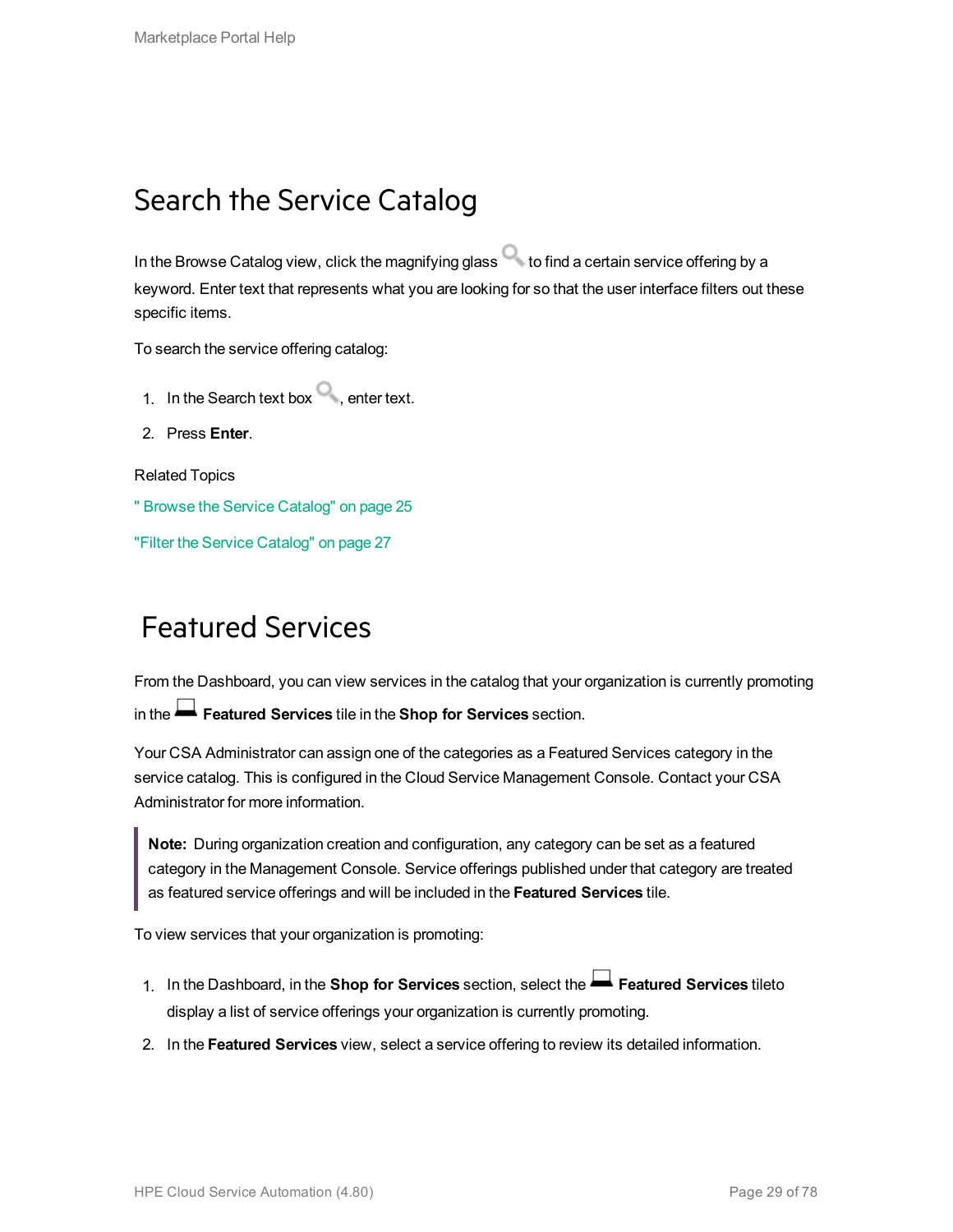#### Related Topics

- " New [Releases"](#page-29-0) below
- " Popular [Services"](#page-29-1) below
- <span id="page-29-0"></span>" [Subscriptions](#page-30-0) Expiring Soon" on the next page

### New Releases

To view service offerings that were most recently added:

- 1. In the Dashboard, in the **Shop for Services** section, select the **New Releases** tile to display a list of service offerings that were recently added by an administrative user. This list displays all service offerings sorted by the published date, beginning with the most recent date.
- 2. In the New Releases view, select a service offering to review its detailed information.

#### Related Topics

- " Popular [Services"](#page-29-1) below
- " Featured [Services"](#page-28-1) on the previous page
- <span id="page-29-1"></span>" [Subscriptions](#page-30-0) Expiring Soon" on the next page

## Popular Services

From the Dashboard, you can view service offerings that are most frequently requested by members of your organization in the **Popular Services** tile. These are service offerings that you are authorized to access.

#### To view services that are most frequently requested:

In the Dashboard, in the **Shop for Services** section, select the **Popular Services** tile to display a list of service offerings that are being tracked as most frequently requested.

In the Popular Services view, select a service offering to review its detailed information.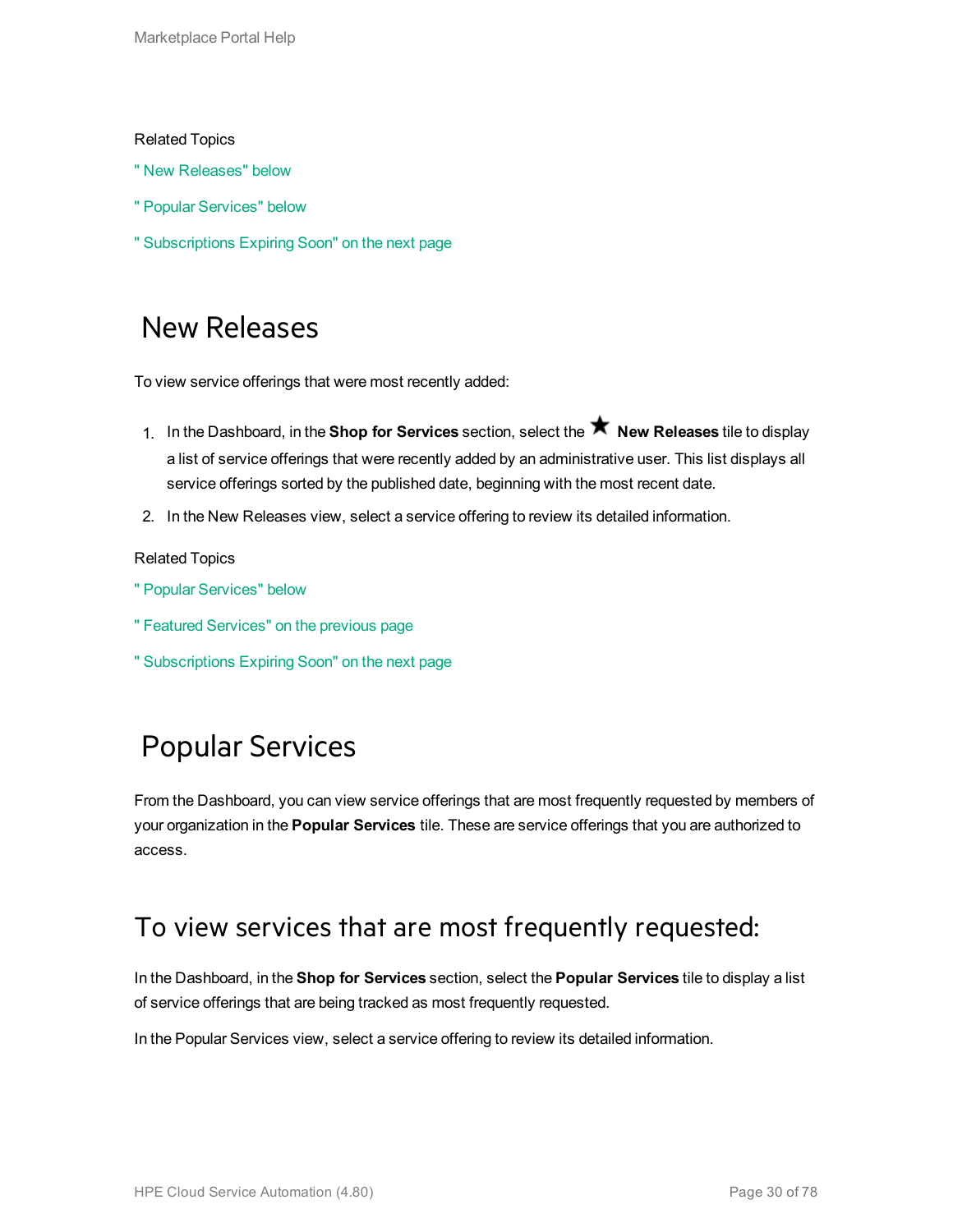#### Related Topics

- " New [Releases"](#page-29-0) on the previous page
- " Featured [Services"](#page-28-1) on page 29
- <span id="page-30-0"></span>" [Subscriptions](#page-30-0) Expiring Soon" below

### Subscriptions Expiring Soon

From the Dashboard, you can view subscriptions that are scheduled to end 30 days after the subscription started.

To view subscriptions that are scheduled to expire soon:

- 1. In the Dashboard, in the **Manage Subscriptions** section, select the Expiring Soon tile to display a list of your subscriptions that are scheduled to end 30 days after the subscription started.
- 2. In the Subscriptions Expiring Soon view, select a subscription to review its detailed information.

#### Related Topics

- " Popular [Services"](#page-29-1) on the previous page
- " New [Releases"](#page-29-0) on the previous page
- " Featured [Services"](#page-28-1) on page 29

## <span id="page-30-1"></span>Service Offerings

There are three basic steps in the Marketplace Portal workflow:

- 1. Service offering configuration.
- 2. Service checkout and delivery.
- 3. Request confirmation.

Service offerings are located in the **All Services** tile in the Dashboard **Shop for Services** section or in **Browse Catalog** in the sidebar menu.

**Tip:** Click the magnifying glass **that is contained a certain service offering by a meaningful keyword.**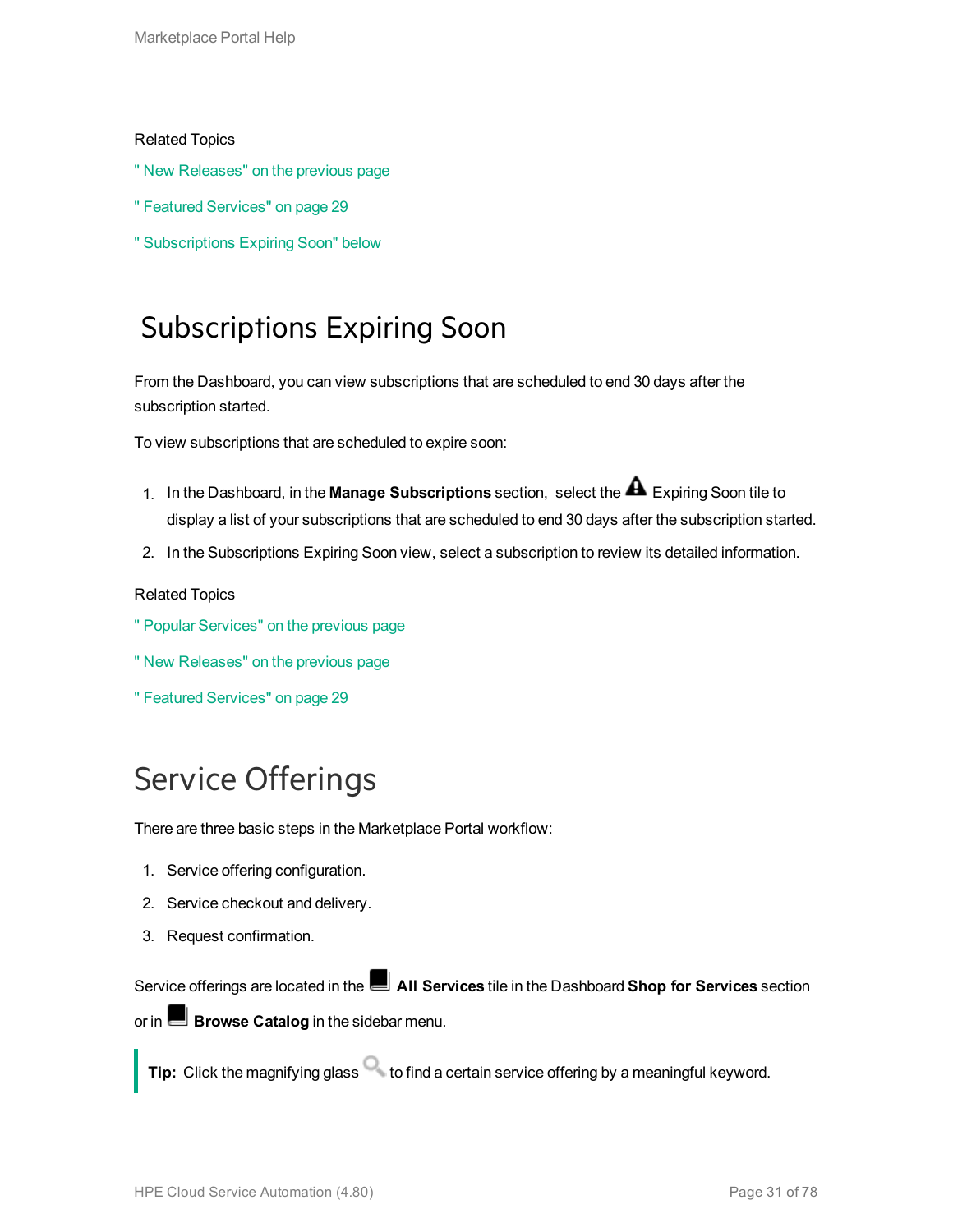<span id="page-31-0"></span>Search results display in the Browse Catalog view.

### Browse Catalog Details

In the **Browse Catalog Details** view, the following information about a selected service offering displays:

- The name of the service offering and its image.
	- $\circ$  A brief description of the service offering. This description is visible when you view all categories, except Featured Services.
		- A service offering typically has two prices: the initial price of the subscription and the recurring fee of the subscription.
			- For example, a subscription with an initial price of \$1000 might also have a periodic fee of \$200 a month for the duration of the subscription.
			- If you change the options associated with the subscription (such as increasing the size of the hard drive or the amount of memory), the initial price, recurring fee, or both, might change to reflect the additional costs.
			- The recurring fee can be hourly, daily, weekly, monthly or yearly  $(1/2)$ .
			- The number format for pricing is based on your browser's locale.
			- **.** Show Pricing Details: By default, the number of units, the type of unit (such as a flat cost), and the cost for each unit that corresponds to the initial price and recurring price of the subscription do not display in views throughout the Marketplace Portal, such as **Browse Catalog**, **Browse Catalog Details**, **Requests**, **Request Details**, and **Request Confirmation**. To support a common use case, detailed subscription pricing fees are hidden because they are typically used for department bill back purposes. Click **Show Pricing Details** to display all hidden subscription pricing fees.
			- <sup>l</sup> **Hide Pricing Details**: If you clicked **Show Pricing Details**, the number of units, the type of unit (such as a flat cost), and the cost for each unit that corresponds to the initial price and recurring price of the subscription display in views throughout the Marketplace Portal, such as **Browse Catalog**, **Browse Catalog Details**, **Requests**, **Request Details**, and **Request Confirmation**. To hide these detailed subscription pricing fees, click **Hide Pricing Details**.

**Note:** For each service offering, pricing precision displays up to five digits.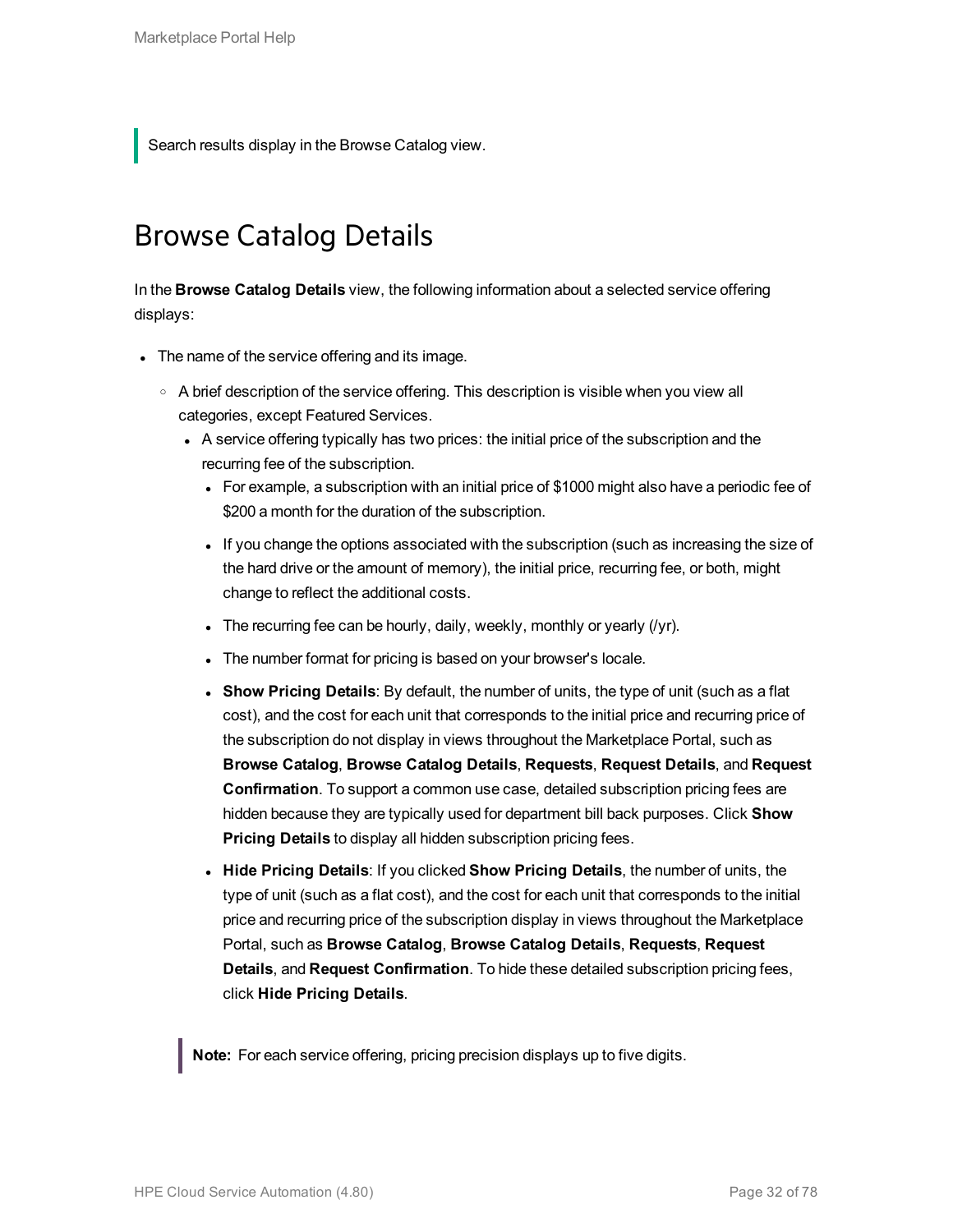- **Published on:** The date the service offering was published. The date format is based on your browser's locale.This date is visible when you view all categories, except **Featured Services**.
- **Show More Details is On/Off:** This slider button allows you to hide or display information about a service offering. The default is set to **On**. To change this toggle by using your keyboard, tab through the Browse Catalog Details view and then stop tabbing when the toggle is lassoed by a blue rectangle. Use the directional arrows on your keyboard to slide the toggle to **Off**.
- <sup>l</sup> **Option Sets and Profiles:** This information includes the available option sets (if any) and the cost of the different options.
	- o If you want to subscribe to the service offering you are viewing, configure your subscription request in this section. For example, if the service offering includes a server, the server might include options you select to configure the number of CPUs and the amount of RAM for the server.
	- For sequenced-based offerings, select options to configure your offering request.
	- $\circ$  For topology-based offerings, select profiles to make changes.
- **· Total Initial Price:** The initial price of the subscription. The periodic fee of the subscription.
- **Total Recurring Price:** The periodic fee of the subscription.
- **E** Click Add To Cart when you want to place a single order for more than one item.
- **liges Click Checkout** to open the **Service Checkout** view. Enter your order information and then click **Submit Request**.
- **Requires Approval:** Indicates whether your request for the service offering must be approved. When **Requires Approval** is displayed in the service offering description, it means that a subscription to the service offering requires management approval before it can be finalized. When you request a service offering that requires approval, the person who is the designated approver is automatically notified by email.
- <sup>l</sup> **Validation Execution**: When user selects **Checkout**, **Add To Cart**, or **Recalculate** (if external pricing is enabled), then **semantic validation** is executed. Validation blocks User Interface until the result is calculated and if it fails, then same validation report is used as for property restrictions.

NOTE: Only not hidden and not locked properties are semantically validated.

When semantic validation identifies a failed input field, following error message is displayed: Click to resolve errors.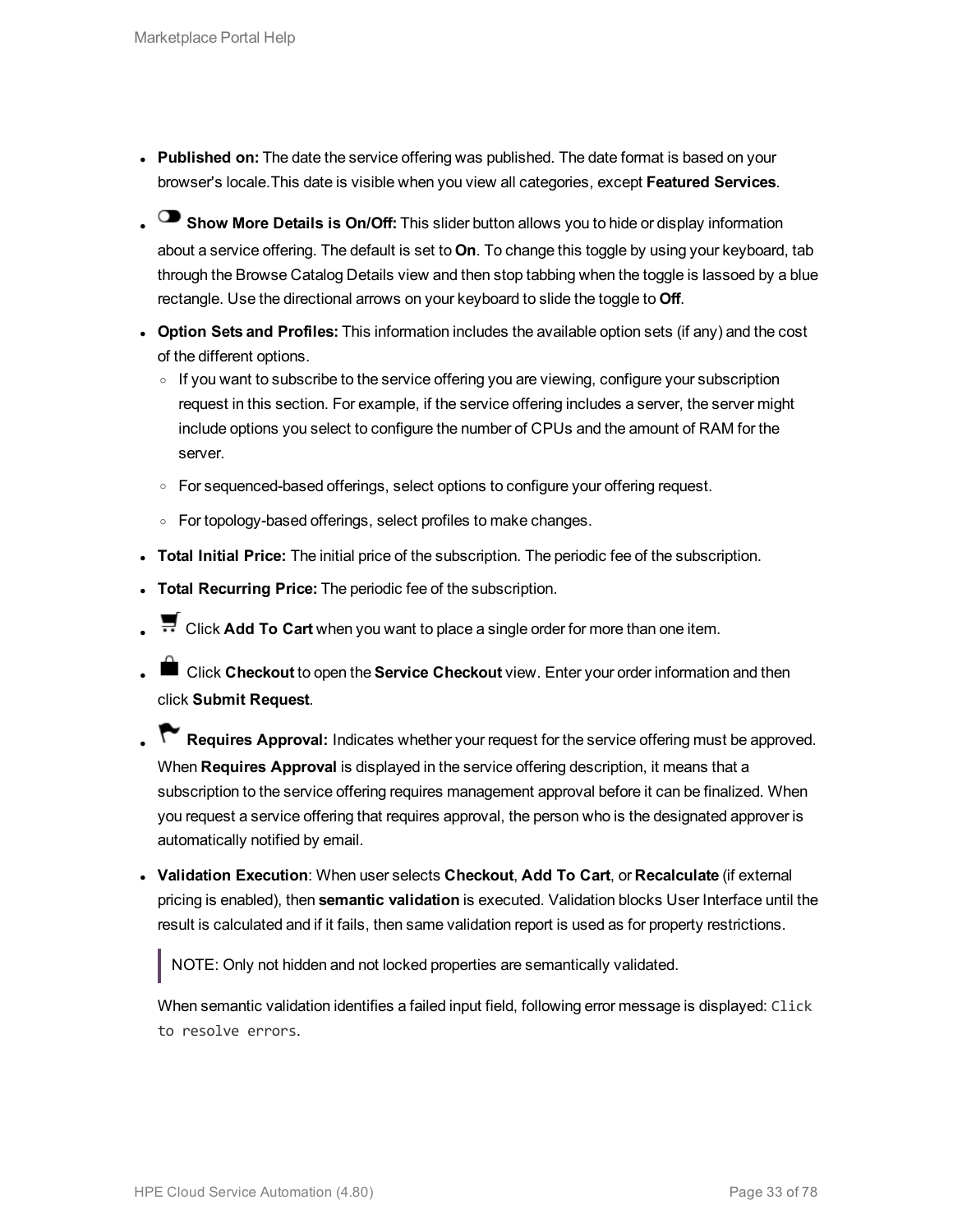NOTE: When you click on the link Click to resolve errors, the failed input field is highlighted in the user interface with the possible error message.

**Note:** Increasing the quantity for a service option may also increase the price for other options. For example, if you add a server then the number of CPUs and memory will increase, potentially increasing the price of each. For more information, see the *CSA Management Console Help*.

#### Related Topics

- "View [Request](#page-59-1) Details" on page 60
- "View [Checkout](#page-64-1) Details" on page 65
- "Approved and Rejected [Requests"](#page-63-0) on page 64
- <span id="page-33-0"></span>" [Shopping](#page-33-0) Cart" below

## Shopping Cart

In the Marketplace Portal, you can browse for service offerings in the catalog and then add them to the shopping cart for a single checkout transaction. This transaction is recorded as one order confirmation number.

The total number of offerings (items) that you add to the shopping cart is displayed at the top of each view. All items are based on their service designs. Shopping cart contents remain in the cart, even after you log out. To empty the shopping cart, remove each item.

**Note:** For each service offering in your shopping cart, pricing precision displays up to five digits. This pricing is based on the original service offering configuration.

During the shopping cart checkout process, you can:

- **Add Subscription Names—Enter meaningful, custom names for each item in your shopping cart.** As a best practice, create names that easily identify them as services in your organization. If you do not want to customize the subscription names, accept the default subscription names.
- **Provide Order Information—Configure the subscription period for all items in your shopping cart.** Attach documents that provide more information for the approval process, such as a purchase order.

**Note:** You must use Internet Explorer 10.0 or higher to attach documents to a service offering.

To complete a shopping cart checkout: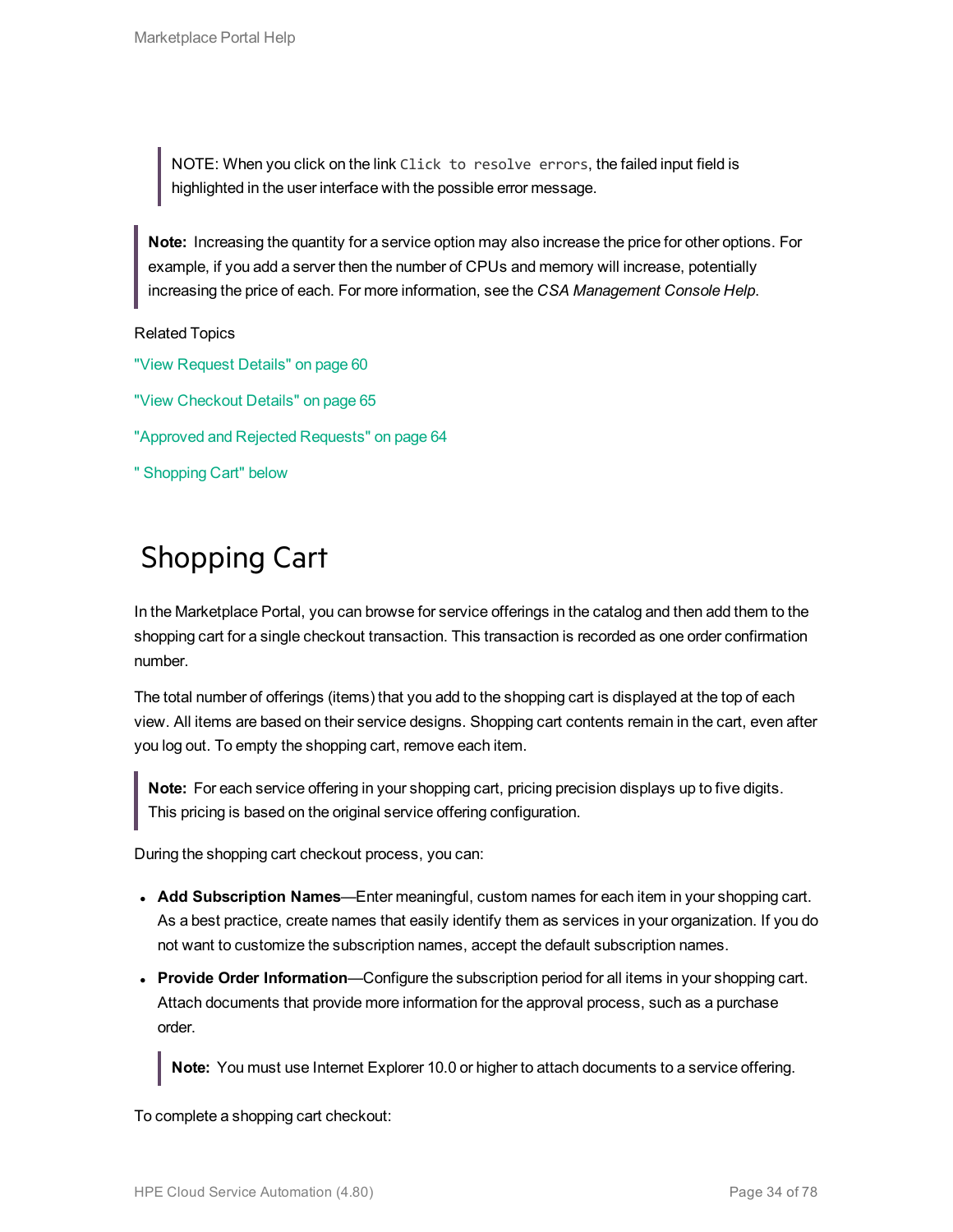- 1. In the Dashboard, in the **Shop for Services** section, select the **All Services** tile.
- 2. Select an offering, review its details, and then click **Add to Cart**.
- 3. While in the shopping cart, you can do the following:
	- a. Click **Edit Configuration** to change information about an offering. Click **Update** to save your changes.
	- b. Change the **Quantity** number. Click **Update** to save your changes.
	- c. Click **Remove Item** if you want to remove this offering from your shopping cart. In the Remove Item dialog, click **Yes**.
	- d. Click **Continue Shopping** to exit the shopping cart and browse the catalog to add more offerings to your shopping cart.
	- e. Use the browser's print option to print or save a copy of the contents of the shopping cart.
- 4. Click **Checkout** to display the Add Subscription Names view. Accept the default names or enter meaningful names for items in your shopping cart.

If the Checkout button cannot be selected, review your cart for the following messages:

- <sup>o</sup> *This offering is no longer available*—The offering has been unpublished or removed from the catalog. You must remove this item from the shopping cart before you can check out.
- <sup>o</sup> *Offering has changed since it was added to the cart. Choose 'Edit Configuration' to validate offering before Checkout.*—The offering has been updated after you added it to your shopping cart. Click **Edit Configuration** and verify the changes to the offering. To accept the changes, click **Update**. If you do not want to accept the changes, return to the shopping cart and remove the item from your shopping cart.
- 5. Click **Continue** to display the Provide Order Information view:
	- a. Accept the subscription period or make changes.
	- b. Attach documents that provide more information for the approval process.
	- c. Review the terms and conditions and then check the check box to confirm your agreement.
- 6. Click **Submit Cart**. The Shopping Cart Confirmation view displays detailed request information, including the total cost of all items in your cart and the order number. This order number also displays in the **Requests** view.

#### Related Topics

"View [Request](#page-59-1) Details" on page 60

"View [Checkout](#page-64-1) Details" on page 65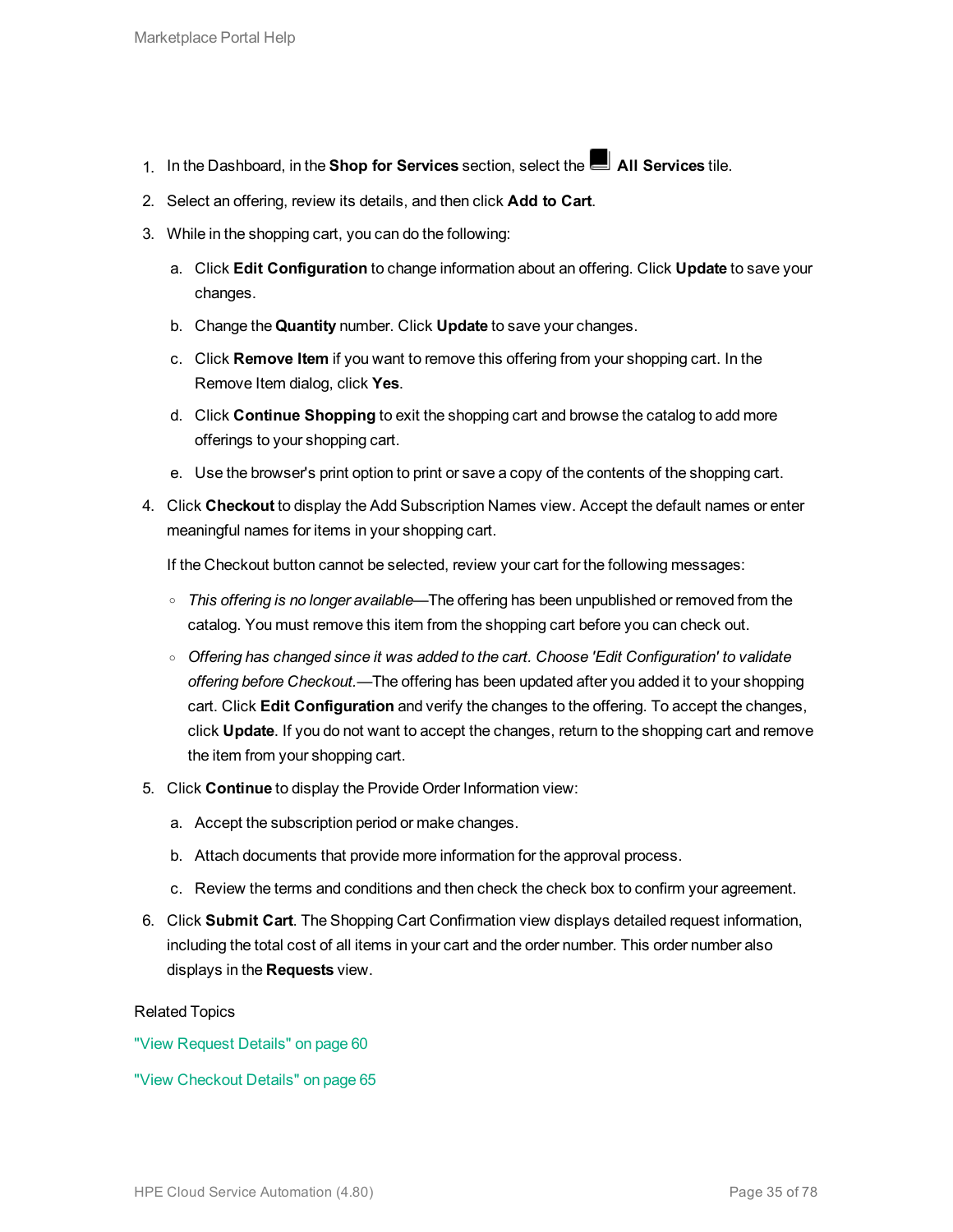"Approved and Rejected [Requests"](#page-63-0) on page 64

## <span id="page-35-0"></span>My Services

When your subscription to a service offering is approved, a service instance is created. The service instance is composed of the service components that you customized when you created the subscription request. It might also include additional components, if they are included as part of the service offering.

To manage your services, select the **My Services** tile in the Dashboard **More Actions** section.

When there are multiple versions of a service offering, the version number displays in parenthesis next to the name of each offering listed in the **My Services** view.

Tip: Click the magnifying glass **that is contained a certain subscribed service by a meaningful keyword.** Search results display in the My Services view.

Related Topics "Browse My [Services"](#page-35-1) below "Filter My [Services"](#page-36-0) on the next page "View My Service [Details"](#page-39-0) on page 40

### <span id="page-35-1"></span>Browse My Services

You can browse services in the **My Services** view.This view displays a list of services that have a certain status, such as Online, Reserved, Deploying, Transitioning, Modifying, Modify Failed, Failed, Offline, Cancelling, Cancellation Failed, Expiring, Expiration Failed, Upgrading, Upgrade Failed, and Public Action Failed.

Health status icons will be displayed for services that are online. Health status and capacity information is displayed for active subscriptions and services if the CSA administrator has it configured.

Tip: Click the magnifying glass **that in the certain subscribed service by a meaningful keyword.** Search results display in the My Services view.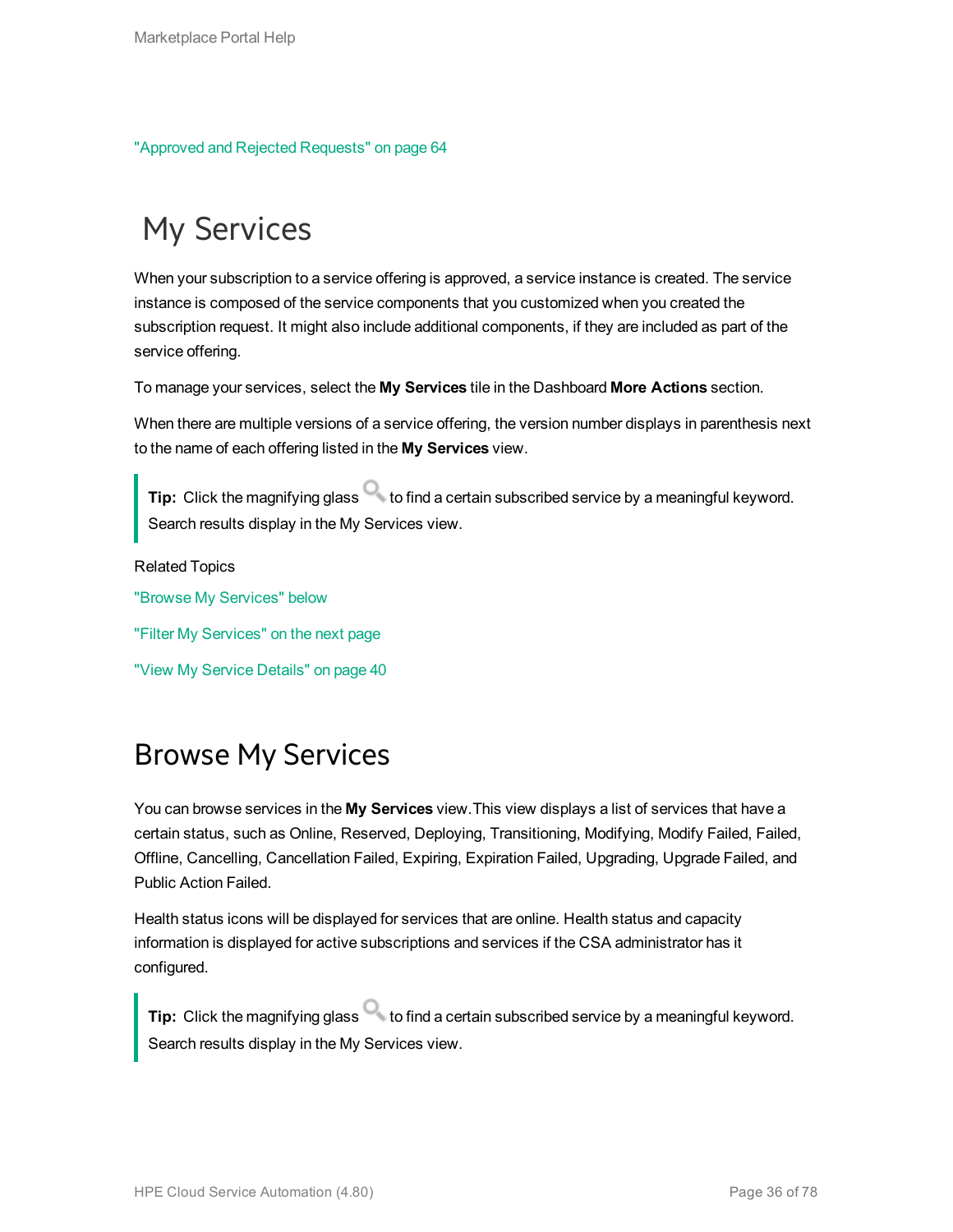#### To browse your services

1. In the Dashboard, in the **More Actions** sections, select the **My Services** tile to open the **My Services** view.

By default, all services are displayed in date order, with the newest services listed first.

- 2. Scroll up or down the list to browse services.
- 3. (Optional) Use the **Search** tool to browse services by keyword or the filters to browse certain types of services.
- 4. When you find a service that you are interested in, select its icon or name to display the My Service Details view. When there are multiple versions of a service offering, the version number displays in parenthesis next to the name of the offering in the **My Service Details** view.

Related Topics

"Filter My [Services"](#page-36-0) below

<span id="page-36-0"></span>"View My Service [Details"](#page-39-0) on page 40

### Filter My Services

By default, the My Services view displays all categories, your newest services first, and all service states. Use the following filters to display certain services:

- "All [Categories"](#page-37-0) on the next page
- "All [Service](#page-37-1) States" on the next page
- ["Newest](#page-38-0) First" on page 39

**Tip:** In the My Services view, use the Search filter **the find a certain service by keywords.** Enter text that represents what you are looking for so that the user interface filters out these specific items.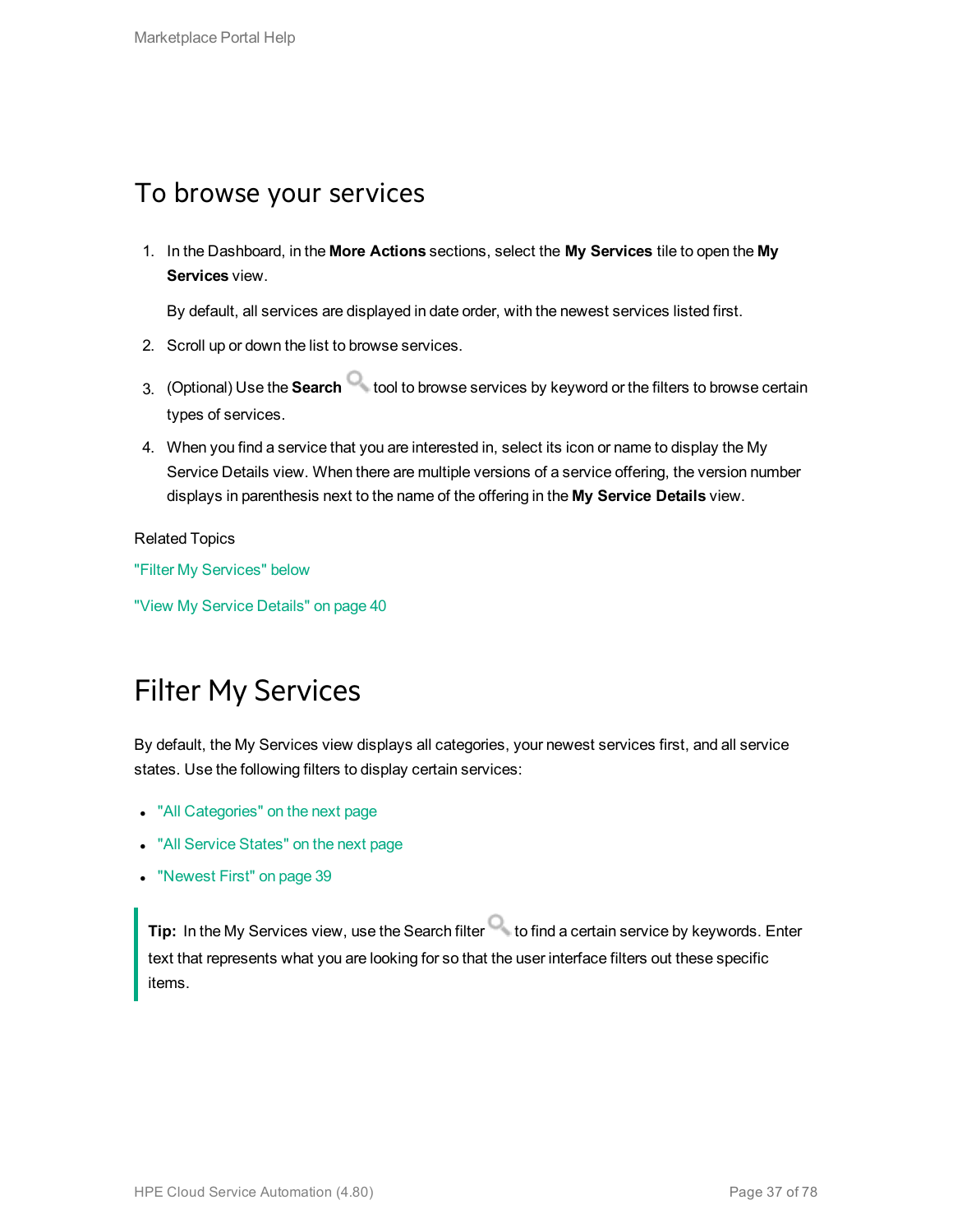### <span id="page-37-0"></span>All Categories

You can subscribe to a variety of services, such as application servers, email servers, or web hosting services. You can filter by these services, as categories, to easily navigate to and review your subscriptions.

#### <span id="page-37-1"></span>All Service States

From the **All Service States** drop-down list, select one of the following filter values.

**Note:** The following table describes the service instance statuses and their corresponding subscription statuses.

| Service Instance<br><b>Status</b> | <b>Description</b>                                                                                                                                                                      | Corresponding<br><b>Subscription Status</b>                                                             |
|-----------------------------------|-----------------------------------------------------------------------------------------------------------------------------------------------------------------------------------------|---------------------------------------------------------------------------------------------------------|
| Online                            | The service instance is active.                                                                                                                                                         | Active                                                                                                  |
| Reserved                          | The service instance has not started because the<br>start date for the subscription is in the future.                                                                                   | Pending                                                                                                 |
| Deploying                         | The service instance is being deployed.                                                                                                                                                 | Pending                                                                                                 |
| Transitioning                     | The service instance is being reserved for<br>deployment.                                                                                                                               | Pending                                                                                                 |
| Modifying                         | A service instance-affecting modification that<br>was made to the subscription or a service-<br>affecting action that was requested for the service<br>instance has not been completed. | Pending (The<br>subscription returns to<br>the Active state after the<br>modification is<br>completed.) |
| Modify Failed                     | A service instance-affecting modification that<br>was made to the subscription or a service-<br>affecting action that was requested for the service<br>instance failed.                 | Active                                                                                                  |
| Failed                            | The service instance deployment failed.                                                                                                                                                 | Failed                                                                                                  |
| Offline                           | The service instance is no longer available<br>because the subscription was canceled or<br>expired.                                                                                     | Canceled or Expired                                                                                     |
| Canceling                         | The service instance is being canceled.                                                                                                                                                 | Pending                                                                                                 |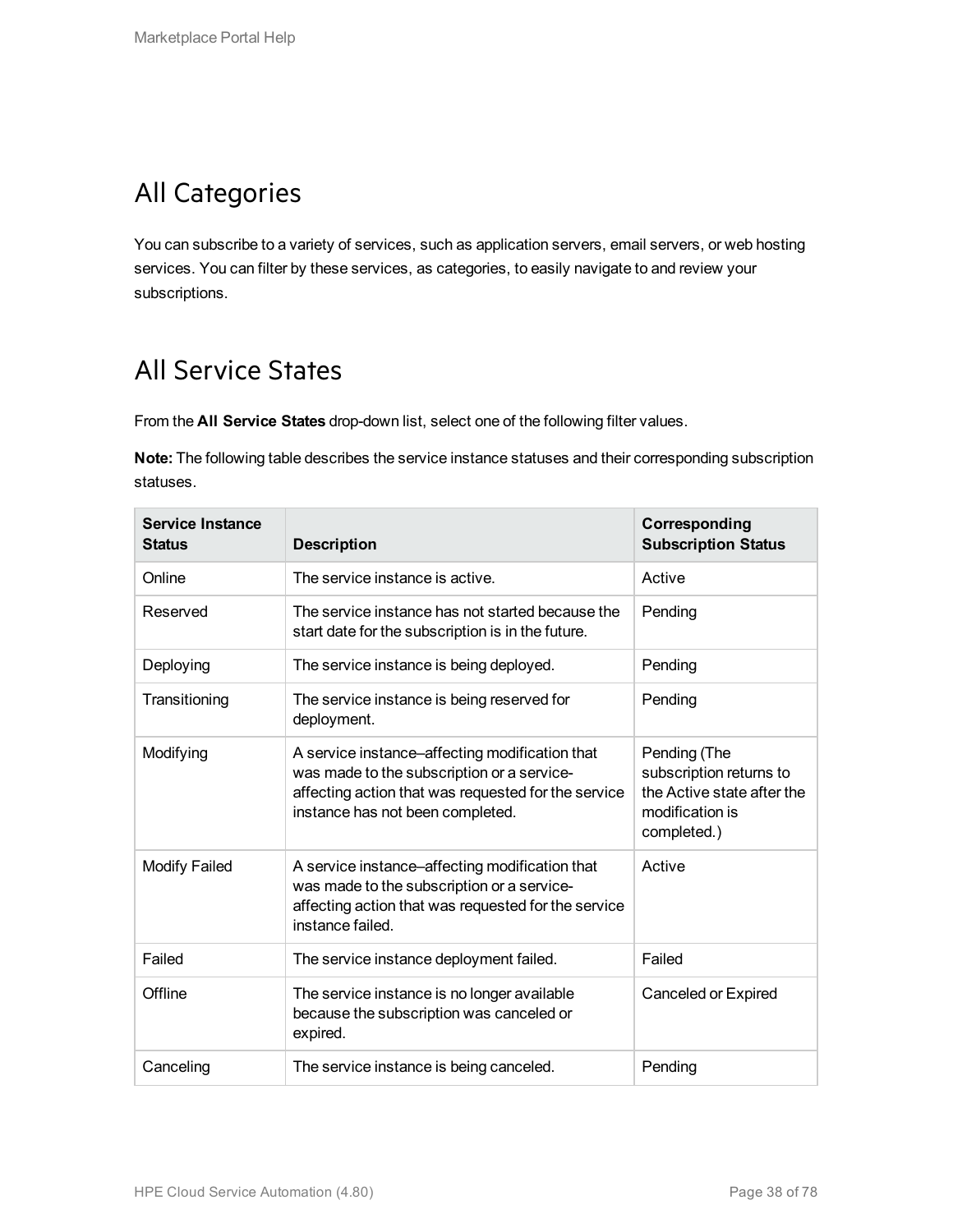| Service Instance<br><b>Status</b> | <b>Description</b>                                                                                                                                                | Corresponding<br><b>Subscription Status</b>     |
|-----------------------------------|-------------------------------------------------------------------------------------------------------------------------------------------------------------------|-------------------------------------------------|
| <b>Cancellation Failed</b>        | The service instance cancellation has failed.                                                                                                                     | Active                                          |
| Expiring                          | The service instance is expiring.                                                                                                                                 | Pending                                         |
| <b>Expiration Failed</b>          | The service instance expiration has failed.                                                                                                                       | Active                                          |
| Upgrading                         | The service instance is being upgraded.                                                                                                                           | Pending                                         |
| Upgrade Failed                    | The service instance upgrade has failed.                                                                                                                          | Active                                          |
| <b>Public Action Failed</b>       | The action could not be completed due to a<br>software or hardware issue. Public actions<br>(reboot, start, or stop) only apply if the<br>subscription is Active. | Active (The service<br>might not be available.) |

#### <span id="page-38-0"></span>Newest First

From the **Newest First** drop-down list, select one of the following filter values:

| Option               | <b>Description</b>                                                                                                              |
|----------------------|---------------------------------------------------------------------------------------------------------------------------------|
| <b>Newest First</b>  | Your most recent service, based on the date the subscription started,<br>is the first service in the list. This is the default. |
| <b>Oldest First</b>  | Your oldest service, based on the date the subscription started, is the<br>first service in the list.                           |
| Most Expensive       | Your most expensive service.                                                                                                    |
| Least Expensive      | Your least expensive service.                                                                                                   |
| Alphabetical         | The list is ordered alphabetically, from A to Z.                                                                                |
| Reverse Alphabetical | The list is ordered in reverse alphabetical order, from Z to A.                                                                 |

#### Related Topics

"Browse My [Services"](#page-35-0) on page 36

"View My Service [Details"](#page-39-0) on the next page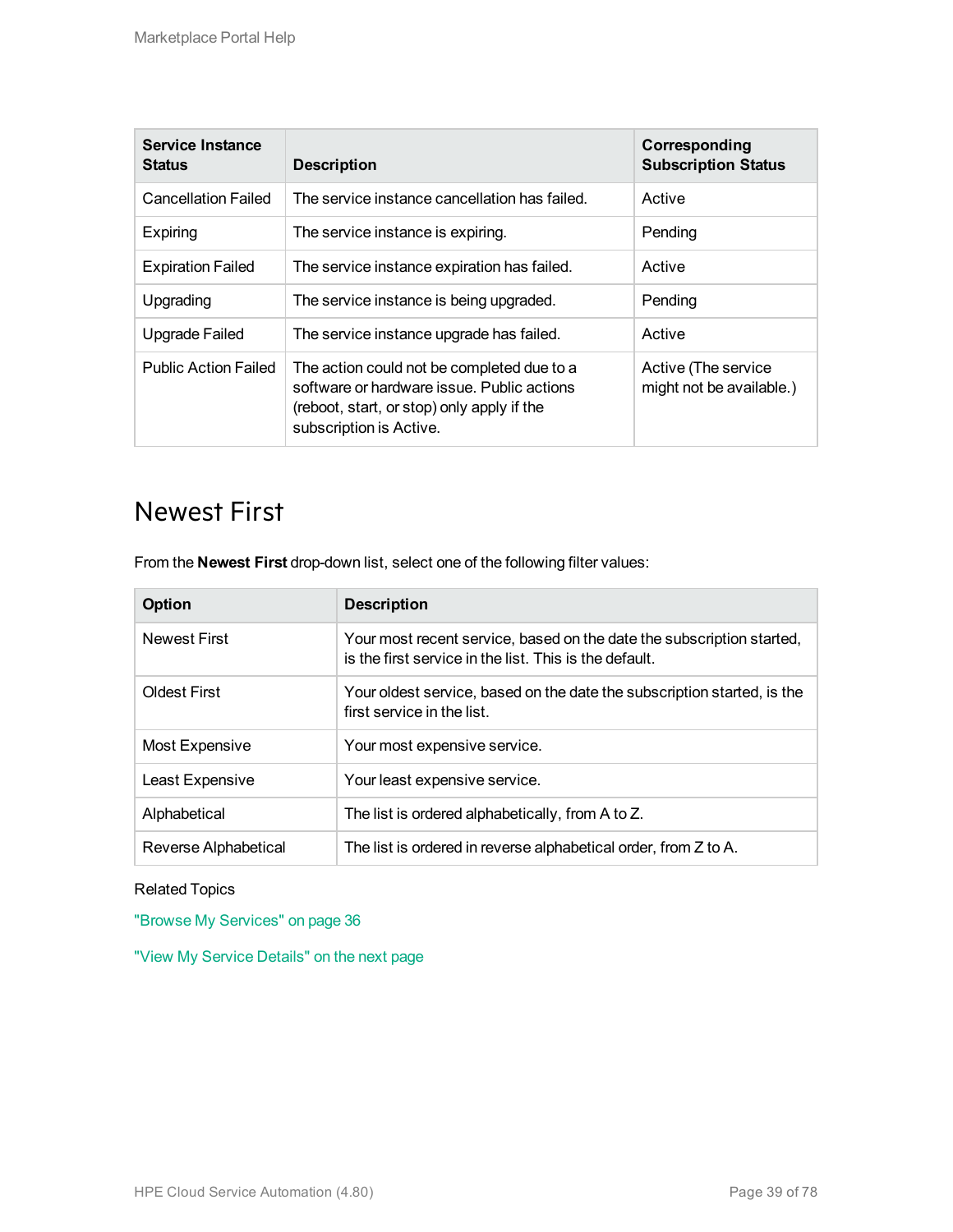#### <span id="page-39-0"></span>View My Service Details

In the My Service Details view, you can see information about a service instance and request actions for a service instance.

Information displayed in the My Service Details view varies because it is based on the service offering to which you subscribed. This information might include the IP address, version, and uptime data for the service instance and component information, such as the number of registered and active users on an LDAP server and the date the LDAP server was last backed up, if your service instance includes an LDAP server.

You can execute actions on, or issue commands to, many of the components of a service instance. The actions you can execute on a service instance vary and are based on the service offering to which you subscribed. For example, if your subscription is for a server, you might be able to execute commands that start, stop, reboot, suspend, pause, unpause, and resume the server.

The My Service Details view provides information in the following sections:

**Manage Subscription**—This link redirects you to detailed information about the subscription, where you can request actions for a subscription.

**Service Details**—This section shows information about the offering that fulfills the service, such as the name of the service offering, the name of the service design, the expiration date and time, and the owner. You can also click **View Service Topology** to see the topology diagram. Health status and capacity information is displayed for active subscriptions and services if the CSA administrator has it configured.

**Service Components**—These are the individual services that compromise your overall service delivery. Click the **Refresh** button to reload information about service components. In this section, for a certain service component, select its corresponding settings icon **the lead to request an action on a** service, such as reboot, pause, resume, and so on. Click the **Open Console** button to access the provisioned virtual machine from the browser.

#### To view service details

1. In the Dashboard, in the **More Actions** section, select the **My Services** tile to open the My Services view.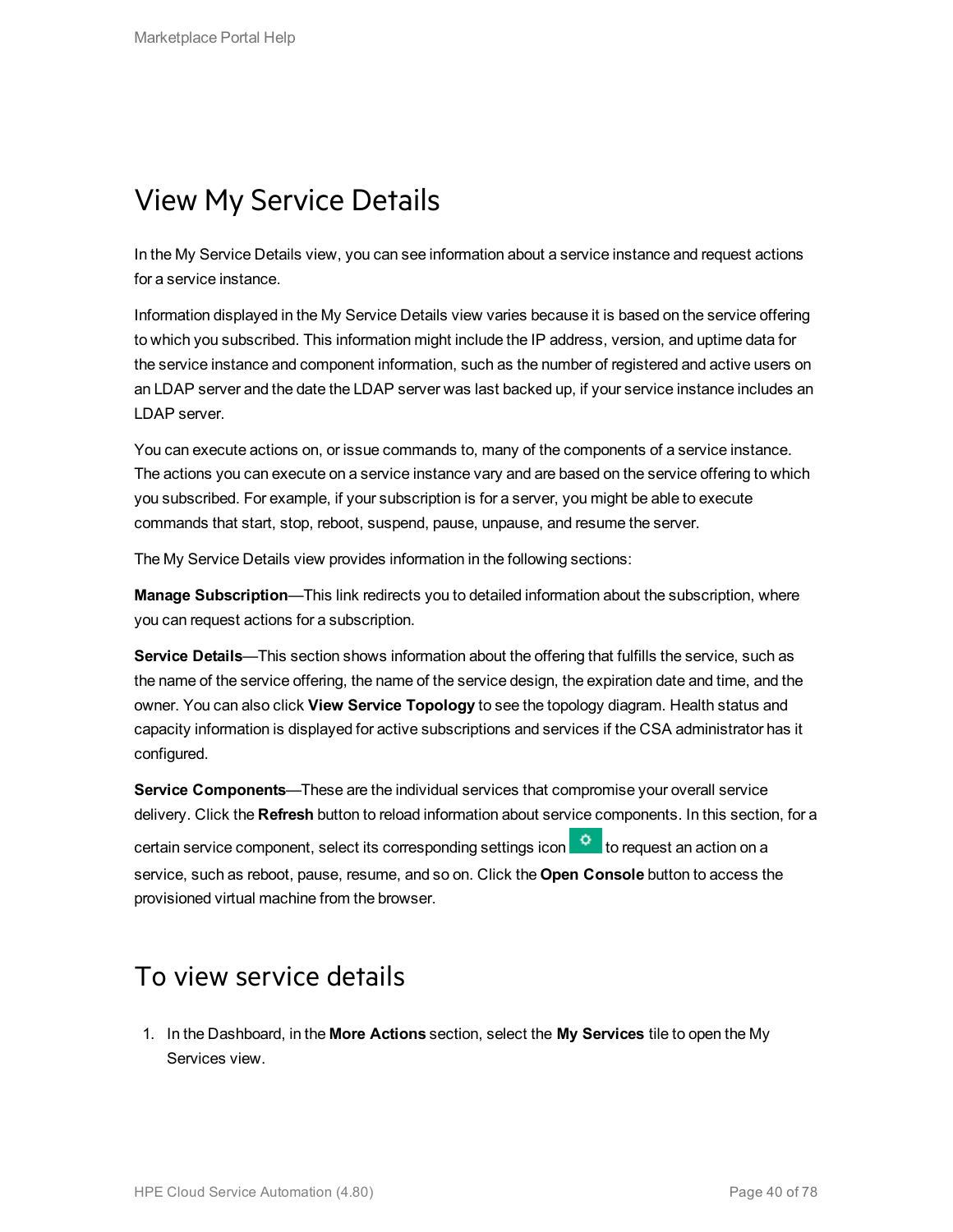By default, all services are displayed in date order, with the newest services listed first.

- 2. Scroll up or down the list to browse services.
- 3. When you find a service that you are interested in, select its icon or name to display the My Service Details view.
- 4. (Optional) Click **Manage Subscription** to open the Subscriptions Details view for the service. See "View [Subscription](#page-47-0) Details" on page 48.
- 5. (Optional) Click **View Service Topology** to show a topology diagram of the service instance, including summary information.
- 6. In the Service Components section, for a certain service component, select its corresponding settings icon **to request an action on a service, such as Clone Pattern, Build Resource** Provider List, and Log Messages.
- 7. In the Service Action dialog, click **Execute**. A service request will be filed and will be subject to approval. After it is approved, your service will show the action performed.

When user clicks **Execute** then semantic validation is executed.

Validation blocks User Interface until the result is calculated and if it fails, then similar validation report is used as for parameter restrictions in Marketplace Portal.

8. Wait for the Success dialog and then click **OK**.

#### Related Topics

"Browse My [Services"](#page-35-0) on page 36

"Filter My [Services"](#page-36-0) on page 37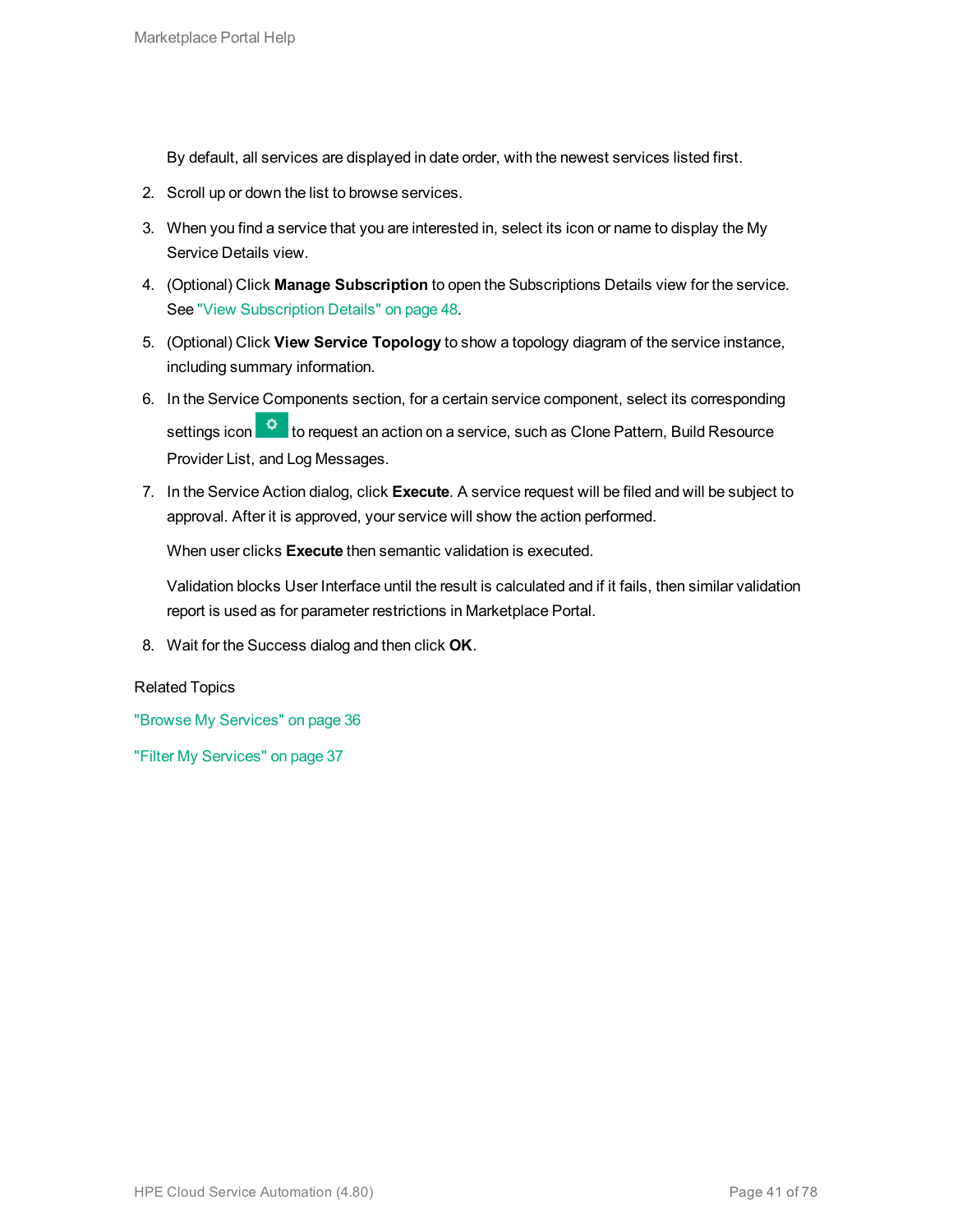# **Subscriptions**

A subscription originates with a subscription request, which is a request for delivery of cloud services that is initiated by the subscriber (end user) using a service catalog in the Marketplace Portal. After a subscription request is approved, a service instance is created. For more information, see the Cloud Service Automation Concepts Guide and the CSA Management Console Help.

To manage your service offering subscriptions, select the **All Subscriptions** tile in the Dashboard **Manage Subscriptions** section. By default, the list of Subscriptions displays **All Categories**, **All Subscription Statuses**, and **Newest First**.

**Note:** If you are an authorized Consumer Business Manager, you can manage all user's subscriptions in your organization. See "Manage User's [Subscriptions"](#page-46-0) on page 47.

The **Subscriptions** view lists your subscriptions for the last month. This is the default list order. To customize your view, you can sort and filter the list of subscriptions. You can also view only the subscriptions for service offerings from a specific category by using the **All Categories** drop-down filter. When there are multiple versions of a service offering, the version number displays in parenthesis next to the name of each offering listed in the **Subscriptions** view.

The **All Subscriptions** tile also displays the total number of subscriptions for each status.

**Note:** For each subscription, pricing precision displays up to five digits. This pricing is based on the original service offering configuration.

In the **Subscriptions** view, some service offerings in this list display the initial price of the subscription and the recurring fee for the subscription, and some service offerings do not display these prices. Your Consumer Organization Administrator configures the option to show or hide this pricing information in Marketplace Portal views. Depending on the configuration setting, these prices will or will not display in several views within the Marketplace Portal, such as **Browse Catalog, Browse Catalog Details, Requests, Request Details, Request Confirmation, Subscriptions, and Subscription Details**. As a best practice, your Consumer Organization Administrator might want to hide these prices if they will be used for department bill back purposes. For more information, see the CSA Management Console Help.

**Tip:** Click the magnifying glass **that is contained a certain subscription by a meaningful keyword. Search** results display in the Subscriptions view.

In the **Subscriptions** view, you can perform the following tasks: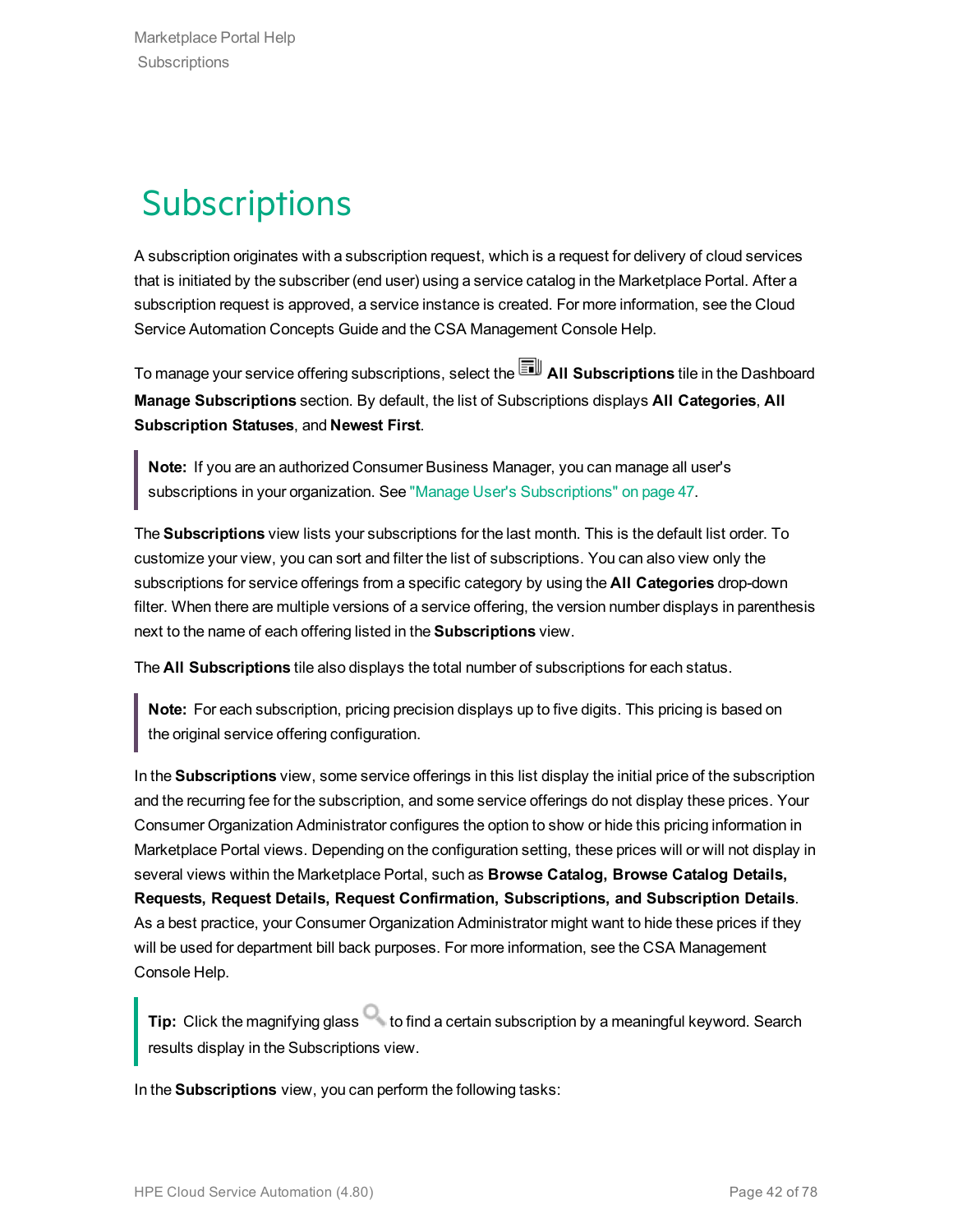- Check the state of your subscriptions.
- Set filters to find certain subscriptions. These filters display in the user interface only when your browser resolution it set to more than 992 pixels wide. If your browser resolution is set to 992 pixels or less, these filters do not display and only the Search box displays. This is known as adaptive content in the Marketplace Portal. See "Adaptive Content" in "Get [Started"](#page-5-0) on page 6.
- Monitor a list of subscriptions that are expiring soon.
- <sup>l</sup> View detailed subscription information. In the **Subscription Details** view, you can run actions on your service instances and, if necessary, modify subscriptions.
- C3 Cancel subscriptions, one at a time or all at the same time. After you cancel a subscription, you can delete it from the catalog.
- $\mathbb I\hspace{-0.1cm}I$  Delete subscriptions, one at a time or all at the same time. You must cancel a subscription before you can delete it.

#### Related Topics

"Browse [Subscriptions"](#page-42-0) below

"Filter [Subscriptions"](#page-43-0) on the next page

"View [Subscription](#page-47-0) Details" on page 48

"Modify a [Subscription"](#page-48-0) on page 49

"Cancel a [Subscription"](#page-50-0) on page 51

"Delete a [Subscription"](#page-52-0) on page 53

## <span id="page-42-0"></span>Browse Subscriptions

You can browse and filter subscriptions in the **Subscriptions** view.

**Note:** For each subscription, pricing precision displays up to five digits. This pricing is based on the original service offering configuration.

In the **Subscriptions** view, some service offerings in this list display the initial price of the subscription and the recurring fee for the subscription, and some service offerings do not display these prices. Your Consumer Organization Administrator configures the option to show or hide this pricing information in Marketplace Portal views. Depending on the configuration setting, these prices will or will not display in several views within the Marketplace Portal, such as **Browse Catalog, Browse Catalog Details,**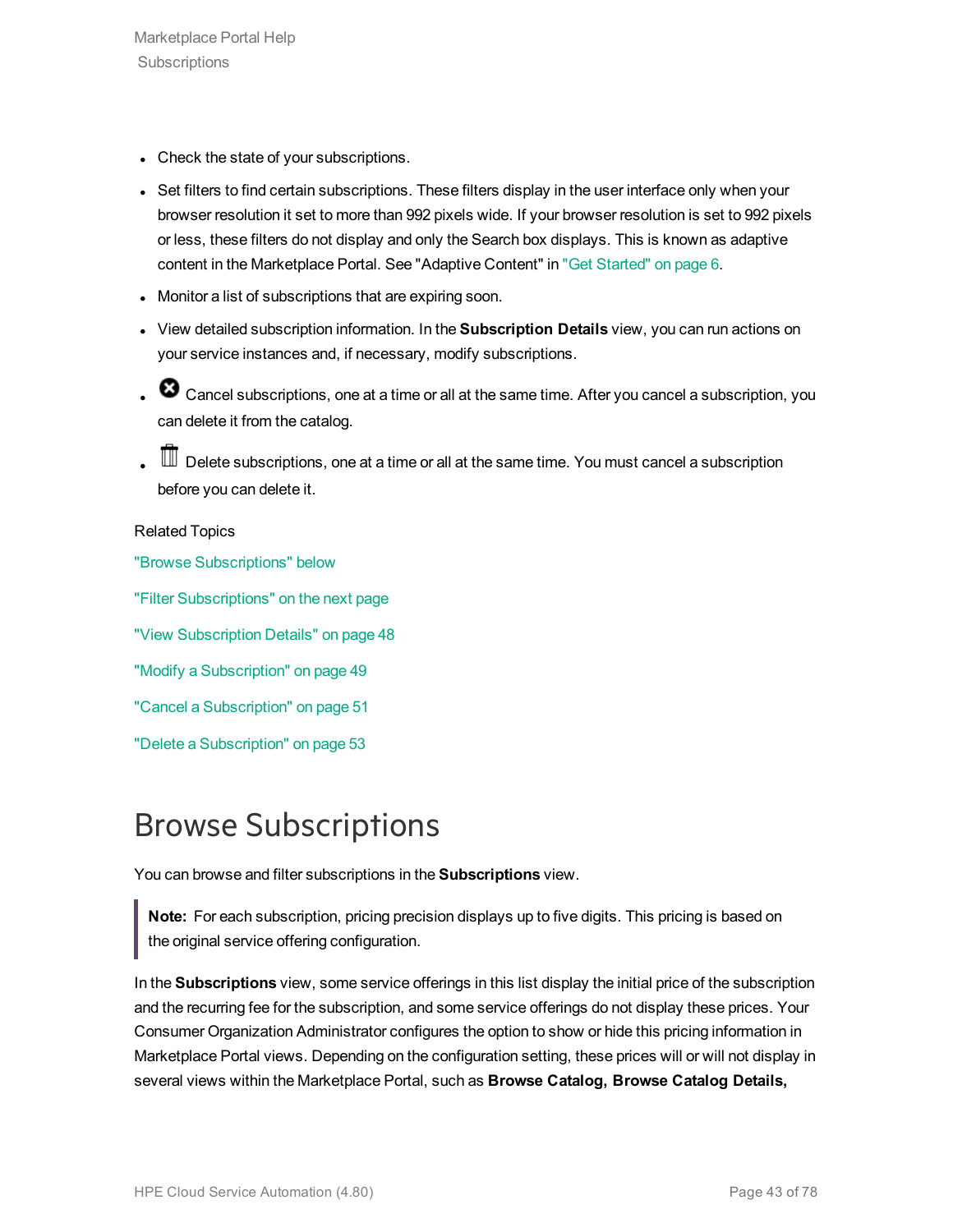**Requests, Request Details, Request Confirmation, Subscriptions, and Subscription Details**. As a best practice, your Consumer Organization Administrator might want to hide these prices if they will be used for department bill back purposes. For more information, see the CSA Management Console Help.

Health status and capacity information is displayed for active subscriptions and services if the CSA administrator has it configured.

**Tip:** Click the magnifying glass **that is contained a certain subscription by a meaningful keyword. Search** results display in the Subscriptions view.

To browse subscriptions:

1. In the Dashboard, in the Manage Subscriptions section, select the **All Subscriptions** tile to open the **Subscriptions** view.

By default, all subscriptions are displayed in date order, with the newest subscriptions listed first.

- 2. Scroll up or down the list to browse subscriptions.
- 3. When you find a subscription that you are interested in, select its icon or name to display the **Subscription Details** view. When there are multiple versions of a service offering, the version number displays in parenthesis next to the name of the offering in the **Subscription Details** view.

#### Related Topics

"Filter [Subscriptions"](#page-43-0) below

"View [Subscription](#page-47-0) Details" on page 48

"Modify a [Subscription"](#page-48-0) on page 49

"Cancel a [Subscription"](#page-50-0) on page 51

"Delete a [Subscription"](#page-52-0) on page 53

# <span id="page-43-0"></span>Filter Subscriptions

By default, the Subscriptions view displays all categories, the newest subscriptions first, and all subscription states. Use the following filters to display certain subscriptions:

- All Categories
- All Subscription Statuses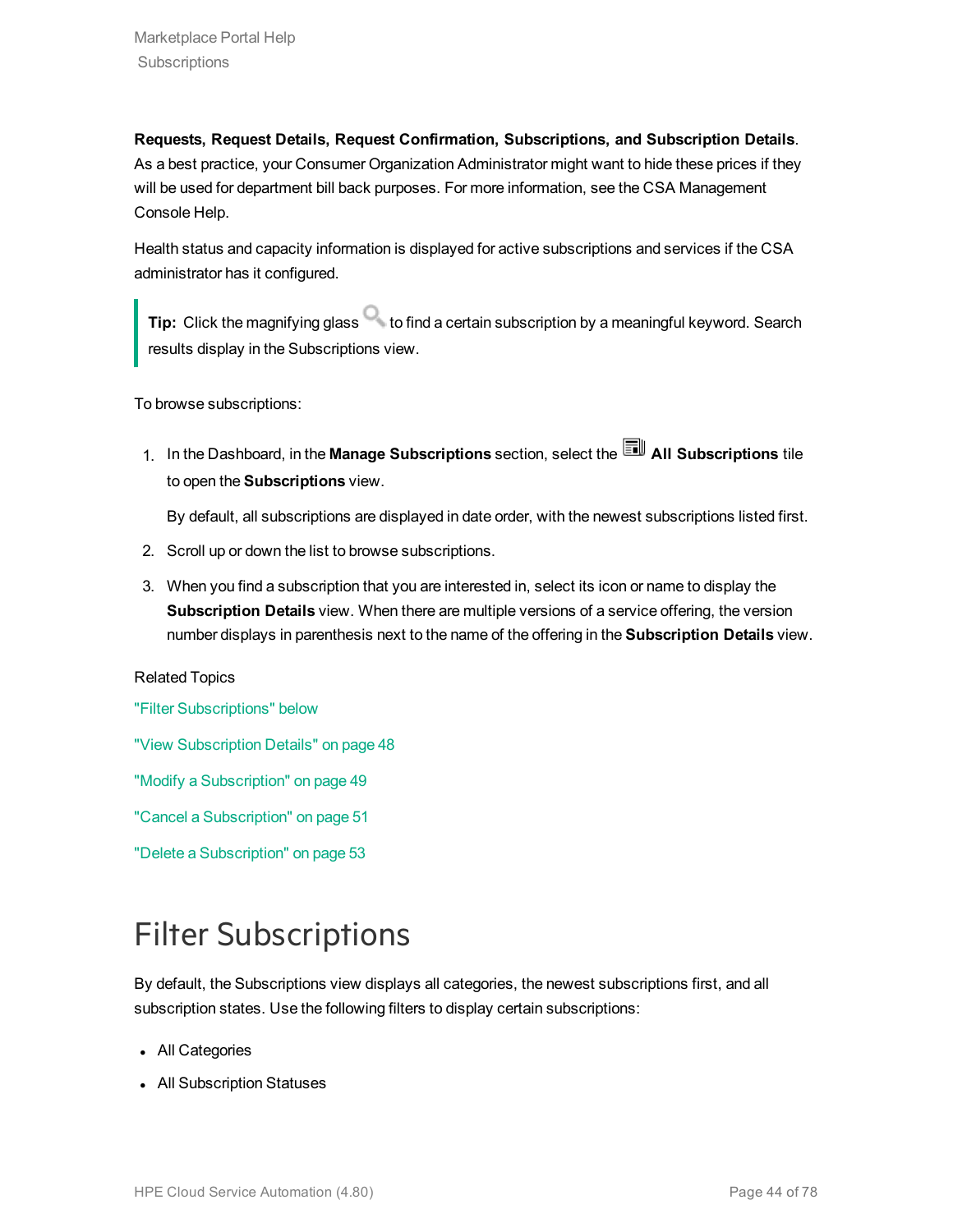Marketplace Portal Help **Subscriptions** 

- Newest First
- Health Status

**Note:** These filters are displayed in the user interface only when your browser is set to more than 992 pixels wide. If your browser is set to 992 pixels or less than 992 pixels wide, these filters are not displayed and only the magnifying glass  $\Box$  is displayed.

**Tip:** In the Subscriptions view, click the magnifying glass to find a certain subscription by keywords. Enter text that represents what you are looking for so that the user interface filters out these specific items.

### All Categories

You can subscribe to a variety of services, such as application servers, email servers, or web hosting services. You can filter by these services, as categories, to easily navigate to and review your subscriptions.

### All Subscription Statuses

| <b>Subscription State</b>           | <b>Description</b>                                                               |
|-------------------------------------|----------------------------------------------------------------------------------|
| All Subscription<br><b>Statuses</b> | Includes all subscription states described in this table.                        |
| Active                              | Subscriptions that are active.                                                   |
| Pending                             | Subscriptions that are waiting to be approved.                                   |
| <b>Expired</b>                      | Subscriptions that have expired.                                                 |
| Canceled                            | Subscriptions that have been canceled.                                           |
| Terminated                          | Subscriptions that have been terminated.                                         |
| Paused                              | Subscriptions that failed to deploy and have been paused for<br>troubleshooting. |

From the **All Subscription Statuses** drop-down list, select one of the following filter values: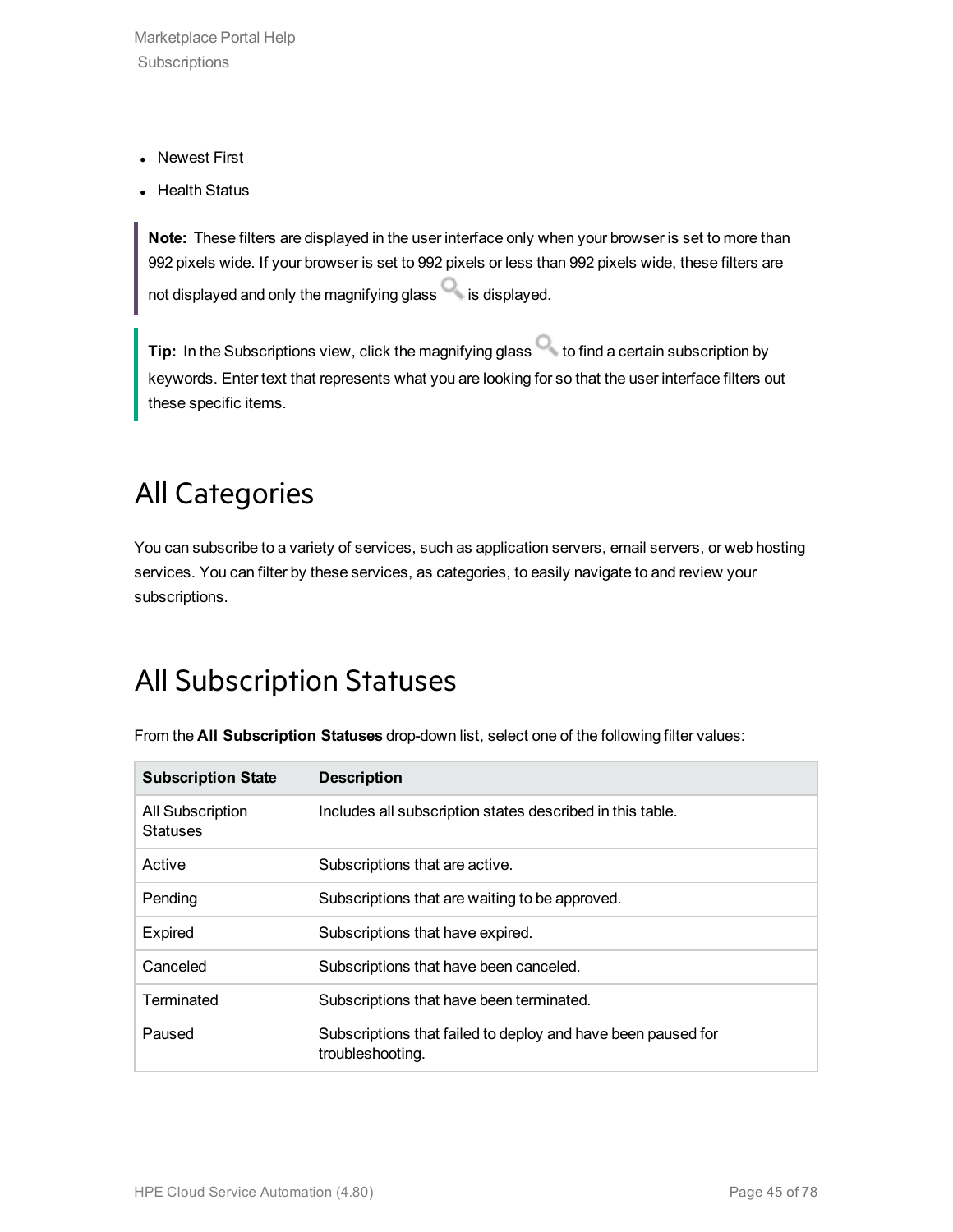### Newest First

From the **Newest First** drop-down list, select one of the following filter values:

| <b>Option</b>        | <b>Description</b>                                                                                                                       |
|----------------------|------------------------------------------------------------------------------------------------------------------------------------------|
| <b>Newest First</b>  | The most recent subscription, based on the date the subscription<br>started, is the first subscription in the list. This is the default. |
| <b>Oldest First</b>  | The oldest subscription, based on the date the subscription started, is<br>the first subscription in the list.                           |
| Most Expensive       | The most expensive subscription.                                                                                                         |
| Least Expensive      | The least expensive subscription.                                                                                                        |
| Alphabetical         | The list is ordered alphabetically, from A to Z.                                                                                         |
| Reverse Alphabetical | The list is ordered in reverse alphabetical order, from Z to A.                                                                          |

### Health Status

You can filter by the following health status values:

- Normal
- Warning
- Major
- Minor
- Critical
- Suspended
- Powered off
- Unknown

Related Topics

"Browse [Subscriptions"](#page-42-0) on page 43

"View [Subscription](#page-47-0) Details" on page 48

"Modify a [Subscription"](#page-48-0) on page 49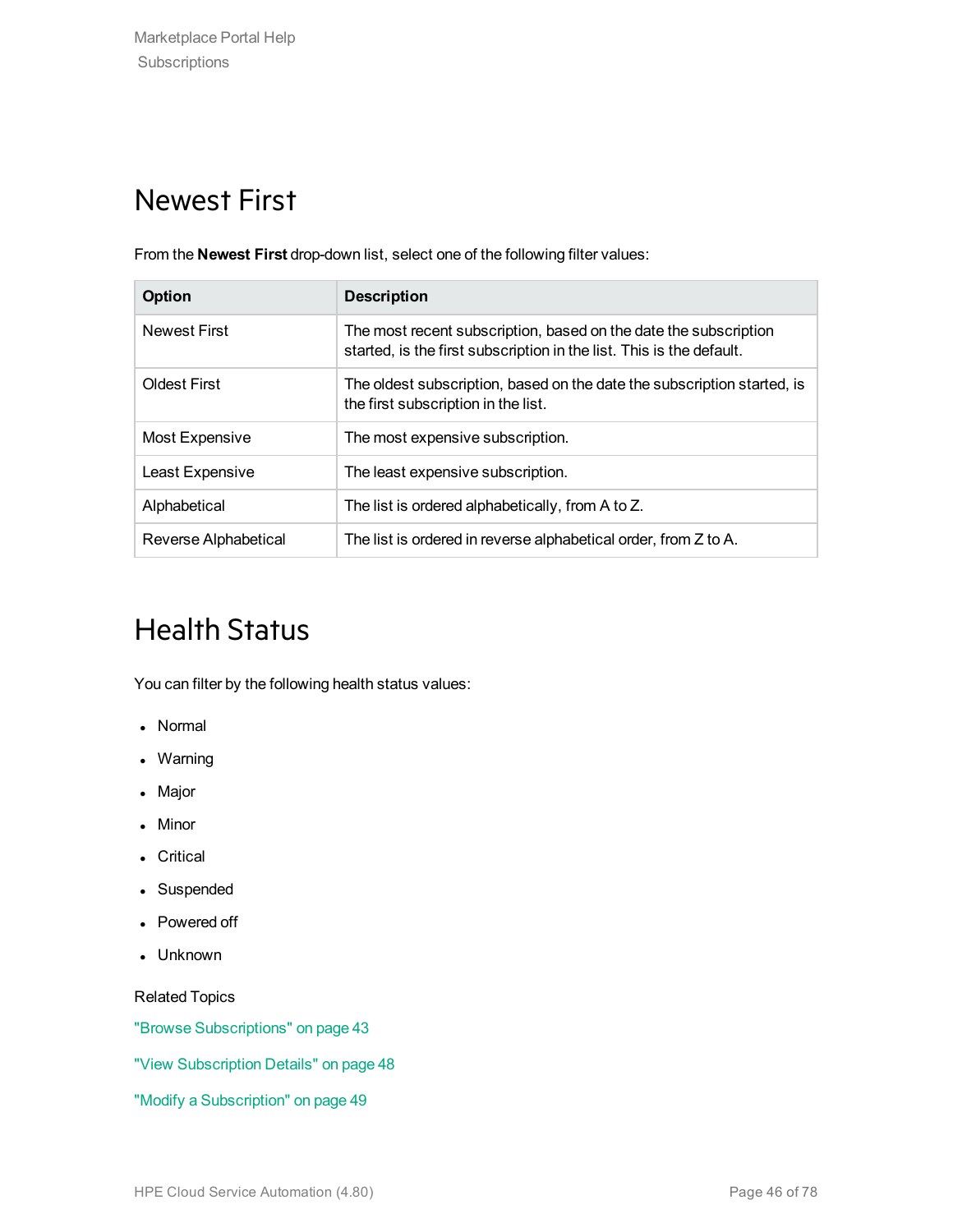#### "Cancel a [Subscription"](#page-50-0) on page 51

"Delete a [Subscription"](#page-52-0) on page 53

## <span id="page-46-0"></span>Manage User's Subscriptions

As an authorized Consumer Business Manager, you can manage all user's subscriptions in your organization.

In manager mode, you can perform actions on a subscription *on behalf of* the original subscriber, such as:

- Modify, cancel, or delete a user's subscription.
- <sup>l</sup> Go to the **Request Details** view to review information about the user's original subscription request.
- <sup>l</sup> Go to the **My Service Details** view to review information about the offering that fulfills the service, including service components and service topology.
- Review the subscription history and notifications for a user's subscription.

To manage a user's subscriptions in your organization:

1. In the Dashboard, in the **Administration** section, select the **Manage User Subscriptions** tile to open the **User Lookup** view.

The **User Lookup** view lists all users in your organization. By default, all users in an organization are displayed in alphabetical order. Use the Search tool  $\Box$  to find a certain user by name.

- 2. In the **User Lookup** view, select a user whose subscriptions you want to manage. The service offerings that the selected user subscribes to display in the **Subscriptions** view. In the Subscriptions view:
	- o The user account name **1** that you are managing subscriptions *on behalf of* displays below your management mode account name  $\blacktriangle$ .
	- $\circ$  Click the close icon  $\times$  next to the user account name to exit management mode for that user and return to the Dashboard.
- 3. When you find a subscription want to manage, select its icon or name to display the Subscription Details view.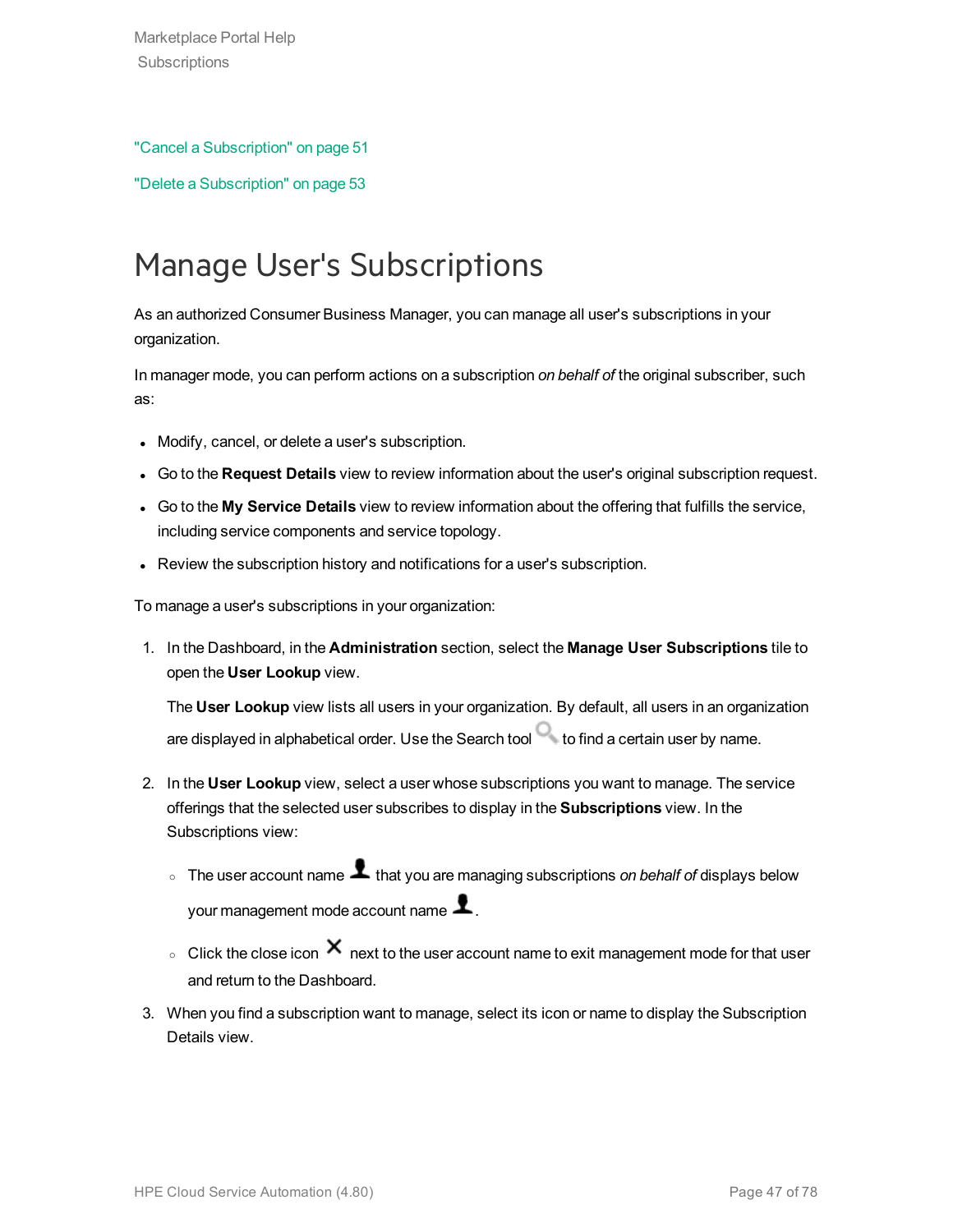4. In the Subscriptions Details view, select an action you want to perform on this subscription, on behalf of its user, such as **View Request**, **View Linked Service**, **Modify Subscription**, **Cancel Subscription**, and **Delete Subscription**.

#### Related Topics

"View [Subscription](#page-47-0) Details" below

"Modify a [Subscription"](#page-48-0) on the next page

"Cancel a [Subscription"](#page-50-0) on page 51

"Delete a [Subscription"](#page-52-0) on page 53

## <span id="page-47-0"></span>View Subscription Details

The Subscriptions Details view displays the following information:

- The image for the service offering to which you subscribed.
- The name you entered for the subscription when you configured it.
- The name of the service offering to which you subscribed.
- The status of the subscription.
- Health status and capacity information is displayed for active subscriptions and services if the CSA administrator has it configured.
- The order number.
- The initial price and recurring price.

In the **Subscription Details** view, some service offerings in this list display the initial price of the subscription and the recurring fee for the subscription, and some service offerings do not display these prices. Your Consumer Organization Administrator configures the option to show or hide this pricing information in Marketplace Portal views. Depending on the configuration setting, these prices will or will not display in several views within the Marketplace Portal, such as **Browse Catalog, Browse Catalog Details, Requests, Request Details, Request Confirmation, Subscriptions, and Subscription Details**. As a best practice, your Consumer Organization Administrator might want to hide these prices if they will be used for department bill back purposes. For more information, see the CSA Management Console Help.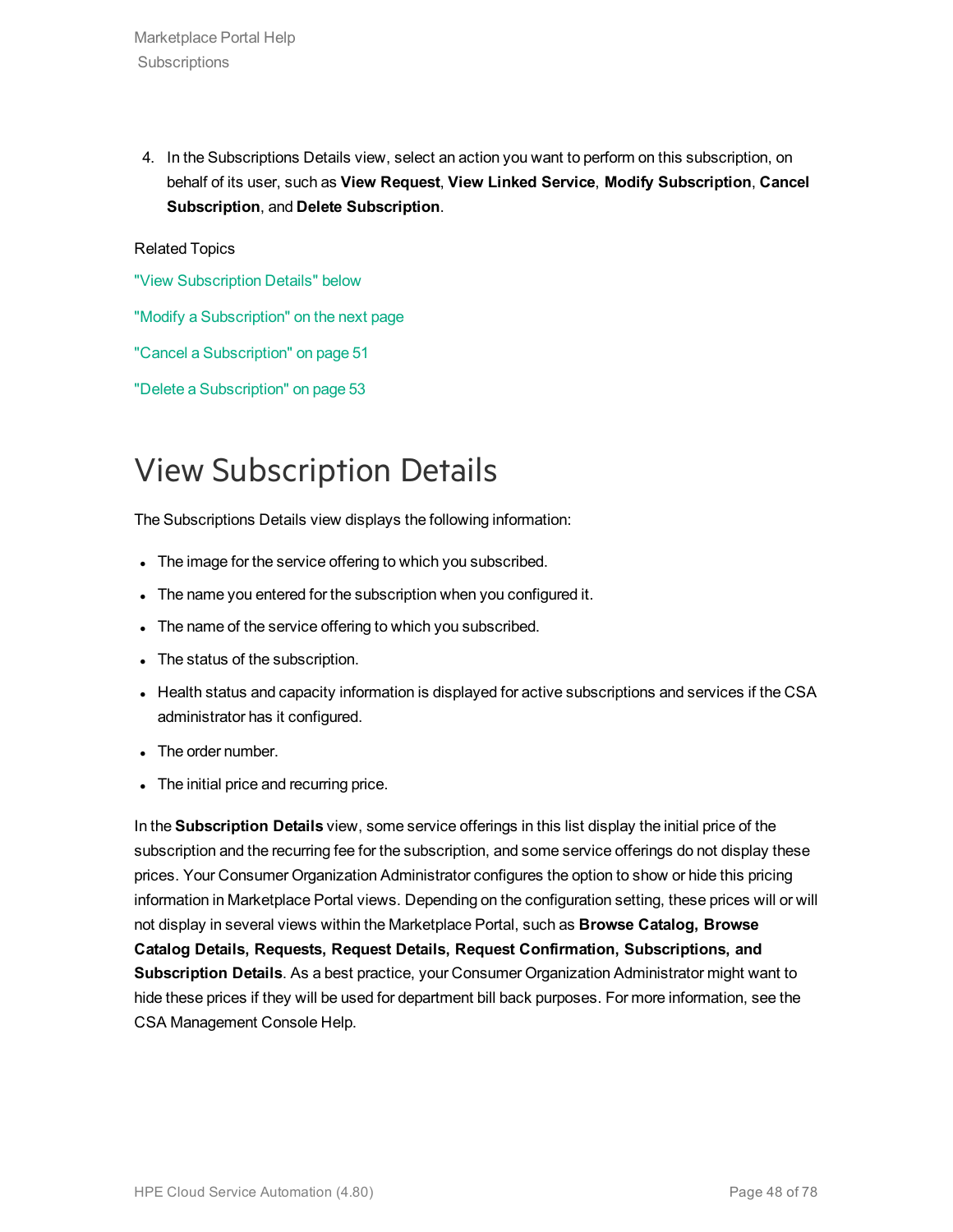### To view subscription details

1. In the Dashboard, in the Manage Subscriptions section, select the **All Subscriptions** tile to open the Subscriptions view.

By default, all subscriptions are displayed by date order, with the newest subscriptions listed first.

- 2. Scroll up or down the list to browse subscriptions.
- 3. When you find a subscription that you are interested in, select the name of the subscription to display its Subscriptions Details view. This view displays the subscription name and a brief description, subscription history and notifications. Use the filter  $\Box$  to customize the display of history events and notifications.
- 4. (Optional) If you want to see the original service request, click **View Request**.
- 5. (Optional) If you want to place another order for this service, click **View Linked Service** to open the **My Service Details** view.

Related Topics "Browse [Subscriptions"](#page-42-0) on page 43 "Filter [Subscriptions"](#page-43-0) on page 44 "Modify a [Subscription"](#page-48-0) below "Cancel a [Subscription"](#page-50-0) on page 51 "Delete a [Subscription"](#page-52-0) on page 53 "View [Request](#page-59-0) Details" on page 60

## <span id="page-48-0"></span>Modify a Subscription

**Note:** You can only modify active subscriptions.

To modify a subscription: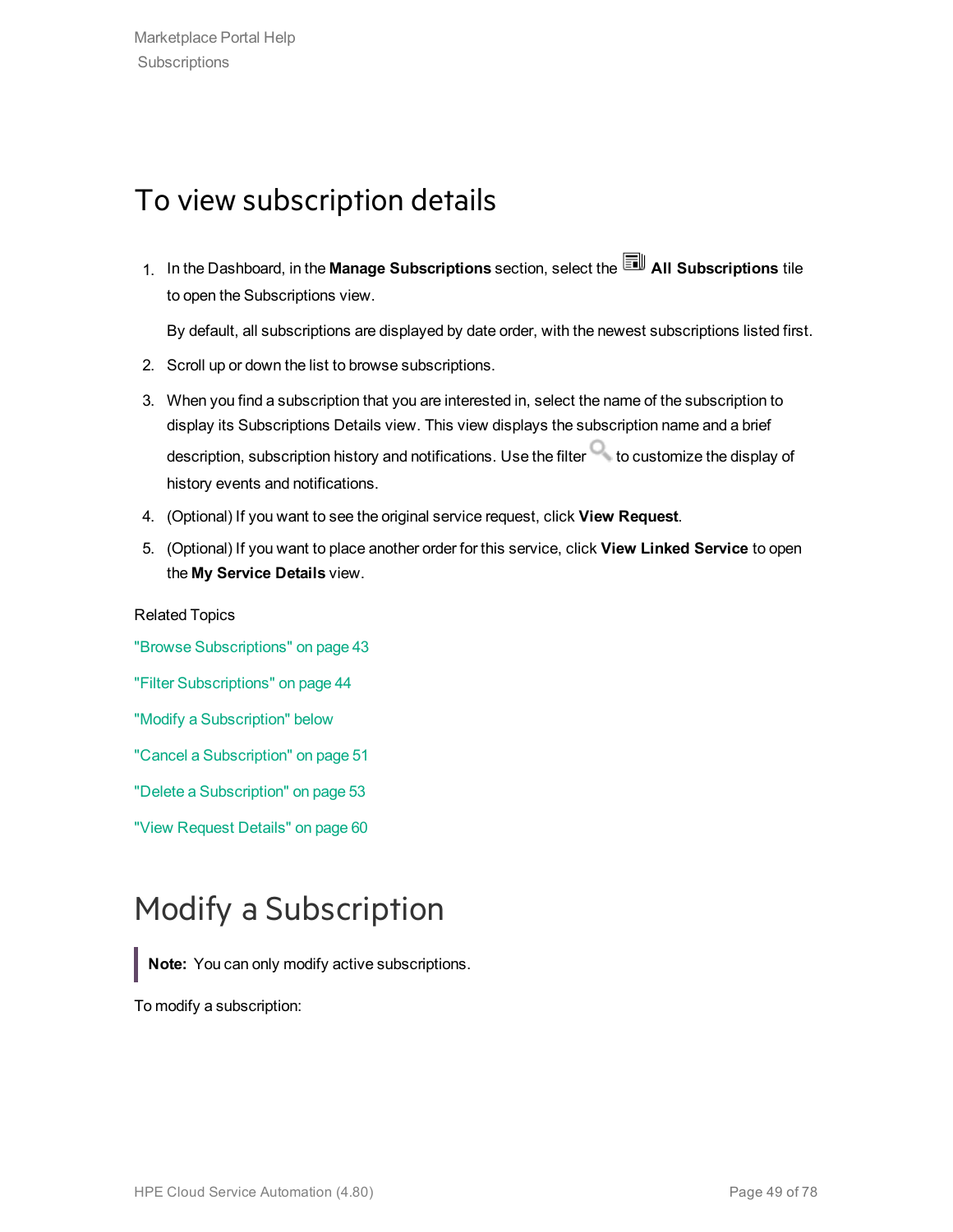1. In the Dashboard, in the **Manage Subscriptions** section, select the **All Subscriptions** tile to open the Subscriptions view.

By default, all subscriptions are displayed by date order, with the newest subscriptions listed first.

- 2. Scroll up or down the list to browse subscriptions.
- 3. When you find a subscription that you want to modify, select the name of the subscription to display its Subscriptions Details view.
- 4. In the Subscription Details view, click **Modify Subscription** to open the Modify Subscription Details view.
- 5. In the Modify Subscription Details view, click **Modify Subscription** to open the Modify Subscription Details view. In this view, you can change the subscription name and description, group ownership, option parameters for service configuration, and the End Date of the subscription period. You cannot edit the Start Date of the subscription period.
- 6. Click **Submit Subscription** to save your changes.
- 7. Wait for the confirmation view to see the order details, including the request number. Your request is subject to an approval process before it can be fulfilled and delivered.
- 8. (Optional) If you want to see the original service request, click **View Request** to see detailed information about the original request.
- 9. (Optional) In the confirmation view, click **View Request** to open the Request Details view for detailed information about the subscription you modified.
- 10. (Optional) In the confirmation view, click **Your Subscriptions** to open the Subscriptions view.
- 11. (Optional) In the confirmation view, click **Reorder Service** to open the Service Offering Details view for this subscription and place another order.
- 12. (Optional) You can also modify a subscription during the checkout process. See ["Reorder](#page-61-0) a [Service"](#page-61-0) on page 62.

When a user clicks **Modify Subscription** or **Recalculate** (if external pricing is enabled), then **semantic validation** is executed. Validation blocks User Interface until the result is calculated and if it fails, then same validation report is used as for property restrictions.

NOTE: Only not hidden and not locked properties are semantically validated.

When semantic validation identifies a failed input field, following error message is displayed: Click to resolve errors.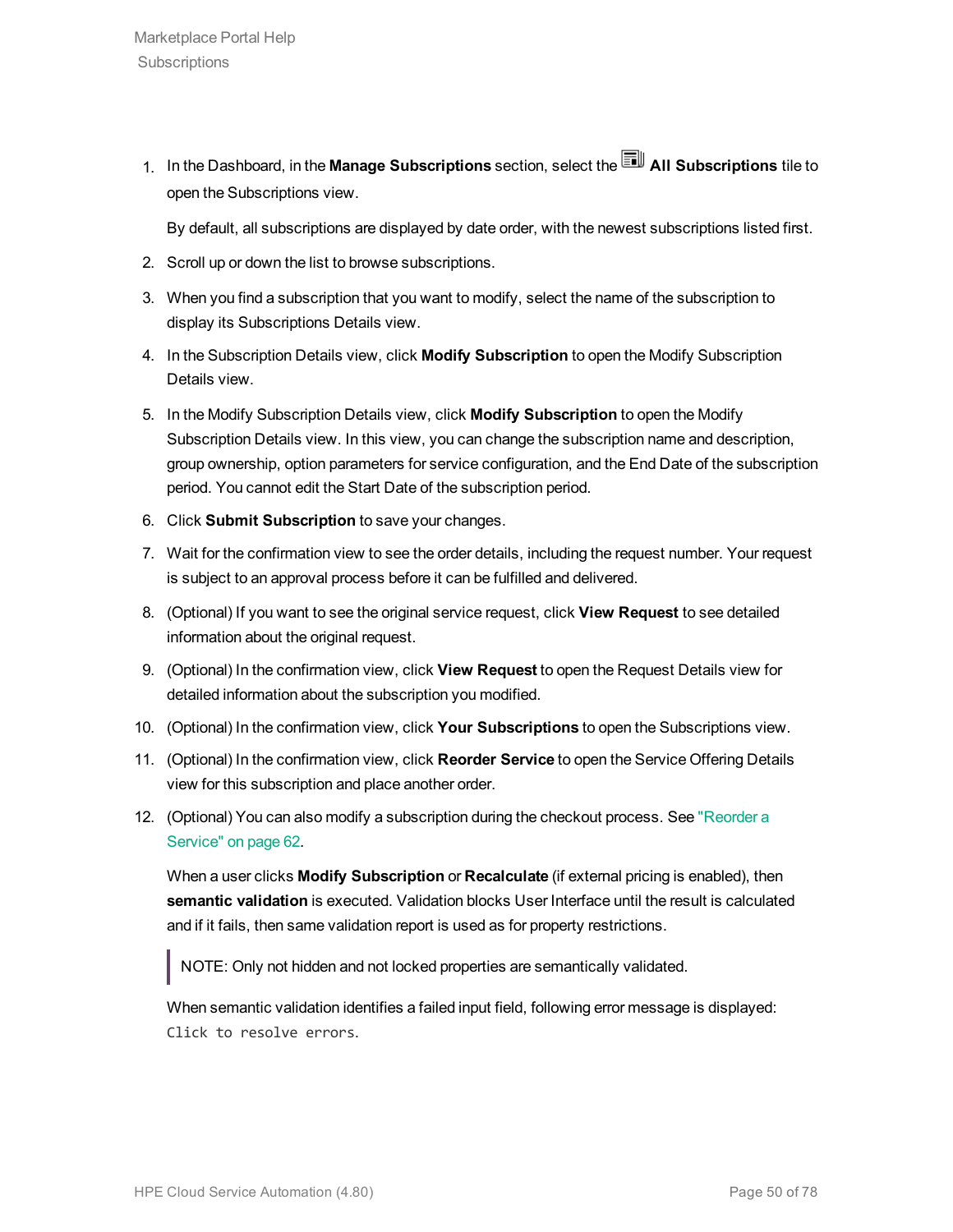NOTE: When you click on the link Click to resolve errors, the failed input field is highlighted in the user interface with the possible error message.

Related Topics

"Browse [Subscriptions"](#page-42-0) on page 43

"Filter [Subscriptions"](#page-43-0) on page 44

"View [Subscription](#page-47-0) Details" on page 48

"Cancel a [Subscription"](#page-50-0) below

"Delete a [Subscription"](#page-52-0) on page 53

### <span id="page-50-0"></span>Cancel a Subscription

You can only cancel subscriptions if the  $\bullet$  cancel icon is displayed. You cannot cancel a subscription if this icon does is not displayed.

In the Subscriptions list view, you can:

- Cancel a single subscription, one at a time, in the Subscription Details view and from the Subscriptions list view.
- Cancel all subscriptions, all at the same time, from the Subscriptions list view.

# To cancel a subscription in the Subscription Details view

- 1. In the Dashboard, in the **Manage Subscriptions** section, select the **All Subscriptions** tile to display the Subscriptions view.
- 2. In the Subscriptions view, scroll up or down the list to find and select the subscription you want to cancel.
- 3. In the Subscription Details view, click **Cancel Subscription**.
- 4. In the Cancel Subscription dialog, click **Yes** to confirm that you want to cancel the subscription.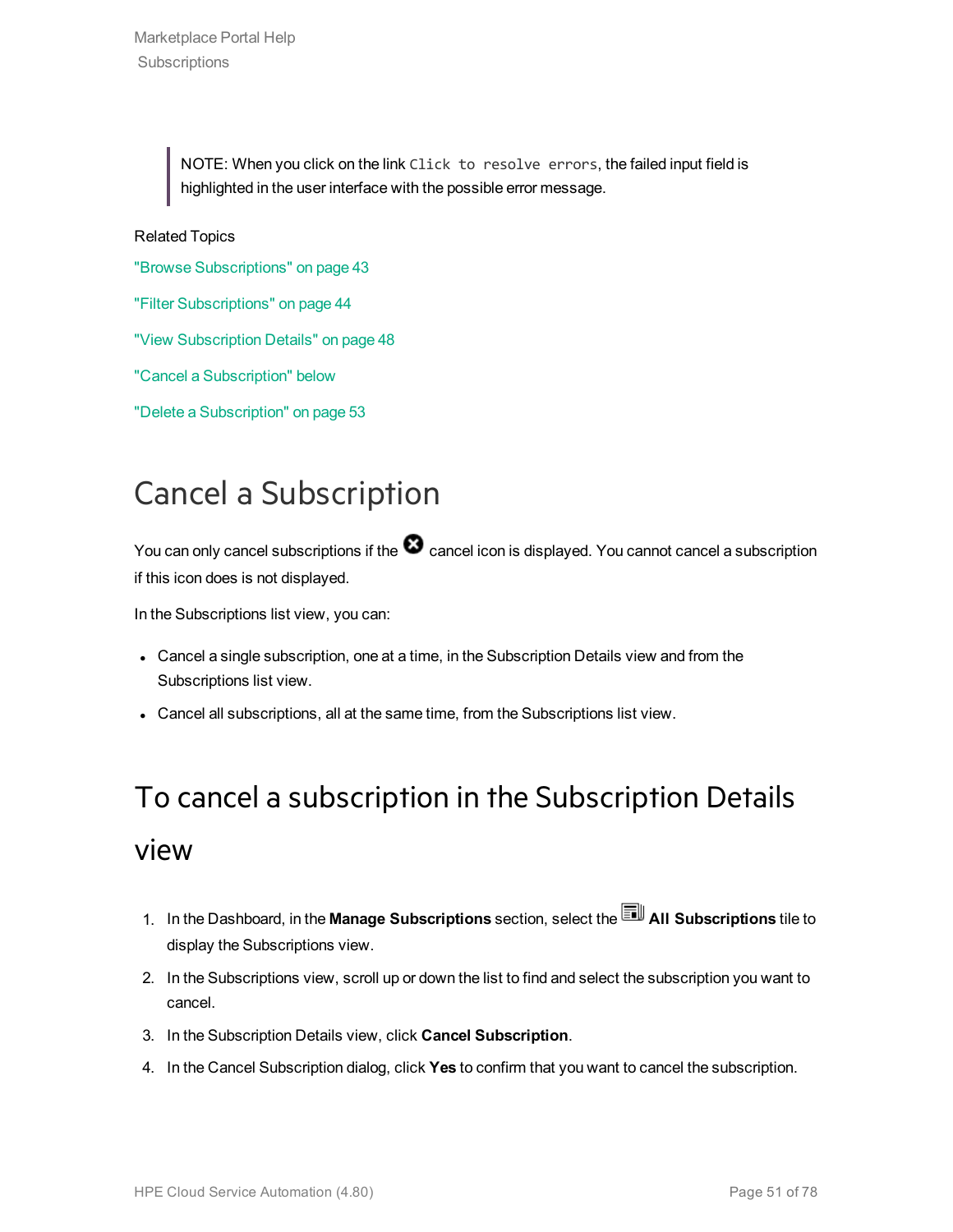5. (Optional) In the Cancel Subscription dialog, click **No** if you decide you do not want to delete the subscription.

# To cancel a single subscription in the Subscriptions list view

- 1. In the Dashboard, in the **Manage Subscriptions** section, select the **All Subscriptions** tile to display the Subscriptions view.
- 2. In the All Subscription States filter, select **Active**.
- 3. In the Subscriptions view, scroll up or down the list to find the subscription you want to cancel.
- 4. Click the cancel icon  $\bullet$  next to the subscription you want to cancel.
- 5. In the confirmation dialog, click **Yes** to confirm that you want to cancel the selected subscription.
- 6. (Optional) In the confirmation dialog, click **No** if you decide you do not want to cancel the subscription.

# To cancel all subscriptions in the Subscriptions list

#### view

- 1. In the Dashboard, in the **Manage Subscriptions** section, select the **All Subscriptions** tile to display the Subscriptions view.
- 2. In the All Subscription States filter, select **Active**.
- 3. Select **List Actions**.
- 4. In the List Actions dialog, click **Cancel All** to cancel all active subscriptions that are visible in the list. **Caution:** This action cannot be undone.
- 5. (Optional) If you really do not want to cancel all subscriptions, click the close icon  $\bm{\times}$  to close the List Actions dialog. Or, press the **Esc** key or click outside the dialog window to dismiss the cancel action.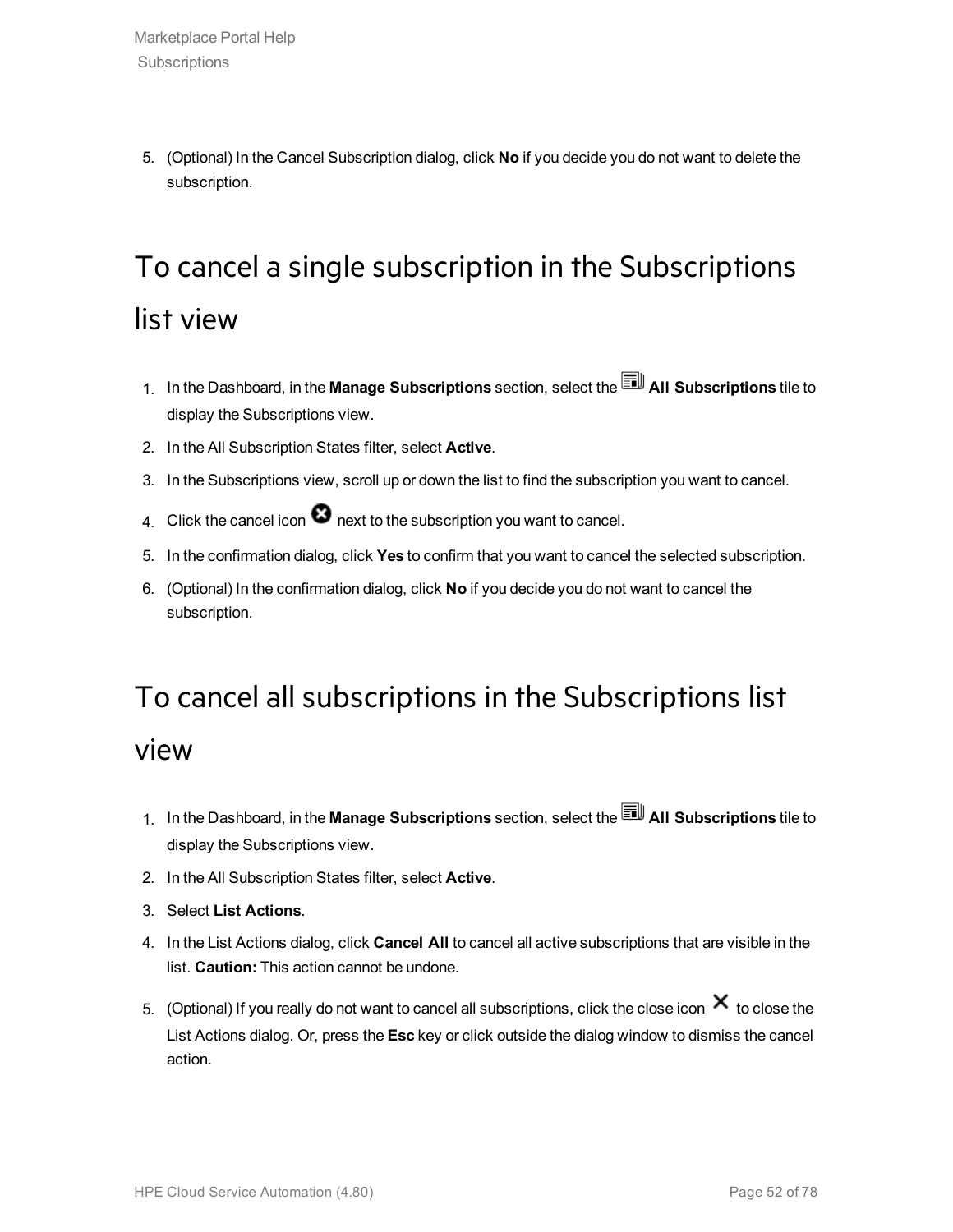Marketplace Portal Help **Subscriptions** 

6. In the confirmation dialog, click **Yes** to confirm that you want to cancel all subscriptions in the list. A message displays, confirming that all subscriptions were canceled.

#### Related Topics

"Filter [Subscriptions"](#page-43-0) on page 44

"Delete a [Subscription"](#page-52-0) below

### <span id="page-52-0"></span>Delete a Subscription

When you no longer need information about subscriptions that have expired, been canceled, or failed, you can remove them from the Subscriptions view. In the Subscriptions view, the trashcan icon indicates a deletable subscription.

**Caution:** When you delete a subscription, it will no longer be visible in the Marketplace Portal.

In the Subscriptions list view, you can:

- Delete a single subscription, only if it has already been canceled, one at a time, in the Subscription Details view and in the Subscriptions list view.
- Delete all subscriptions, all at the same time, in the Subscriptions list view.

Before you delete a subscription, be aware of the following requirements and conditions:

- Subscriptions must be canceled first before they can be deleted.
- Deletable and cancelable subscriptions cannot be concurrently acted on.
- Cancelable subscriptions take precedence.

# To delete a subscription in the Subscription Details view

1. In the Dashboard, in the **Manage Subscriptions** section, select the **All Subscriptions** tile to display the Subscriptions view.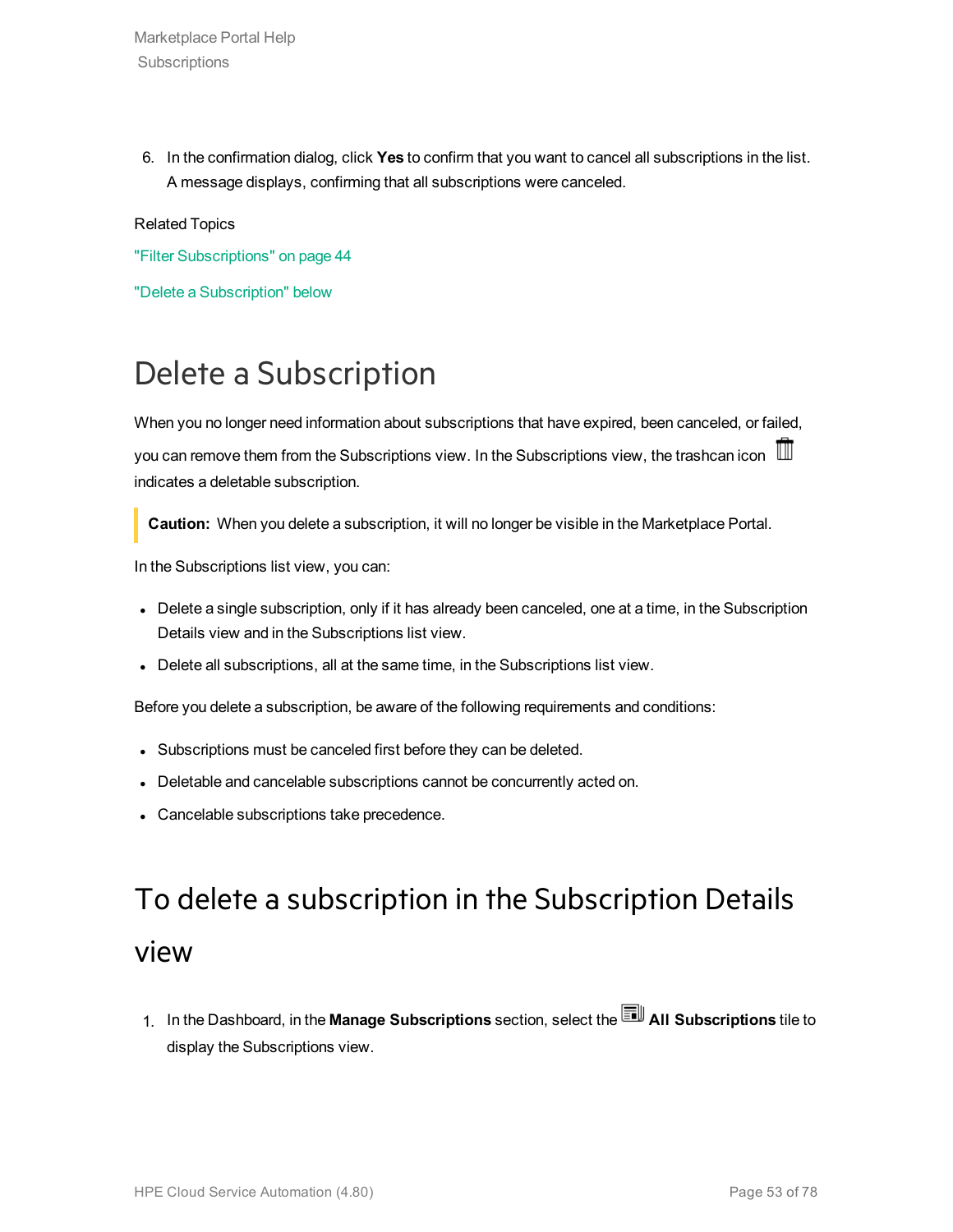- 2. In the Subscriptions view, scroll up or down the list to find and select the subscription you want to delete. The trashcan icon  $\overline{\mathbb{II}}$  indicates a deletable subscription.
- 3. In the Subscription Details view, click **Delete Subscription**.
- 4. In the Delete Subscription dialog, click **Yes** to confirm that you want to delete the subscription.
- 5. (Optional) In the Delete Subscription dialog, click **No** if you decide you do not want to delete the subscription.

# To delete a single subscription in the Subscription Detailt view

- 1. In the Dashboard, in the **Manage Subscriptions** section, select the **All Subscriptions** tile to display the Subscriptions view.
- 2. In the All States filter, select **Canceled**.
- 3. In the Subscriptions view, scroll through the list to find the canceled subscription you want to delete.
- 4. Select the trashcan icon  $\mathbb I$  for the subscription.
- 5. In the Delete Subscription dialog, click **Yes** to confirm that you want to delete the selected subscription.
- 6. (Optional) In the Delete Subscription dialog, click **No** if you decide you do not want to delete the selected subscription.
- 7. Go back to the Subscriptions view to confirm that the subscription is excluded from the list.

#### To delete all subscriptions from the list view

- 1. In the Dashboard, in the **Manage Subscriptions** section, select the **All Subscriptions** tile to display the Subscriptions view.
- 2. In the All States filter, select **Canceled**.
- 3. Select **List Actions**.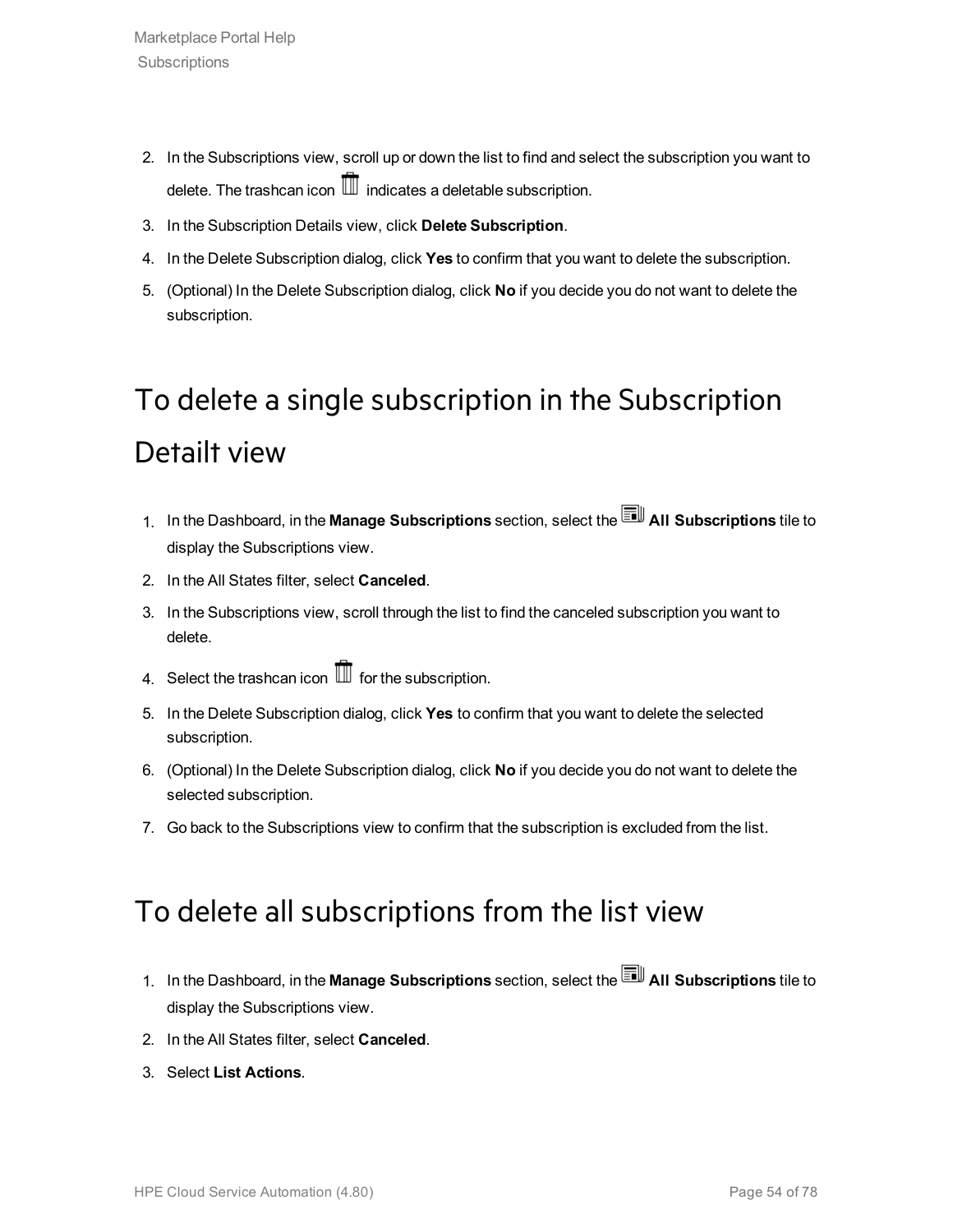- 4. In the List Actions dialog, click **Delete All** to delete all subscriptions that are visible in the list. **Caution:** This action cannot be undone.
- 5. (Optional) If you decide you do not want to delete all subscriptions, click the close icon  $\bm{\times}$  to close the List Actions dialog.
- 6. In the confirmation dialog, click **Yes** to confirm that you want to delete all subscriptions in the list. A message displays, confirming that all subscriptions were deleted.

### Related Topics

"Cancel a [Subscription"](#page-50-0) on page 51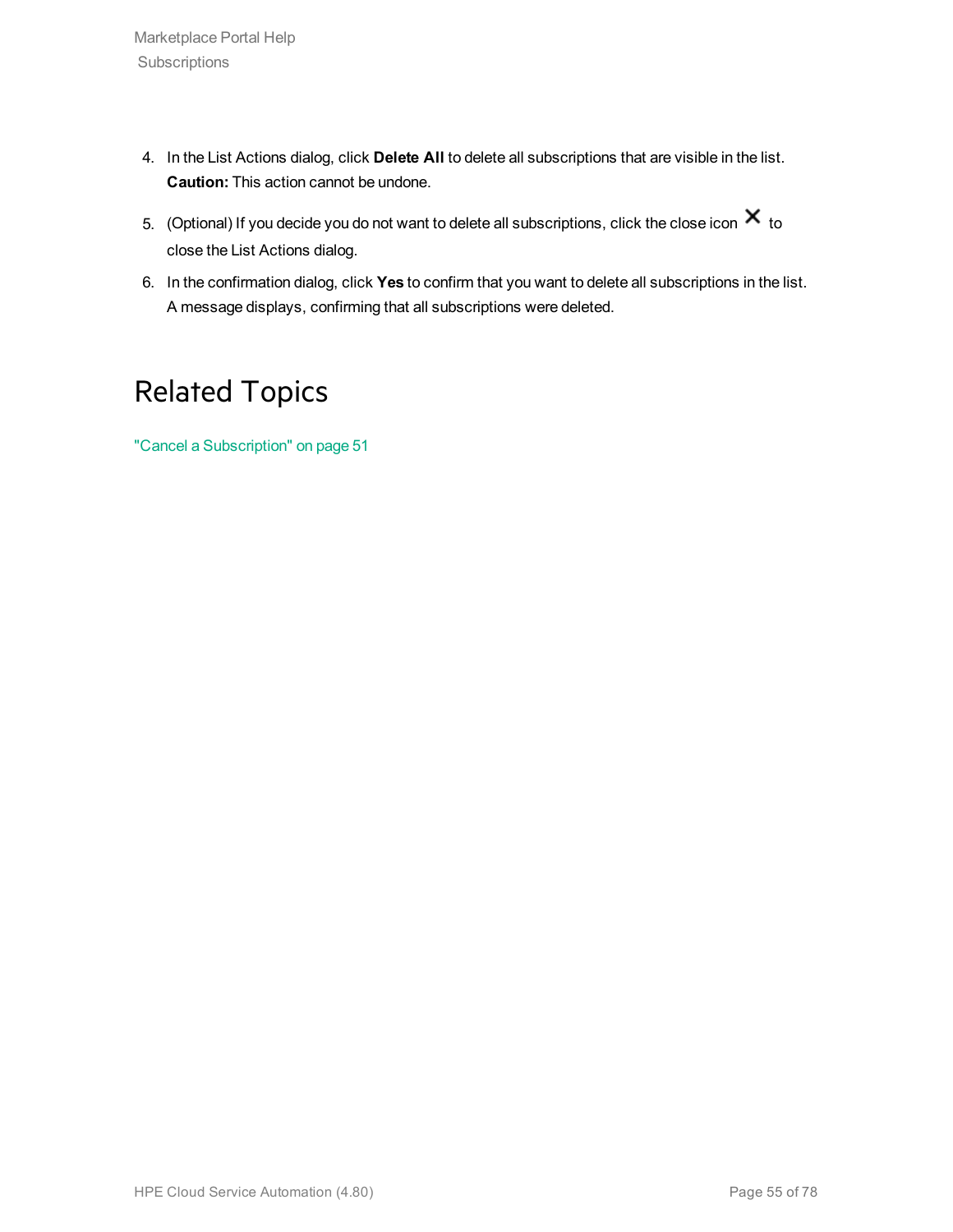# **Requests**

A new request is created when you:

- Submit an order for a subscription to a service offering.
- Make a change to an existing service offering subscription.
- Request that a service offering subscription be canceled.
- Cancel an active request.
- Cancel an active subscription.
- Delete an active subscription.

Before you create a request, be aware of the following approval requirements:

- Requests for new subscriptions and for modifications to existing subscriptions might require management approval.
- Requests for the cancellation of subscriptions do not require approval.

**Note:** Depending on the approval policy for the service offering you are requesting, approval might be required from more than one approver.

To manage your requests, select the **My Orders** tile in the Marketplace Portal Dashboard **More Actions** section to see a list of all requests submitted. By default, the list of Requests displays All Request Types, All Request States, and Newest First.

**Note:** For each service request, pricing precision can display up to five digits. This pricing is based on the original service offering configuration.

When you select the **My Orders** tile, the **Requests** view displays a scrollable list of your requests submitted during the last month. This is the default list order. To customize your view, you can sort and filter the list of requests. You can also view only the requests for service offerings from a specific category by using the **All Request Types** drop-down filter. When there are multiple versions of a service offering, the version number displays in parenthesis next to the name of each offering listed in the **Requests** view.

In the **Requests** view, some service offerings in this list display the initial price of the subscription and the recurring fee for the subscription, and some service offerings do not display these prices. Your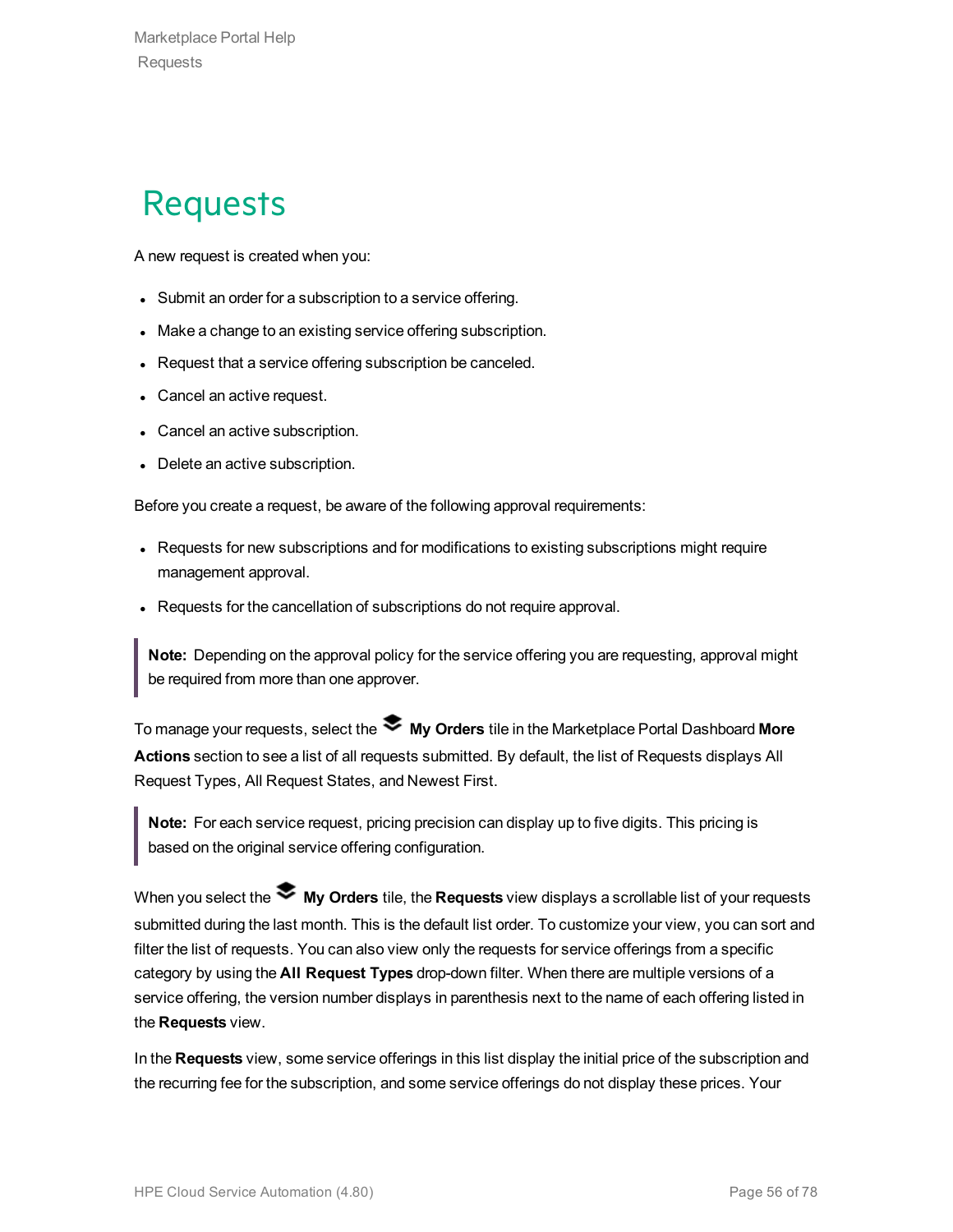Consumer Organization Administrator configures the option to show or hide this pricing information in Marketplace Portal views. Depending on the configuration setting, these prices will or will not display in several views within the Marketplace Portal, such as **Browse Catalog**, **Browse Catalog Details**, **Requests**, **Request Details**, **Request Confirmation, Subscriptions, and Subscription Details**. As a best practice, your Consumer Organization Administrator might want to hide these prices if they will be used for department bill back purposes. For more information, see the CSA Management Console Help.

**Tip:** Click the magnifying glass **that is contained a certain request by a meaningful keyword. Search** results display in the Requests view.

In the **Requests** view, you can perform the following tasks:

- <sup>l</sup> View detailed request information. In the **Request Details** view, you can perform actions, such as reorder a service.
- Cancel requests, one at a time or all at the same time. When you cancel requests all at the same time, only requests that are currently loaded in the **Requests** list view will be canceled.
- Delete requests, one at a time or all at the same time. When you delete requests all at the same time, only requests that are currently loaded in the **Requests** list view will be deleted.

#### Related Topics

"Browse [Requests"](#page-56-0) below "Filter [Requests"](#page-58-0) on page 59 "View [Request](#page-59-0) Details" on page 60 "View [Checkout](#page-64-0) Details" on page 65

"Approved and Rejected [Requests"](#page-63-0) on page 64

"Cancel a [Request"](#page-65-0) on page 66

"Delete a [Request"](#page-67-0) on page 68

["Reorder](#page-61-0) a Service" on page 62

## <span id="page-56-0"></span>Browse Requests

You can browse requests in the Requests view. In the Dashboard, select the **My Orders** tile in the in the **More Actions** section to browse requests in the **Requests** view.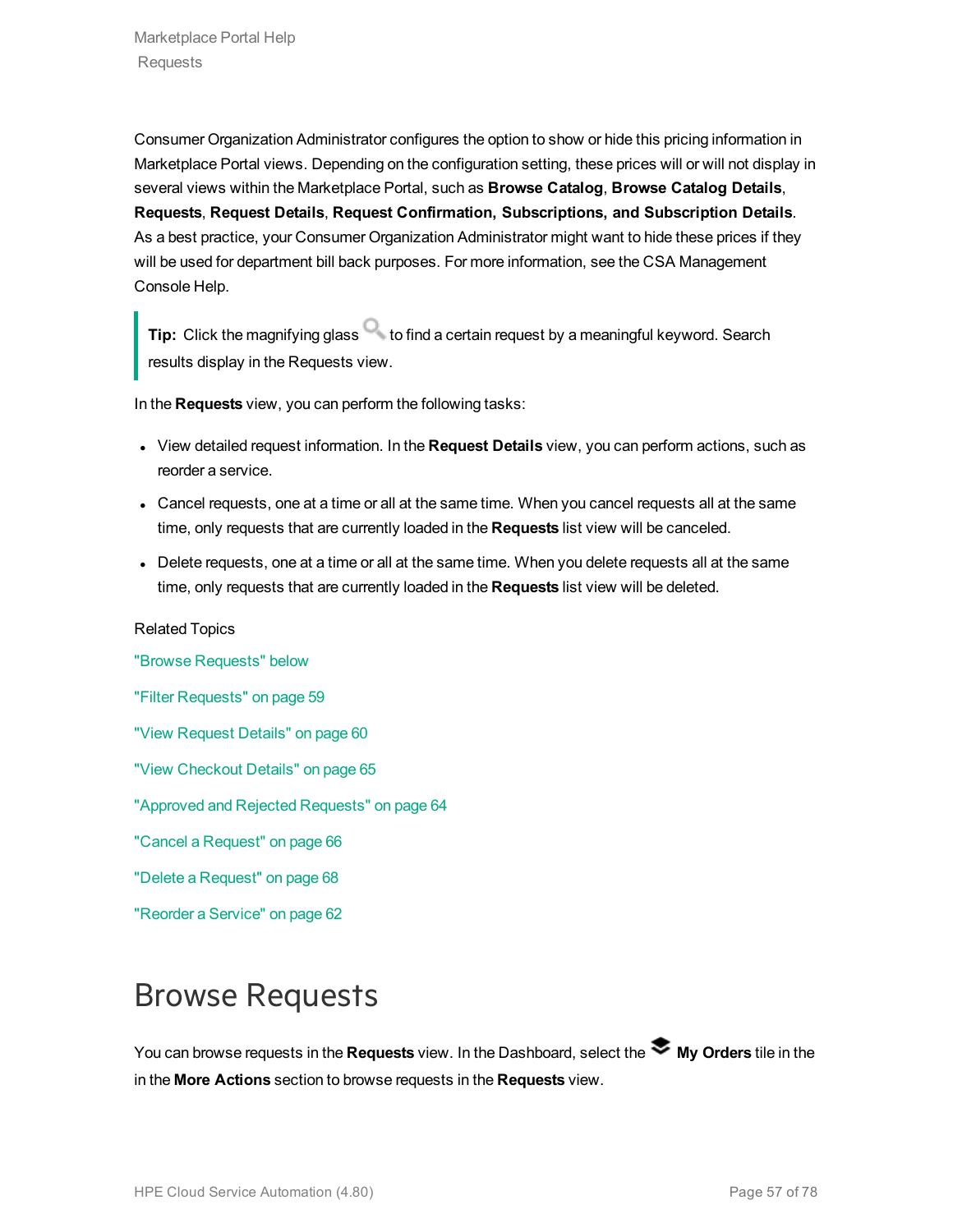In the **Requests** view, some service offerings display the initial price of the subscription and the recurring fee for the subscription, and some service offerings do not display these prices. Your Consumer Organization Administrator configures the option to show or hide this pricing information in Marketplace Portal views. Depending on the configuration setting, these prices will or will not display in several views within the Marketplace Portal, such as **Browse Catalog, Browse Catalog Details, Requests, Request Details, Request Confirmation, Subscriptions, and Subscription Details**. As a best practice, your Consumer Organization Administrator might want to hide these prices if they will be used for department bill back purposes. For more information, see the CSA Management Console Help.

**Tip:** Click the magnifying glass **that is contained a certain request by a meaningful keyword. Search** results display in the Requests view.

To browse requests:

1. In the Dashboard, in the **More Actions** section, select the **My Orders** tile to open the **Requests** view.

By default, all requests are displayed in date order, with the newest request listed first.

**Note:** If you are an approver of requests, by default, all requests that require approval are displayed.

2. Scroll up or down the list to browse requests.

**Note:** For each service request, pricing precision displays up to five digits. This pricing is based on the original service offering configuration.

- 3. When you find a request that you are interested in, select its icon or name to display the **Request Details** view. When there are multiple versions of a service offering, the version number displays in parenthesis next to the name of the offering in the **Request Details** view.
- 4. (Optional) If the request you are looking for is not displayed, select a status in the **All Request States** drop-down filter. A list of requests with the selected status is displayed.

#### Related Topics

"Filter [Requests"](#page-58-0) on the next page

"View [Request](#page-59-0) Details" on page 60

- "View [Checkout](#page-64-0) Details" on page 65
- "Approved and Rejected [Requests"](#page-63-0) on page 64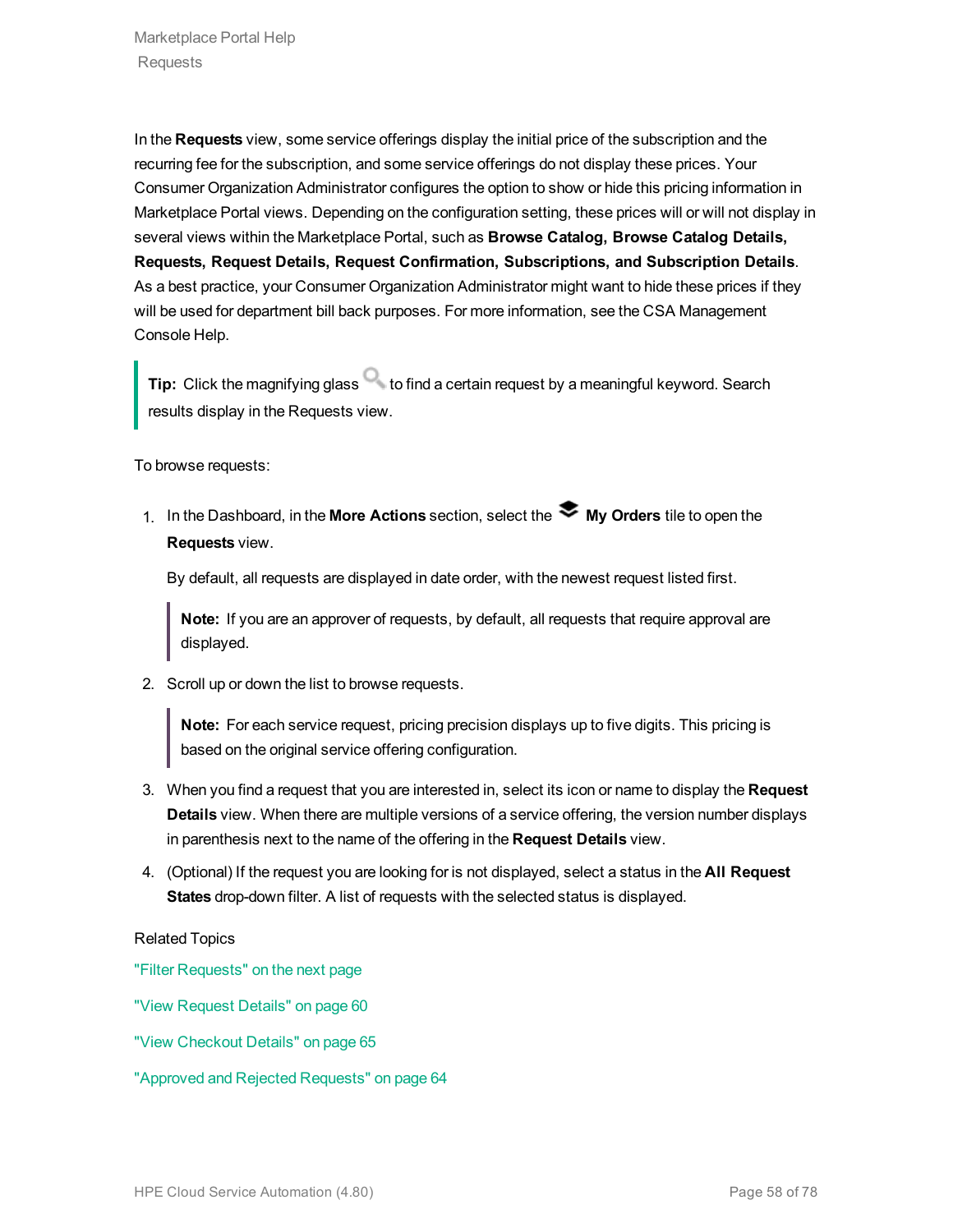Marketplace Portal Help Requests

"Cancel a [Request"](#page-65-0) on page 66

"Delete a [Request"](#page-67-0) on page 68

# <span id="page-58-0"></span>Filter Requests

By default, the Requests view displays all request types, the newest requests first, and all request states. Use the following filters to display certain requests:

- "All [Request](#page-58-1) Types" below
- "All [Request](#page-58-2) States" below
- ["Newest](#page-59-1) First" on the next page

**Tip:** In the Requests view, click the magnifying glass **the find a certain request by keywords.** Enter text that represents what you are looking for so that the user interface filters out these specific items.

### <span id="page-58-1"></span>All Request Types

<span id="page-58-2"></span>From the **All Request Types** drop-down list, select one of the following filter values: All Request Types (default), Service Request, Modify Subscription, or Cancel Subscription.

### All Request States

| <b>Request State</b> | <b>Description</b>                                   |
|----------------------|------------------------------------------------------|
| All Request States   | Includes all request states described in this table. |
| Pending              | Requests that require approval.                      |
| Canceled             | Requests that have been canceled.                    |
| Approved             | Requests that have been approved.                    |
| Rejected             | Requests that have been rejected.                    |

From the **All Request States** drop-down list, select one of the following filter values: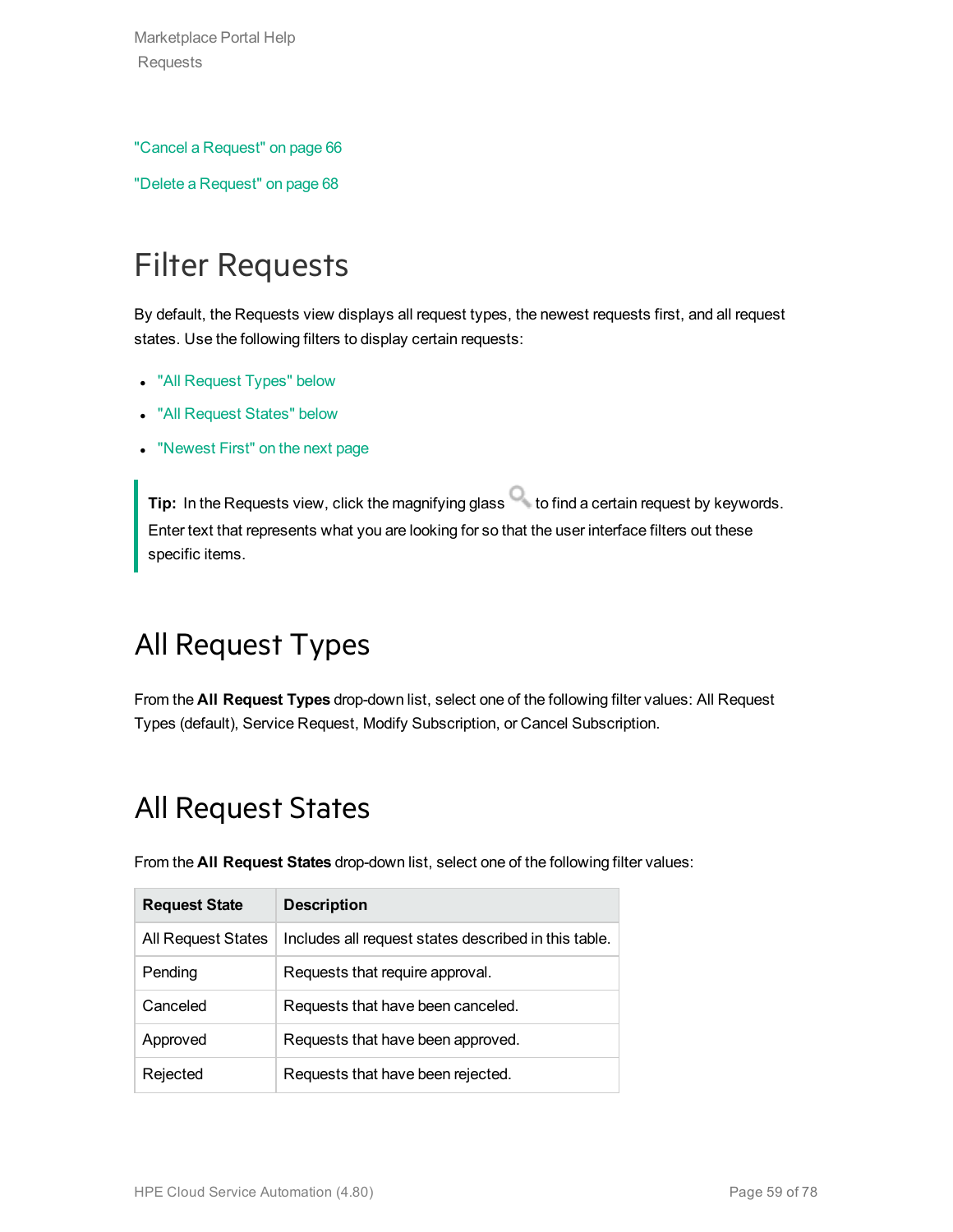| <b>Request State</b> | <b>Description</b>             |
|----------------------|--------------------------------|
| Cancelable           | Requests that can be canceled. |
| Deletable            | Requests that can be deleted.  |

### <span id="page-59-1"></span>Newest First

From the **Newest First** drop-down list, select one of the following filter values:

| Option               | <b>Description</b>                                                                                                              |
|----------------------|---------------------------------------------------------------------------------------------------------------------------------|
| <b>Newest First</b>  | The most recent request, based on the date the request was<br>submitted, is the first request in the list. This is the default. |
| <b>Oldest First</b>  | The oldest request, based on the date the request was submitted, is<br>the first request in the list.                           |
| Most Expensive       | The most expensive request.                                                                                                     |
| Least Expensive      | The least expensive request.                                                                                                    |
| Alphabetical         | The list is ordered alphabetically, from A to Z.                                                                                |
| Reverse Alphabetical | The list is ordered in reverse alphabetical order, from Z to A.                                                                 |

#### Related Topics

"Browse [Requests"](#page-56-0) on page 57

"View [Request](#page-59-0) Details" below

"View [Checkout](#page-64-0) Details" on page 65

"Approved and Rejected [Requests"](#page-63-0) on page 64

"Cancel a [Request"](#page-65-0) on page 66

"Delete a [Request"](#page-67-0) on page 68

## <span id="page-59-0"></span>View Request Details

In the **Request Details** view, some service offerings display the initial price of the subscription and the recurring fee for the subscription, and some service offerings do not display these prices. Your Consumer Organization Administrator configures the option to show or hide this pricing information in Marketplace Portal views. Depending on the configuration setting, these prices will or will not display in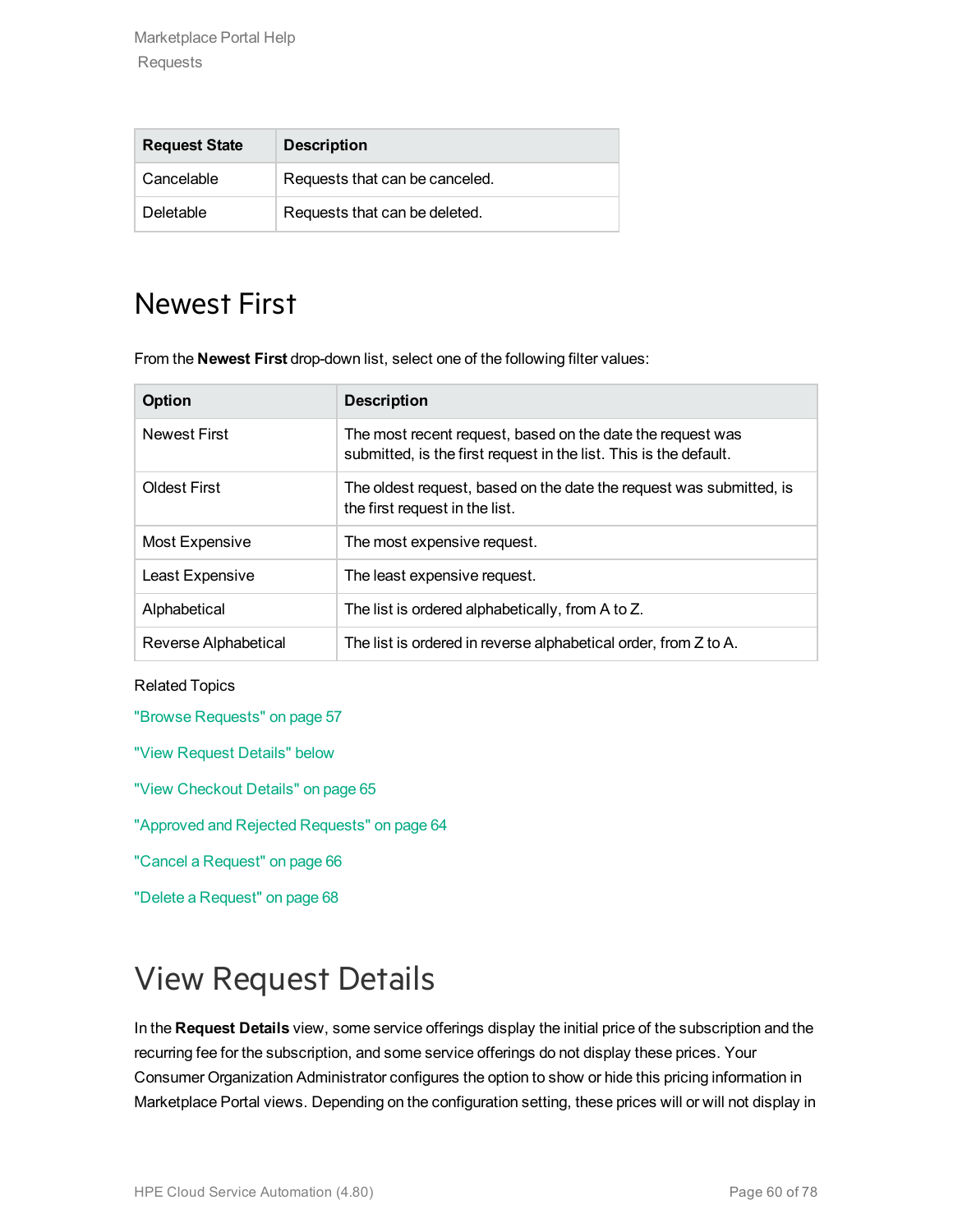several views within the Marketplace Portal, such as **Browse Catalog**, **Browse Catalog Details**, **Request Details**, and **Request Confirmation**. As a best practice, your Consumer Organization Administrator might want to hide these prices if they will be used for department bill back purposes. For more information, see the CSA Management Console Help.

The **Request Details** view displays the following information about the request you selected:

- The image represents the service offering for which the request was created.
- The name of the subscription for which the request was created. If the request is for a modification to a subscription and the modification includes a change to the subscription name, this is the new name of the subscription.
- The initial price and the recurring price of the subscription.
- Below the name of the subscription is the name of the service offering.
- Below the name of the service offering is the status that indicates and whether it has been approved.
- Checkout information, such as the subscription name, group ownership, and the subscription term.
- Detailed pricing information for the initial subscription price and its recurring price.
	- Scroll down to **Price Breakdown** and then click **Expand**  $\bigoplus$ .

4 **Show Pricing Details**: By default, the number of units, the type of unit (such as a flat cost), and the cost for each unit that corresponds to the initial price and recurring price of the subscription do not display in views throughout the Marketplace Portal, such as **Browse Catalog**, **Browse Catalog Details**, **Requests**, **Request Details**, and **Request Confirmation**. To support a common use case, detailed subscription pricing fees are hidden because they are typically used for department bill back purposes. Click **Show Pricing Details** to display all hidden subscription pricing fees.

6 **Hide Pricing Details**: If you clicked **Show Pricing Details**, the number of units, the type of unit (such as a flat cost), and the cost for each unit that corresponds to the initial price and recurring price of the subscription display in views throughout the Marketplace Portal, such as **Browse Catalog**, **Browse Catalog Details**, **Requests**, **Request Details**, and **Request Confirmation**. To hide these detailed subscription pricing fees, click **Hide Pricing Details**.

#### To view request details:

1. In the Dashboard, in the **More Actions** section, select the **My Orders** tile to open the **Requests** view.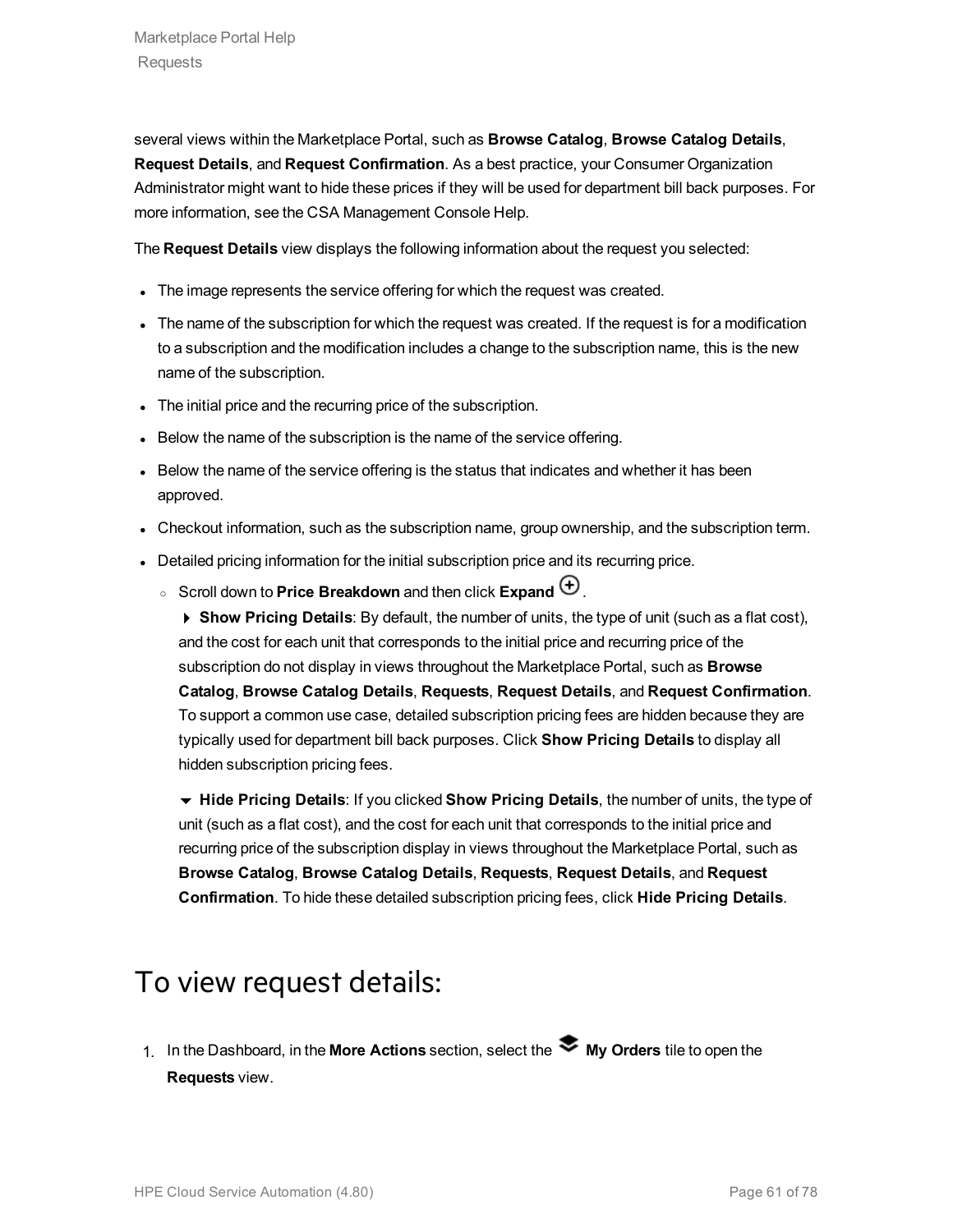By default, all requests are displayed by date order, with the newest requests listed first. This list includes subscription names.

- 2. Scroll up or down the list to browse requests.
- 3. When you find a request that you are interested in, select the name of the request to display the **Request Details** view. This view displays the service request name and a brief description, group ownership, the subscription term, attached documents, and a cost breakdown of configuration selections.
- 4. (Optional) If you want to delete this service request, select the trashcan icon  $\mathbb I$ .
- 5. (Optional) If you want to place another order for this service, click **Reorder Service**.

#### Related Topics

"Browse [Requests"](#page-56-0) on page 57 "Filter [Requests"](#page-58-0) on page 59 "View [Checkout](#page-64-0) Details" on page 65 "Approved and Rejected [Requests"](#page-63-0) on page 64 "Cancel a [Request"](#page-65-0) on page 66 "Delete a [Request"](#page-67-0) on page 68 ["Reorder](#page-61-0) a Service" below

### <span id="page-61-0"></span>Reorder a Service

You can reorder the service offering that originated this request. The **Request Details** view will be populated with the values you provided for the initial request.

To reorder a service:

1. In the Dashboard, in the More Actions section, select the **My Orders** tile to open the Requests view.

By default, all requests are displayed by date order, with the newest requests listed first. This list includes subscription names.

2. Scroll up or down the list to browse requests.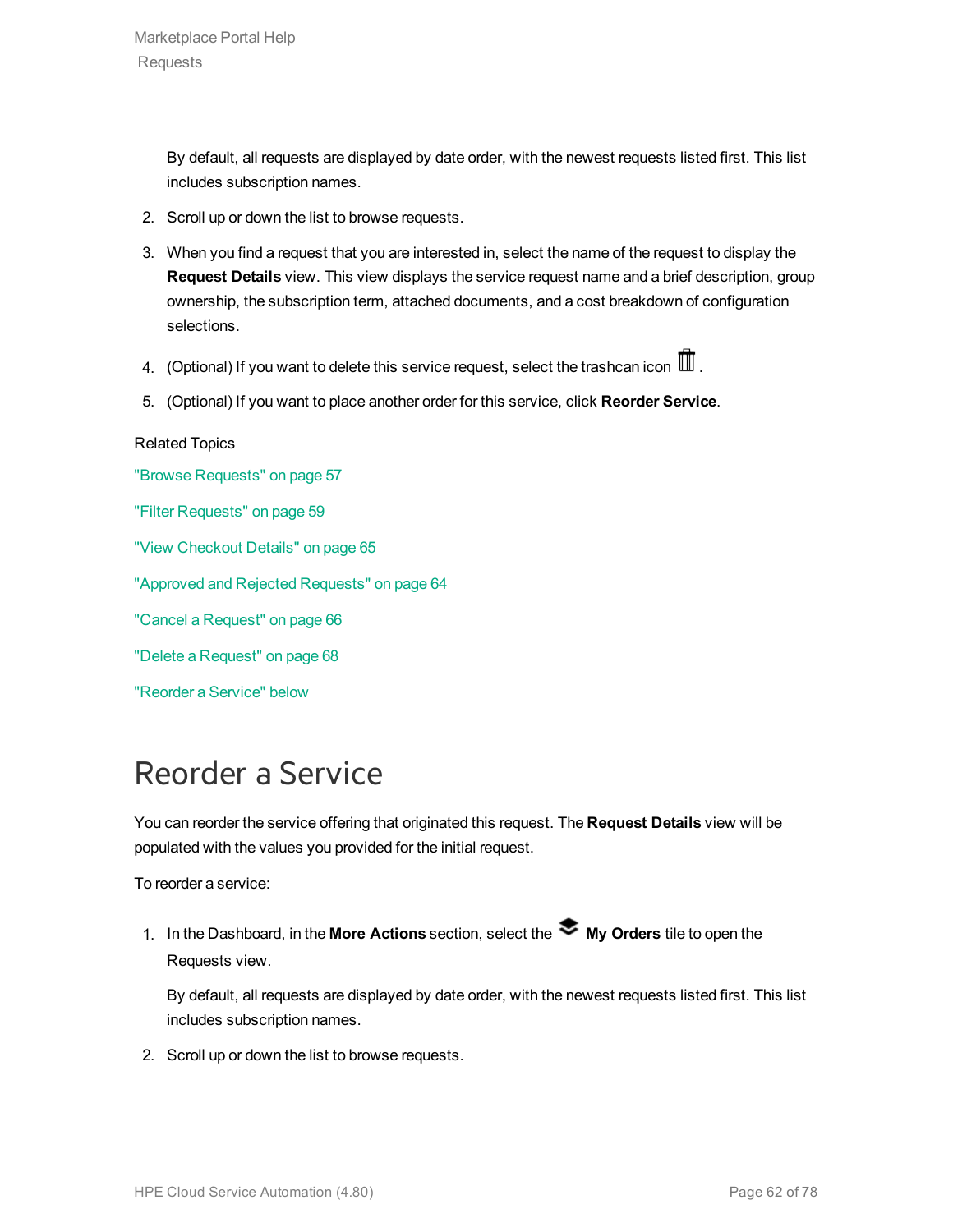- 3. When you find a request that you are interested in, select the name of the request to display the Request Details view. This view displays the service request name and a brief description, group ownership, the subscription term, attached documents, and a cost breakdown of configuration selections.
- 4. Click **Reorder Service** to open the **Reorder Service** view.
- 5. Click **Checkout** to open the **Service Checkout** view.
- 6. Enter a subscription name and description.
- 7. Specify the subscription period (recurring or term, and start and end dates).
- 8. (Optional) Click **Make Changes** to modify the option sets. The original option models persist unless you change them.
- 9. (Optional) Click **Attach File** to attach documents that provide more information for the approver, such as a purchase order. **Note:** You must use Internet Explorer 10.0 or higher to attach documents to a service offering.
- 10. Click **Submit Request**.
- 11. Wait for the **Request Confirmation** view to see the order details, including the request number. Your request is subject to an approval process before it can be fulfilled and delivered.
- 12. (Optional) In the **Request Confirmation** view, click **View Request** to open the Request Details view for detailed information.
- 13. (Optional) In the **Request Confirmation** view, click **Shop More** to open the Service Offerings view to continue shopping.
- 14. (Optional) In the **Request Confirmation** view, click **Reorder Service** to open the Service Offerings view and reorder again.

**Note:** In the **Review Confirmation** view, some service offerings display the initial price of the subscription and the recurring fee for the subscription, and some service offerings do not display these prices. Your Consumer Organization Administrator configures the option to show or hide this pricing information in Marketplace Portal views. Depending on the configuration setting, these prices will or will not display in several views within the Marketplace Portal, such as **Browse Catalog**, **Browse Catalog Details**, **Requests, Request Details**, and **Request Confirmation**. As a best practice, your Consumer Organization Administrator might want to hide these prices if they will be used for department bill back purposes. For more information, see the CSA Management Console Help.

#### Related Topics

"View [Request](#page-59-0) Details" on page 60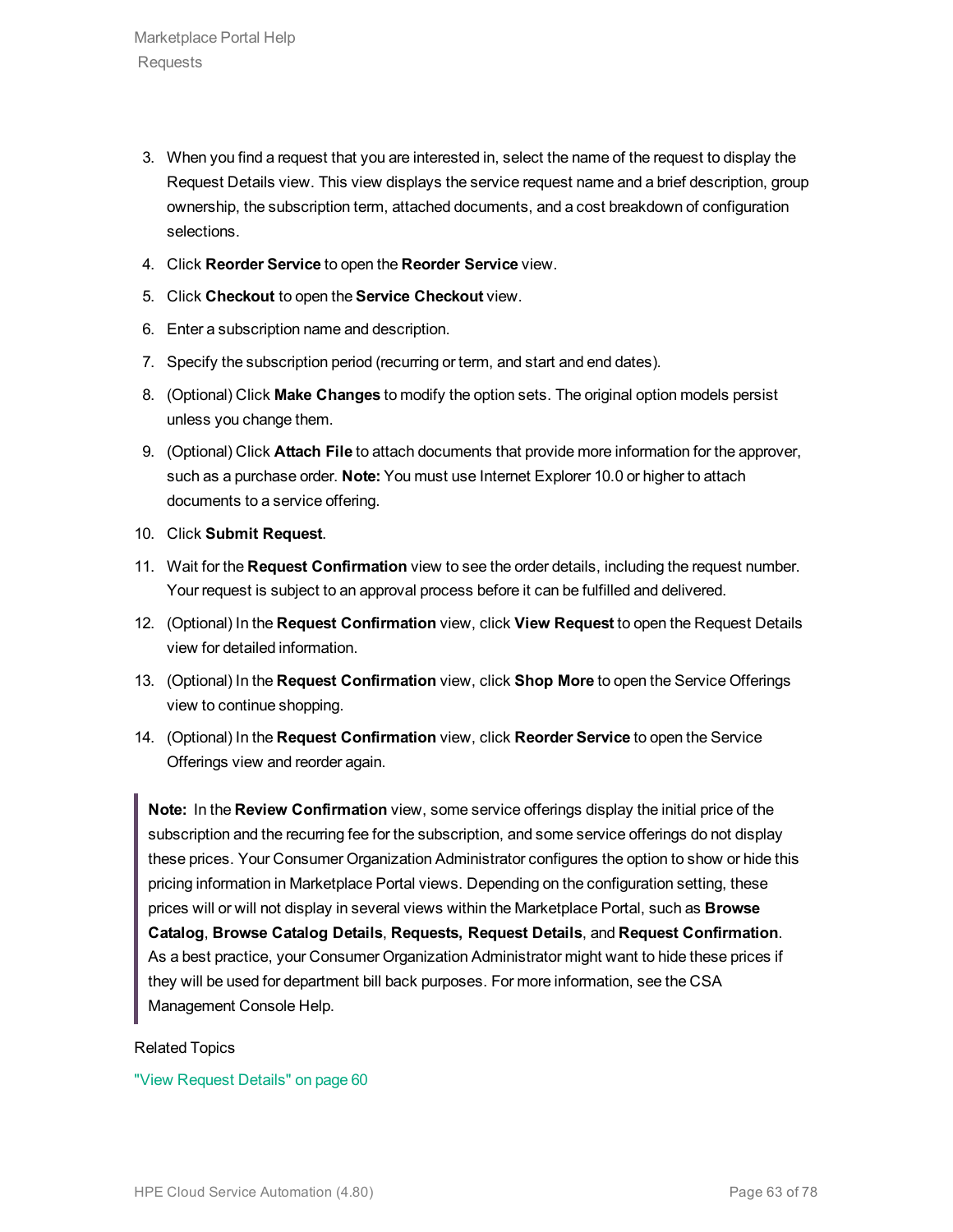"View [Checkout](#page-64-0) Details" on the next page

# <span id="page-63-0"></span>Approved and Rejected Requests

When your request for a new subscription or a modification to a subscription is approved or rejected, its status changes and other events occur as described in the following sections:

- "When Your Request is [Approved"](#page-63-1) below
- "When Your Request is [Rejected"](#page-64-1) on the next page

**Tip:** To see the most current status information, refresh the browser.

#### <span id="page-63-1"></span>**When Your Request is Approved**

Within a short period of time after your request is approved, the following occurs:

- <sup>l</sup> The status of the request changes in the **Requests** view:
	- <sup>o</sup> If the start date is today or earlier, the status is changed to **Approved**.
	- <sup>o</sup> If the start date is a future date, the status remains as **Pending** until the start date arrives, at which time the status changes to **Approved**.
	- <sup>o</sup> When a request is automatically approved , it briefly has the status of **Pending**. The status then changes to **Approved**.
- A notification that indicates the status of your request is displayed in the Notifications view.
- An email message is sent to you with the new status of the request.
- **The requested subscription is added to the Subscriptions** view, with one of the following statuses:
	- <sup>o</sup> The status is **Active** if the start date is today or earlier, and the subscription has been deployed.
	- <sup>o</sup> The status is **Pending** if the subscription is waiting to be deployed or if the start date is in the future.

**Note:** If the request is for the modification of a subscription, the original subscription is replaced with the modified subscription in the **Subscriptions** view when the request for the modification is approved.

The subscription starts as follows: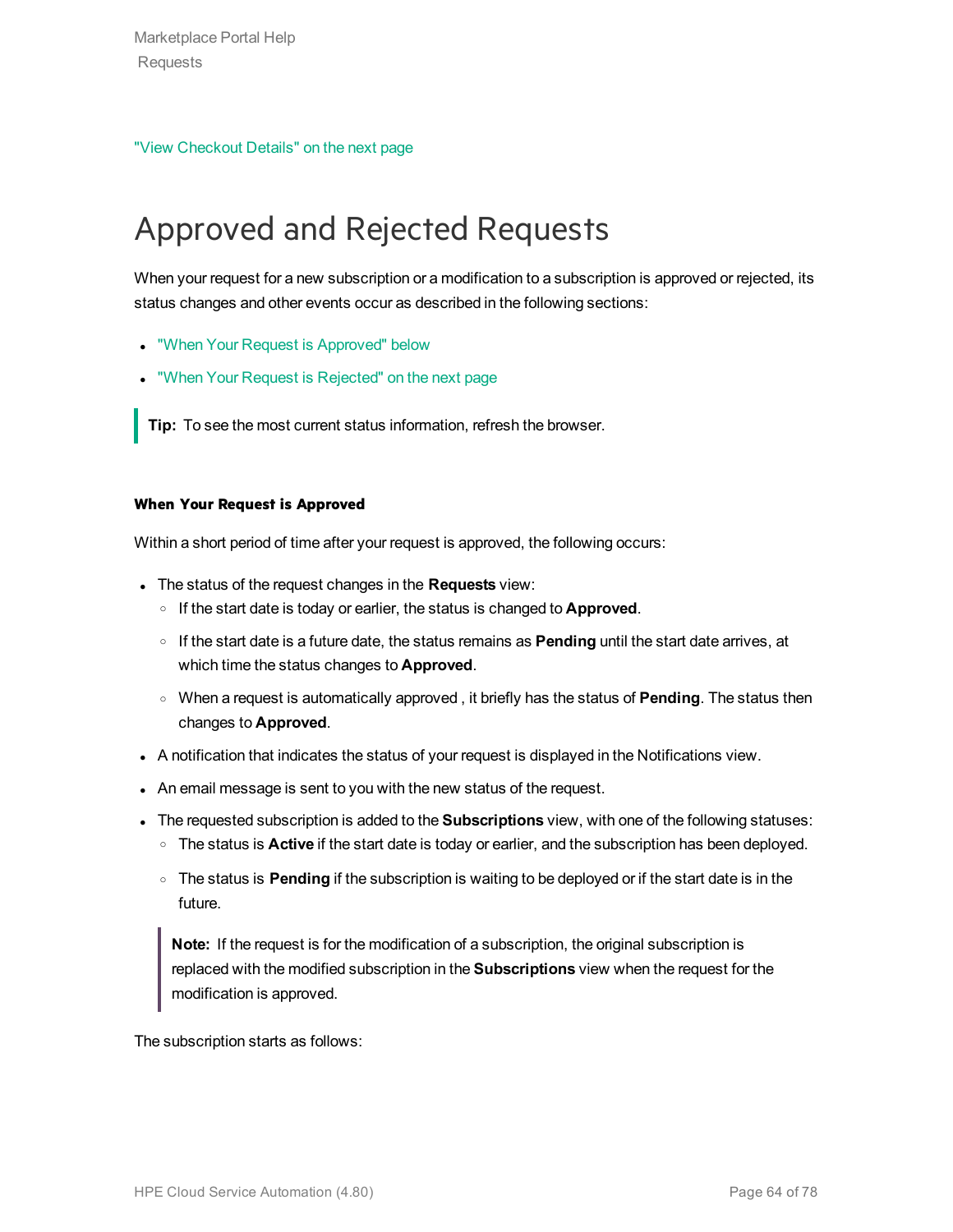Marketplace Portal Help Requests

- If the start date is today and the request is approved today (manually or automatically), the subscription starts within several minutes of the final approval.
- If the start date is today and the request is approved on a future date, the subscription starts within several minutes of the final approval.
- If the start date is a future date and the request is approved before the start date, the subscription starts several minutes after midnight on the start date.

#### <span id="page-64-1"></span>**When Your Request is Rejected**

When your request is rejected, the following occurs:

- <sup>l</sup> The status of the request changes to **Rejected** in the **Requests** view.
- A notification giving the status of your request is displayed on the dashboard.

#### Related Topics

"Browse [Requests"](#page-56-0) on page 57 "Filter [Requests"](#page-58-0) on page 59 "View [Request](#page-59-0) Details" on page 60 "View [Checkout](#page-64-0) Details" below

"Cancel a [Request"](#page-65-0) on the next page

"Delete a [Request"](#page-67-0) on page 68

### <span id="page-64-0"></span>View Checkout Details

To review checkout details for a request:

- 1. In the Dashboard, in the **More Actions** section, select the **My Orders** tile.
- 2. In the Requests view, select a request to display the Request Details view.
- 3. Scroll down to the Checkout Details section to review information about the request, such as the subscription name and a brief description, group ownership, the subscription term, attached documents, a cost breakdown of configuration selections, the initial base cost, and the recurring base cost.
- 4. (Optional) If you want to reorder this service, click **Reorder Service**.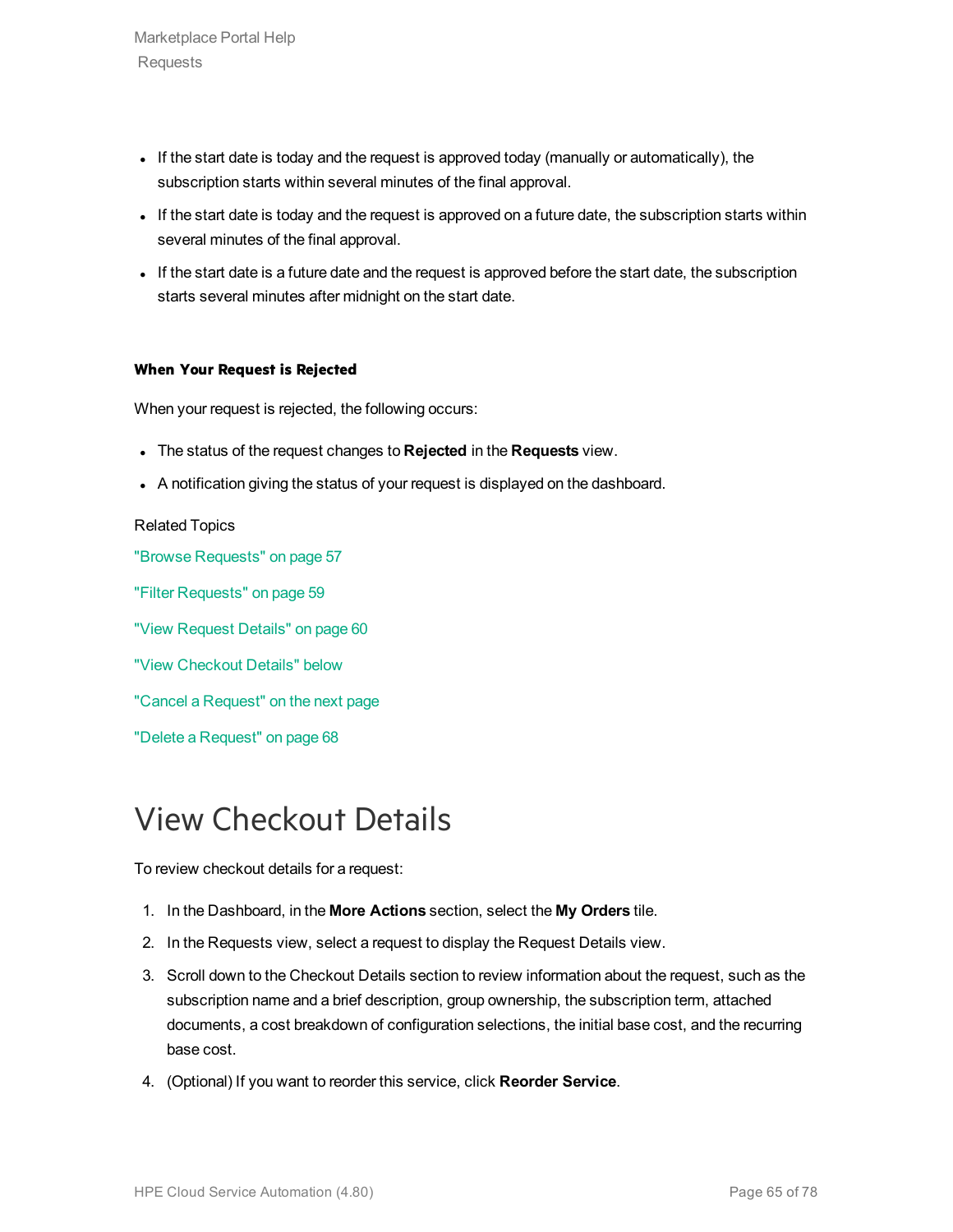Marketplace Portal Help Requests

Related Topics ["Reorder](#page-61-0) a Service" on page 62 "Browse [Requests"](#page-56-0) on page 57 "Filter [Requests"](#page-58-0) on page 59 "View [Request](#page-59-0) Details" on page 60 "Approved and Rejected [Requests"](#page-63-0) on page 64 "Cancel a [Request"](#page-65-0) below "Delete a [Request"](#page-67-0) on page 68

## <span id="page-65-0"></span>Cancel a Request

You can cancel a request only if the status of the request is **Cancelable**.

In the Requests list view, you can:

- Cancel a single request, one at a time.
- Cancel all requests, all at the same time. This action cancels only the requests that are currently loaded in the Requests view.

Before you cancel a request, be aware of the following requirements and conditions:

- Requests must be canceled first before they can be deleted. Canceling a request might take some time to complete. Refresh the view several times until it does not show the requests as still being **Cancelable**.
- Cancelable and deletable requests cannot be concurrently acted on. Cancelable requests take precedence.
- When you cancel a request for a pending subscription modification, only the request for the modification is canceled. The subscription is not changed.
- If the request for a subscription has already been approved, you cannot cancel the request. However, you can cancel the subscription in the Subscriptions view.
- If you need to make a change to a request, you must first cancel the original request and then submit a new request with the correct configuration.

To cancel a single request in the list view: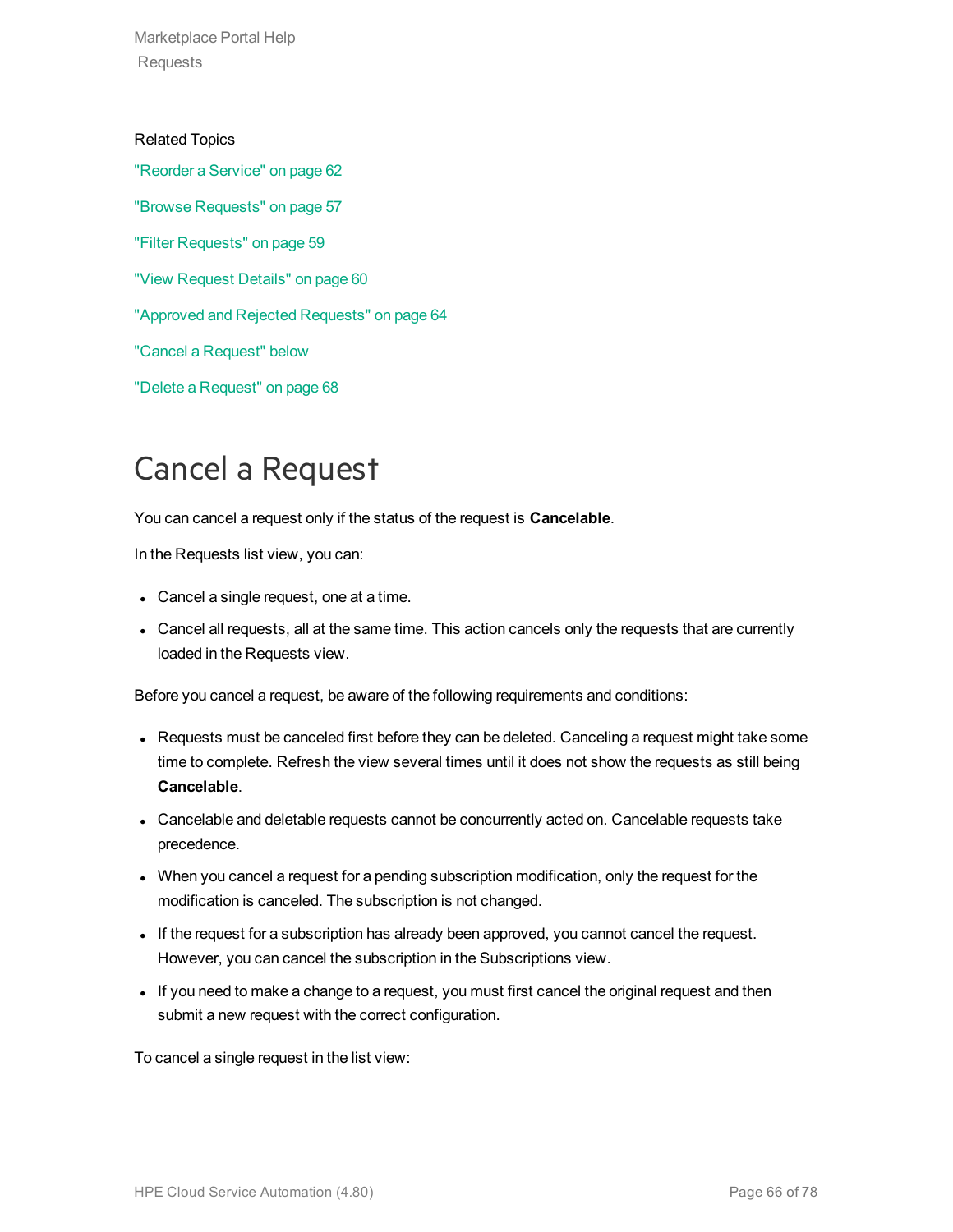- 1. In the Dashboard, in the **More Actions** section, select the **My Orders** tile to display the Requests view.
- 2. In the **All Requests States** filter, select **Cancelable**.
- 3. In the Requests view, scroll up or down the list to find the request you want to cancel.
- 4. Click the cancel icon  $\bullet$  next to the request you want to cancel.
- 5. In the confirmation dialog, click **Yes** to confirm that you want to cancel the selected request. A message displays, confirming that your selected request was canceled.

To cancel all requests in the list view:

- 1. In the Dashboard, in the **More Actions** section, select the **My Orders** tile to display the Requests view.
- 2. In the **All Requests States** filter, select **Cancelable**.
- 3. Select **List Actions**.
- 4. In the List Actions dialog, click **Cancel All** to cancel all items that are visible in the list. **Caution:** This action cannot be undone.
- 5. (Optional) If you decide you do not want to cancel all items, click the close icon  $\bm{\times}$  to close the List Actions dialog.
- 6. In the confirmation dialog, click **Yes** to confirm that you want to cancel all requests in the list. A message displays, confirming that all requests were canceled.

Related Topics

"Browse [Requests"](#page-56-0) on page 57

"Filter [Requests"](#page-58-0) on page 59

"View [Request](#page-59-0) Details" on page 60

"View [Checkout](#page-64-0) Details" on page 65

"Approved and Rejected [Requests"](#page-63-0) on page 64

"Delete a [Request"](#page-67-0) on the next page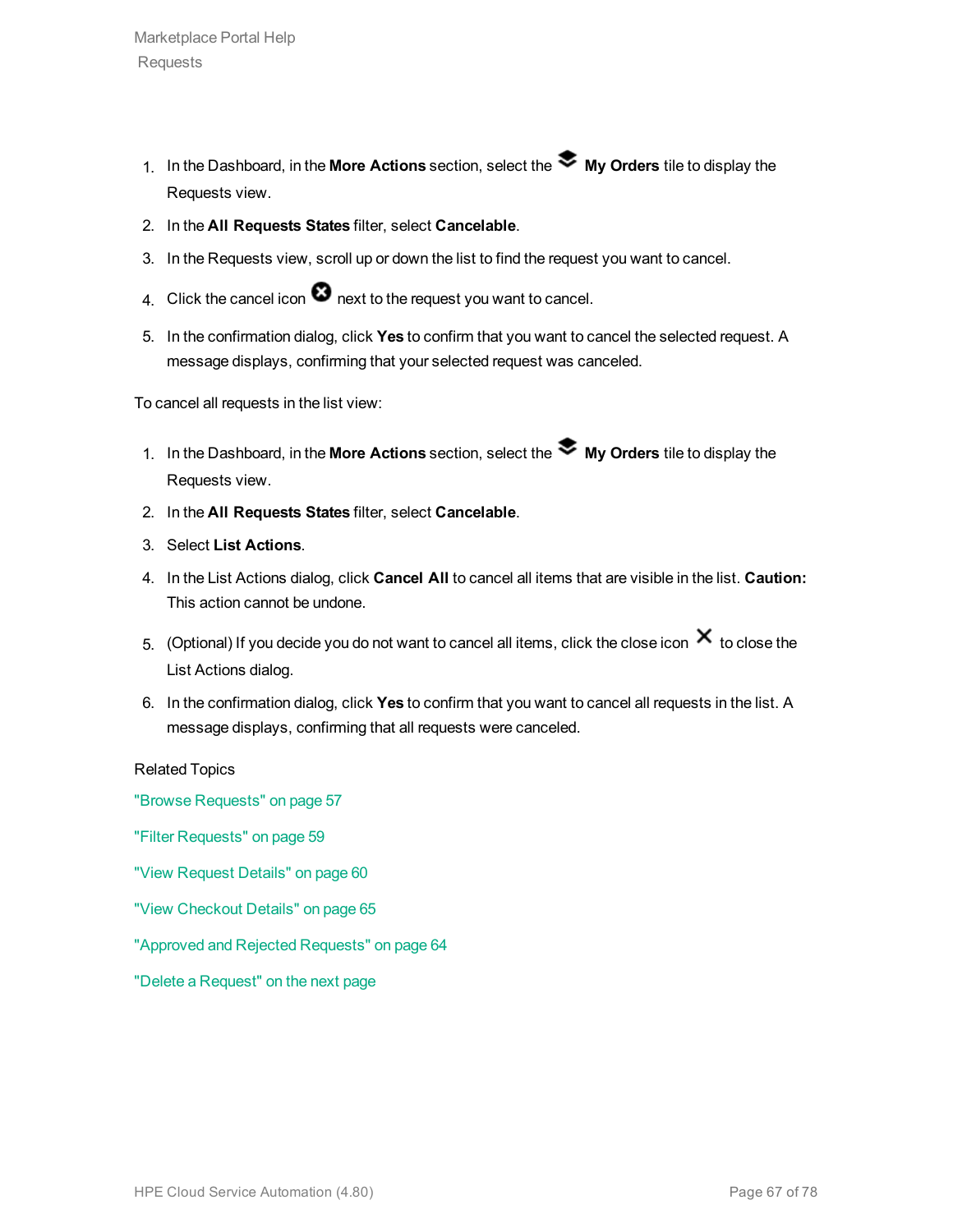## <span id="page-67-0"></span>Delete a Request

When you no longer need to maintain a record of a request, you can remove it from the Requests view. In the Requests view, the trashcan icon  $\mathbb I$  indicates a deletable request.

**Caution:** When you delete a request, it will no longer be visible to you.

In the Requests list view, you can:

- Delete a request if it has been approved, denied, or canceled.
- $\bullet$  Delete a single request, one at a time.
- Delete all requests, all at the same time.

Before you delete a request, be aware of the following requirements and conditions:

- Requests must be canceled first before they can be deleted.
- Deletable and cancelable requests cannot be concurrently acted on.
- Cancelable requests take precedence.

#### To delete a single request from the list view:

- 1. In the Dashboard, in the **More Actions** section, select the **My Orders** tile to display the Requests view.
- 2. In the **All Requests States** filter, select **Deletable**.
- 3. In the Requests view, scroll up or down the list to find the request you want to delete.
- 4. Select the trashcan icon  $\overline{\mathbb{II}}$  for the request.
- 5. In the Delete Request dialog, click **Yes** to confirm that you want to delete the selected request.
- 6. (Optional) In the Delete Request dialog, click **No** if you decide you do not want to delete the selected request.
- 7. Go back to the Requests view to confirm that the request is excluded from the list.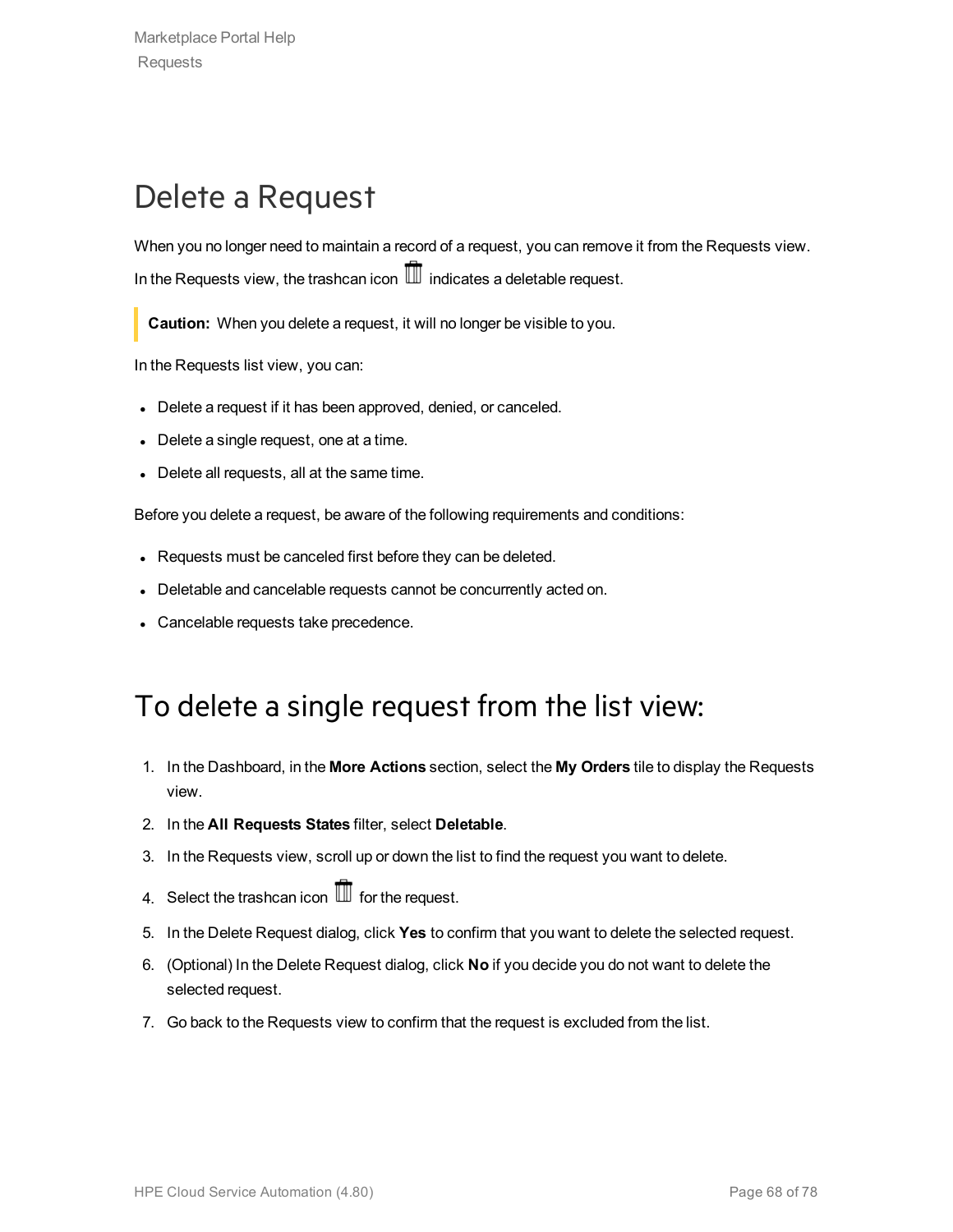### To delete all requests from the list view:

- 1. In the Dashboard, in the **More Actions** section, select the **My Orders** tile to display the Requests view.
- 2. In the **All Request States** filter, select **Deletable**.
- 3. Select **List Actions**.
- 4. In the List Actions dialog, click **Delete All** to delete all items that are visible in the list. **Caution:** This action cannot be undone.
- 5. (Optional) If you decide you do not want to delete all requests, click the close icon  $\bm{\times}$  to close the List Actions dialog.
- 5. In the confirmation dialog, click **Yes** to confirm that you want to delete all requests in the list. A message displays, confirming that all requests were deleted.

Related Topics "Browse [Requests"](#page-56-0) on page 57 "Filter [Requests"](#page-58-0) on page 59 "View [Request](#page-59-0) Details" on page 60 "View [Checkout](#page-64-0) Details" on page 65 "Approved and Rejected [Requests"](#page-63-0) on page 64 "Cancel a [Request"](#page-65-0) on page 66

### Review Requests

Requests for new subscriptions and for modifications to existing subscriptions might require your approval before they can be deployed. If you are designated as an approver of requests, you are responsible for approving or denying requests made for a predetermined set of service offerings.

You can approve requests for users you manage in your organization. In the Review Requests view, the number in the upper right corner is the pending count of approval requests.

**Note:** More than one approver might be required to approve a request for a subscription to a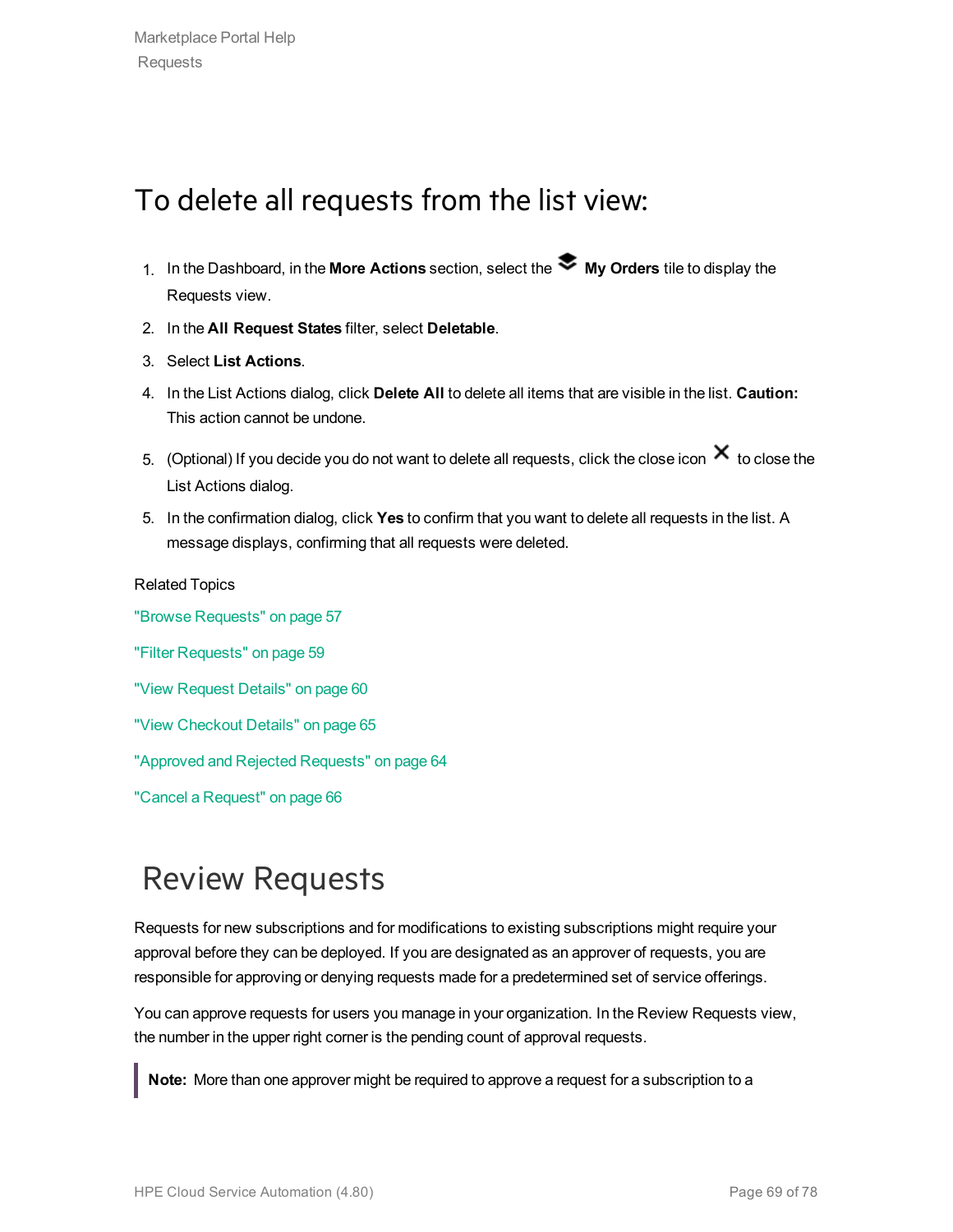service offering. This depends on the approval policy for the service offering.

As a service consumer (approver), select the **Review Requests** tile in the Dashboard **More Actions** section to display the Approvals view. You must have valid approver credentials to access the Approvals view.

When a user submits a request for a new subscription or a modification to a subscription for which you are the approver, the following occurs:

- <sup>l</sup> A request for your approval is added to the Approvals list as **Pending.** Select the **Review Requests** tile in the Dashboard to open the Approvals list view.
- You are sent an email message that notifies you that the request needs your approval.
- A notification indicating that a request needs your approval is displayed in the Notifications view. Select the **Notifications** tile in the Dashboard to open the Notifications list.

The status of the request changes, based on the action you take:

- . If you approve the request, the status of the request changes to **Approved**.
- If you reject the request, the status of the request changes to **Rejected**.

**Note:** Requests for subscriptions to some service offerings might be automatically approved or denied after a certain number of days, if the approver has not approved or denied the request. This is based on the approval policy for the service offering and how it is configured for catalog publishing in the CSA Management Console.

To manage your approvals, select the **Review Requests** tile in the Dashboard to see a list of all pending approvals. By default, the list in the Approvals view displays All Request Types, Newest First, and Pending.

**Note:** For each service request, pricing precision can display up to five digits. This pricing is based on the original service offering configuration.

In the **Review Requests** view, some service offerings in this list display the initial price of the subscription and the recurring fee for the subscription, and some service offerings do not display these prices. Your Consumer Organization Administrator configures the option to show or hide this pricing information in Marketplace Portal views. Depending on the configuration setting, these prices will or will not display in several views within the Marketplace Portal, such as **Browse Catalog**, **Browse Catalog Details**, **Requests**, **Request Details**, **Request Confirmation, Subscriptions, and Subscription Details**. As a best practice, your Consumer Organization Administrator might want to hide these prices if they will be used for department bill back purposes. For more information, see the CSA Management Console Help.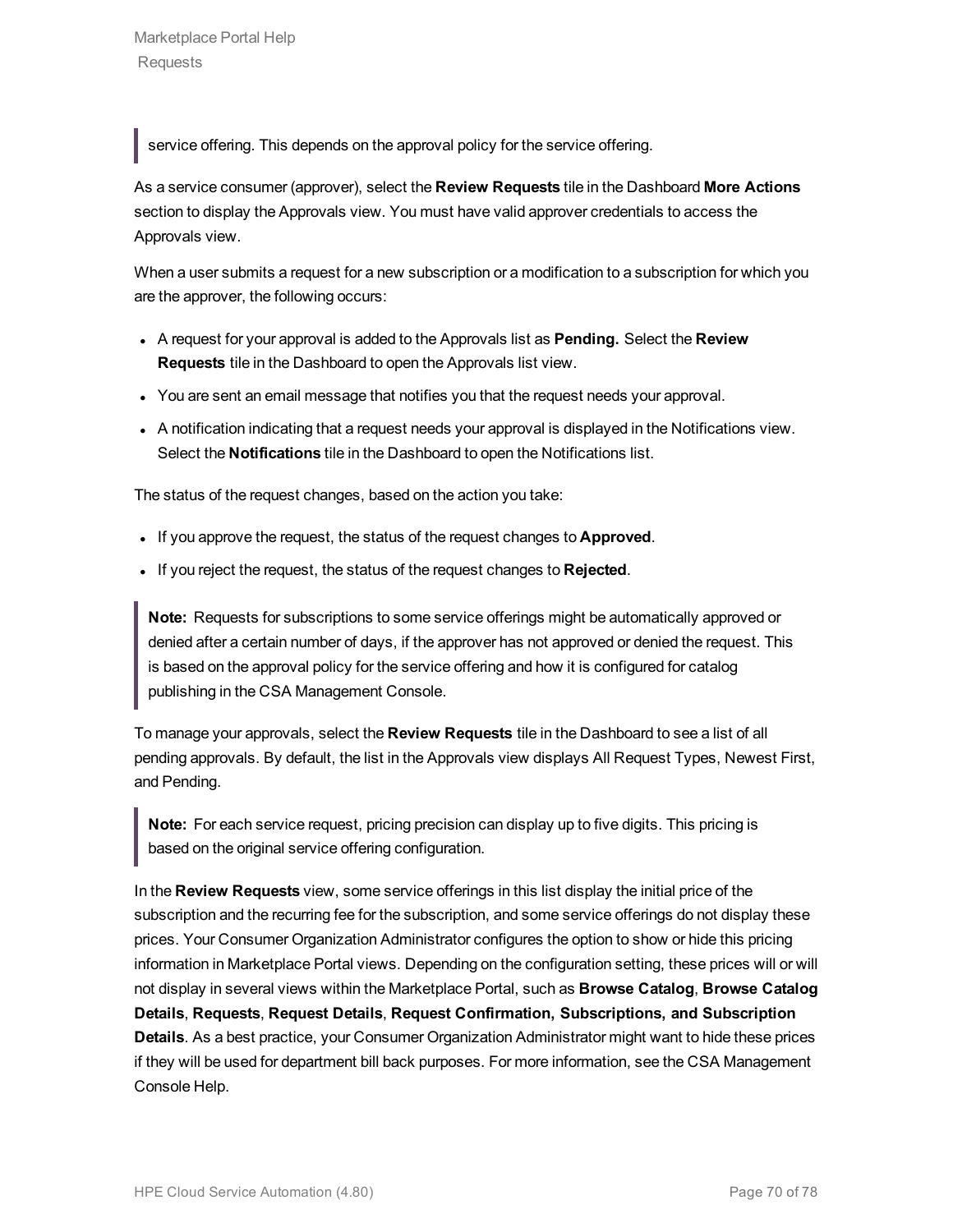**Tip:** Click the magnifying glass to find a certain object by a meaningful keyword. Search results display in the Review Requests view.

In the **Approvals** view, you can perform the following tasks:

- View detailed approval information.
- <sup>l</sup> Approve requests. Requests that require approval are marked **approval needed**.
- Deny requests.

Related Topics

"Browse [Approvals"](#page-70-0) below "Filter [Approvals"](#page-71-0) on the next page "View [Approval](#page-73-0) Details" on page 74 "Approve a [Request"](#page-74-0) on page 75 "Reject a [Request"](#page-75-0) on page 76 "Approved and Rejected [Requests"](#page-63-0) on page 64

### <span id="page-70-0"></span>Browse Approvals

As a service consumer (approver), you can view a list of all pending requests and then browse and sort by the approval status, request date, requested action, and price. From this list, you can directly approve or reject requests.

**Note:** For each service request, pricing precision displays up to five digits. This pricing is based on the original service offering configuration.

In the **Requests** view, some service offerings in this list display the initial price of the subscription and the recurring fee for the subscription, and some service offerings do not display these prices. Your Consumer Organization Administrator configures the option to show or hide this pricing information in Marketplace Portal views. Depending on the configuration setting, these prices will or will not display in several views within the Marketplace Portal, such as **Browse Catalog, Browse Catalog Details, Requests, Request Details, Request Confirmation, Subscriptions, and Subscription Details**. As a best practice, your Consumer Organization Administrator might want to hide these prices if they will be used for department bill back purposes. For more information, see the CSA Management Console Help.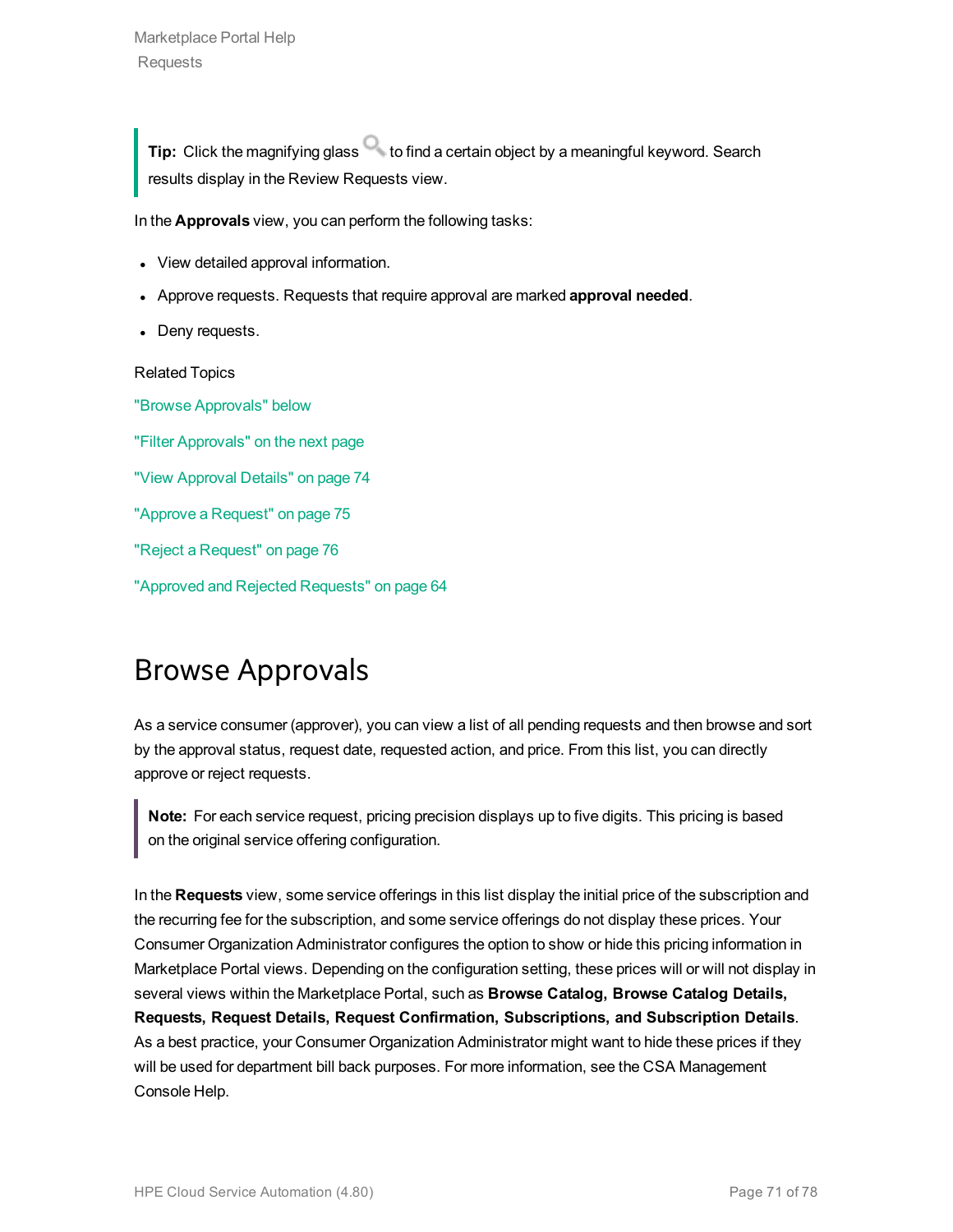**Tip:** Click the magnifying glass **that is constrained a request approval by a meaningful keyword. Search** results display in the Review Requests view.

#### To browse approvals

1. In the Dashboard, in the **More Actions** section, select the **Review Requests** tile to open the Approvals view.

By default, all requests are displayed by date, with the newest request listed first.

**Note:** If you are an approver of requests, by default, all requests that require approval are displayed.

- 2. Scroll up or down the list to browse for requests marked **approval needed**.
- 3. When you find a request that you are interested in, select its icon or name to display the Approval Details view.

Related Topics

"View [Approval](#page-73-0) Details" on page 74

"Approve a [Request"](#page-74-0) on page 75

<span id="page-71-0"></span>"Reject a [Request"](#page-75-0) on page 76

### Filter Approvals

By default, the Review Requests view displays all request types, the newest requests first, and pending request state. Use the following filters to display certain requests:

- "All [Request](#page-72-0) Types" on the next page
- ["Newest](#page-72-1) First" on the next page
- "All Approval [Statuses"](#page-72-2) on the next page

**Tip:** In the Review Requests view, use the Search filter **the filter of the Search filter** to find a certain request by keywords. Enter text that represents what you are looking for so that the user interface filters out these specific items.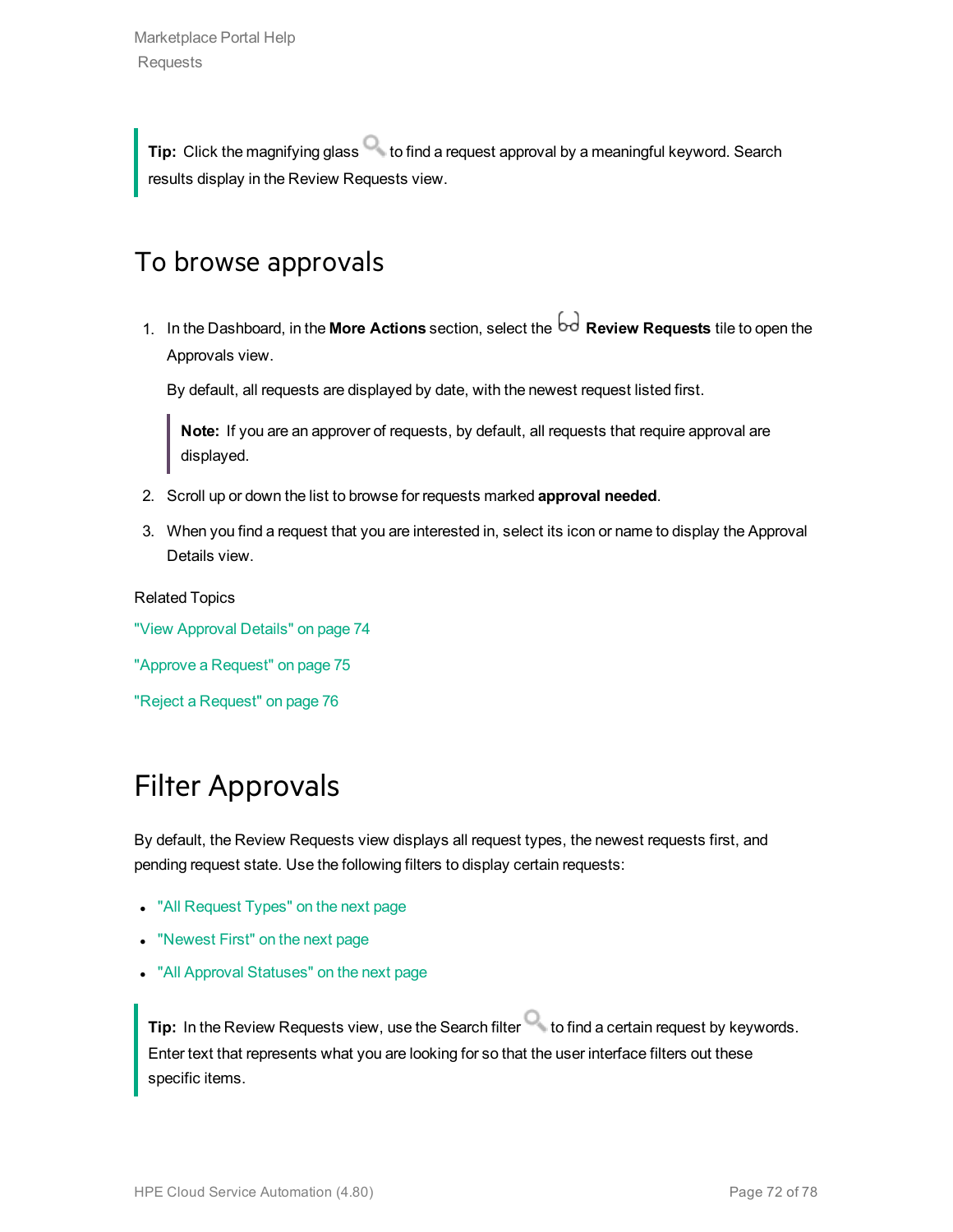## All Request Types

From the **All Request Types** drop-down list, select one of the following filter values: All Request Types (default), Service Action, Service Request, Modify Subscription, or Cancel Subscription.

## Newest First

From the **Newest First** drop-down list, select one of the following filter values:

| Option               | <b>Description</b>                                                                                                              |
|----------------------|---------------------------------------------------------------------------------------------------------------------------------|
| <b>Newest First</b>  | The most recent request, based on the date the request was<br>submitted, is the first request in the list. This is the default. |
| <b>Oldest First</b>  | The oldest request, based on the date the request was submitted, is<br>the first request in the list.                           |
| Most Expensive       | The most expensive request.                                                                                                     |
| Least Expensive      | The least expensive request.                                                                                                    |
| Alphabetical         | The list is ordered alphabetically, from A to Z.                                                                                |
| Reverse Alphabetical | The list is ordered in reverse alphabetical order, from Z to A.                                                                 |

## All Approval Statuses

From the **All Approval Statuses** drop-down list, select one of the following filter values:

| <b>Request State</b>  | <b>Description</b>                                   |
|-----------------------|------------------------------------------------------|
| All Approval Statuses | Includes all request states described in this table. |
| Approved              | Requests that have been approved.                    |
| Pending               | Requests that require approval.                      |
| Rejected              | Requests that have been rejected.                    |

#### Related Topics

"Browse [Approvals"](#page-70-0) on page 71

"View [Approval](#page-73-0) Details" on the next page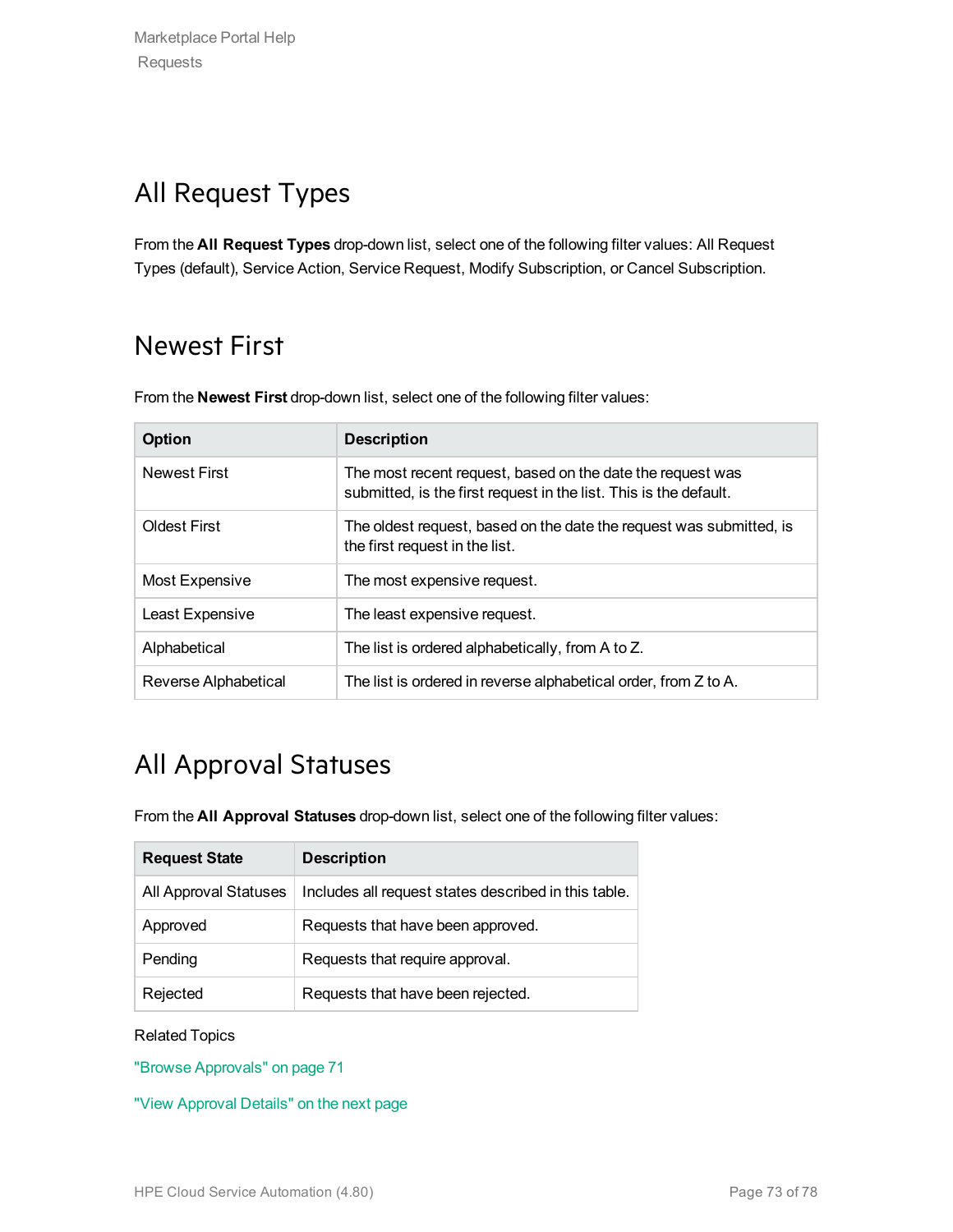#### "Approve a [Request"](#page-74-0) on the next page

<span id="page-73-0"></span>"Reject a [Request"](#page-75-0) on page 76

## View Approval Details

The **Approval Details** view displays the following information about the request order you selected, including a summary of checkout and configuration information you provide when the request is made.

- The request name, user, and date the request was made.
- The service request name and a brief description.
- The subscription term.
- Attached documents that provide the approver with more information.
- A cost breakdown of configuration selections.
- The image represents the service offering for which the request was created.

#### To view approval details

1. In the Dashboard, in the **More Actions** section, select the **Review Requests** tile to open the Approvals view.

By default, all requests are displayed by date, with the newest request listed first.

**Note:** If you are an approver of requests, by default, all requests that require approval are displayed.

- 2. Scroll up or down the list to browse for requests marked **approval needed** or select **Pending** in the **All Approval Statuses** drop-down filter.
- 3. When you find a request that you are interested in, select its icon or name to display the Approval Details view.

Related Topics

"Browse [Approvals"](#page-70-0) on page 71

"Filter [Approvals"](#page-71-0) on page 72

"Approve a [Request"](#page-74-0) on the next page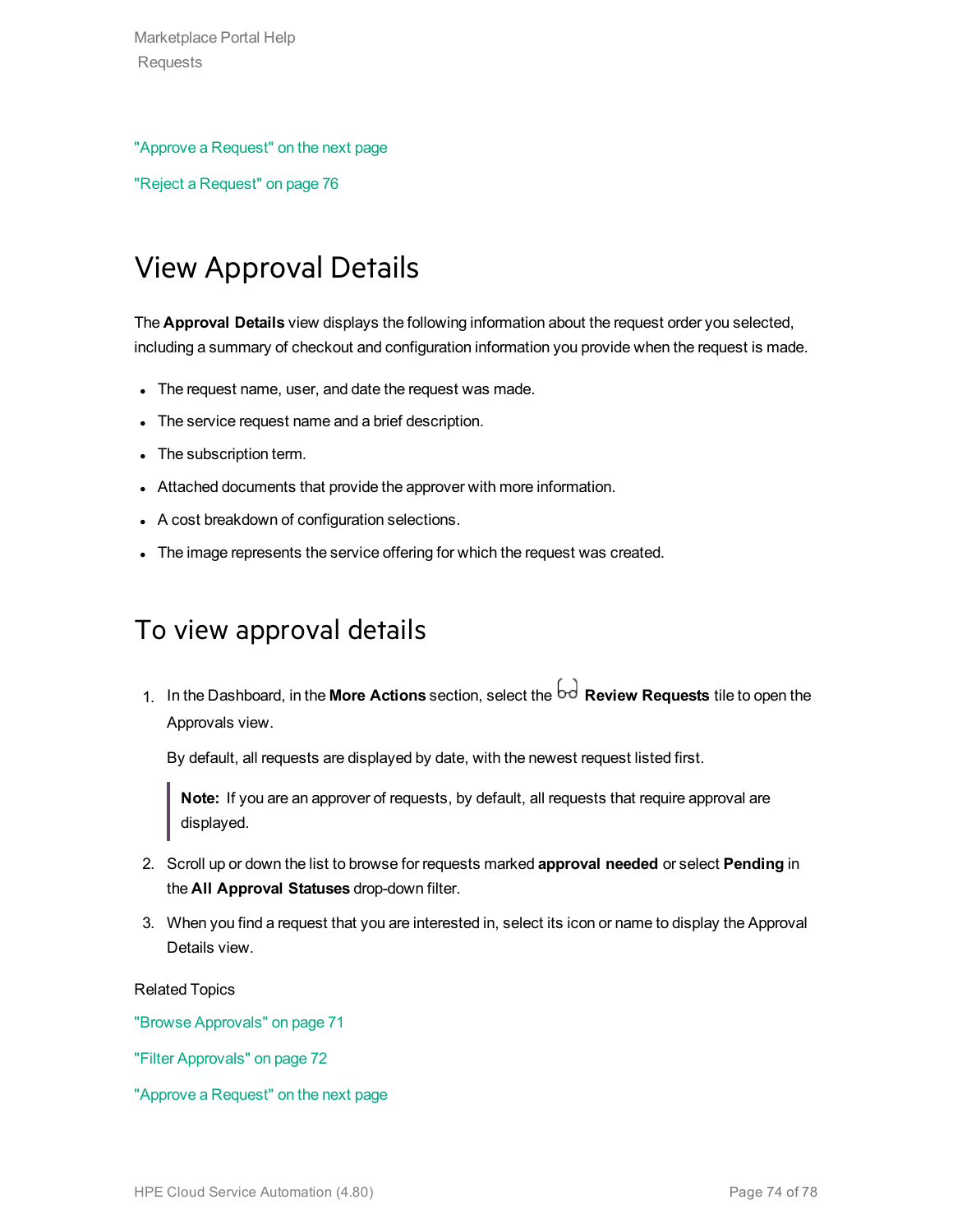Marketplace Portal Help Requests

#### "Reject a [Request"](#page-75-0) on the next page

<span id="page-74-0"></span>"Approved and Rejected [Requests"](#page-63-0) on page 64

## Approve a Request

You can approve a request from the list of pending requests. This list includes the following information about the request:

- Approval Status (This includes the personal approver status and the Overall Approval Status.)
- Requester Name
- Request Date
- Requested Action
- Initial and Recurring Prices

#### To approve a request

- 1. In the Dashboard, in the **More Actions** section, select the **Review Requests** tile to open the **Approvals** view. By default, all requests are displayed by date, with the newest request listed first. If you are an approver of requests, all requests that require approval are displayed.
- 2. Scroll up or down the list to browse for requests that show the approve icon  $\blacktriangledown$ .
- 3. Click the  $\bullet$  icon to approve the selected request.
- 4. In the **Approve this request?** dialog, click **Yes**. This action will start the fulfillment process and generate a service subscription.

**Note:** The subscription you approved might not immediately show the status of Approved to the requester.

### Approved Notifications

**Dashboard:** Select the **Notifications** tile to open the Notifications view and verify the new (**Approved**) status of the request.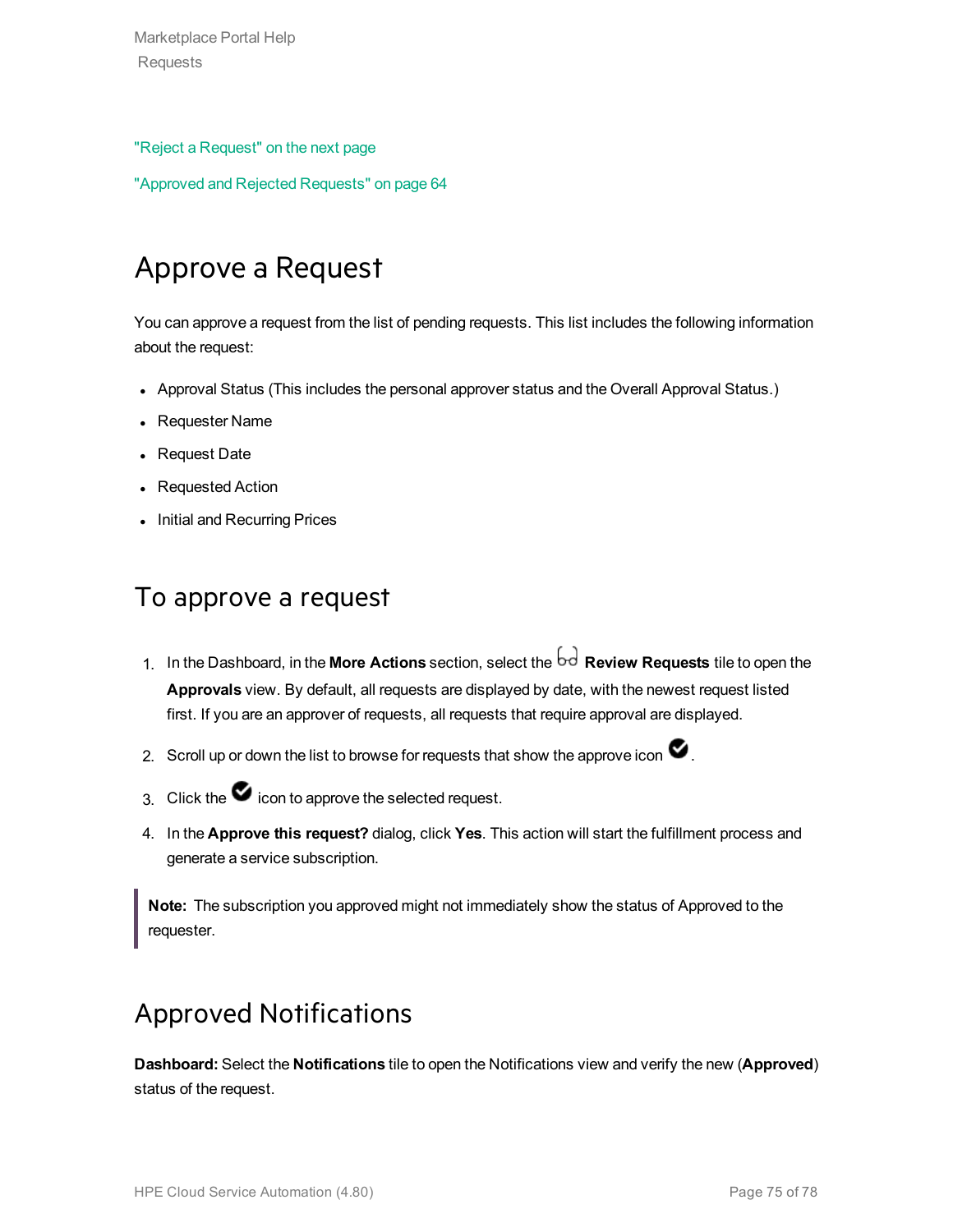Marketplace Portal Help Requests

**Email**: An email message that provides the new (**Approved**) status of the request is sent to the person who submitted the request.

**Note:** If multiple approvers are required, the notification and email message are not issued until after the approval policy is satisfied.

Related Topics

"Browse [Approvals"](#page-70-0) on page 71

"Filter [Approvals"](#page-71-0) on page 72

"View [Approval](#page-73-0) Details" on page 74

"Reject a [Request"](#page-75-0) below

"Approved and Rejected [Requests"](#page-63-0) on page 64

<span id="page-75-0"></span>" [Notifications"](#page-19-0) on page 20

### Reject a Request

You can reject a request from the list of pending requests. This list includes the following information about the request:

- Approval Status (This includes the personal approver status and the Overall Approval Status.)
- Requester Name
- Request Date
- Requested Action
- Initial and Recurring Prices

### To reject a request

- 1. In the Dashboard, in the More Actions section, select the  $\overline{bd}$  Review Requests tile to open the Approvals view. By default, all requests are displayed by date, with the newest request listed first. If you are an approver of requests, all requests that require approval are displayed.
- 2. Scroll up or down the list to browse for requests that show the reject icon  $\bullet$ .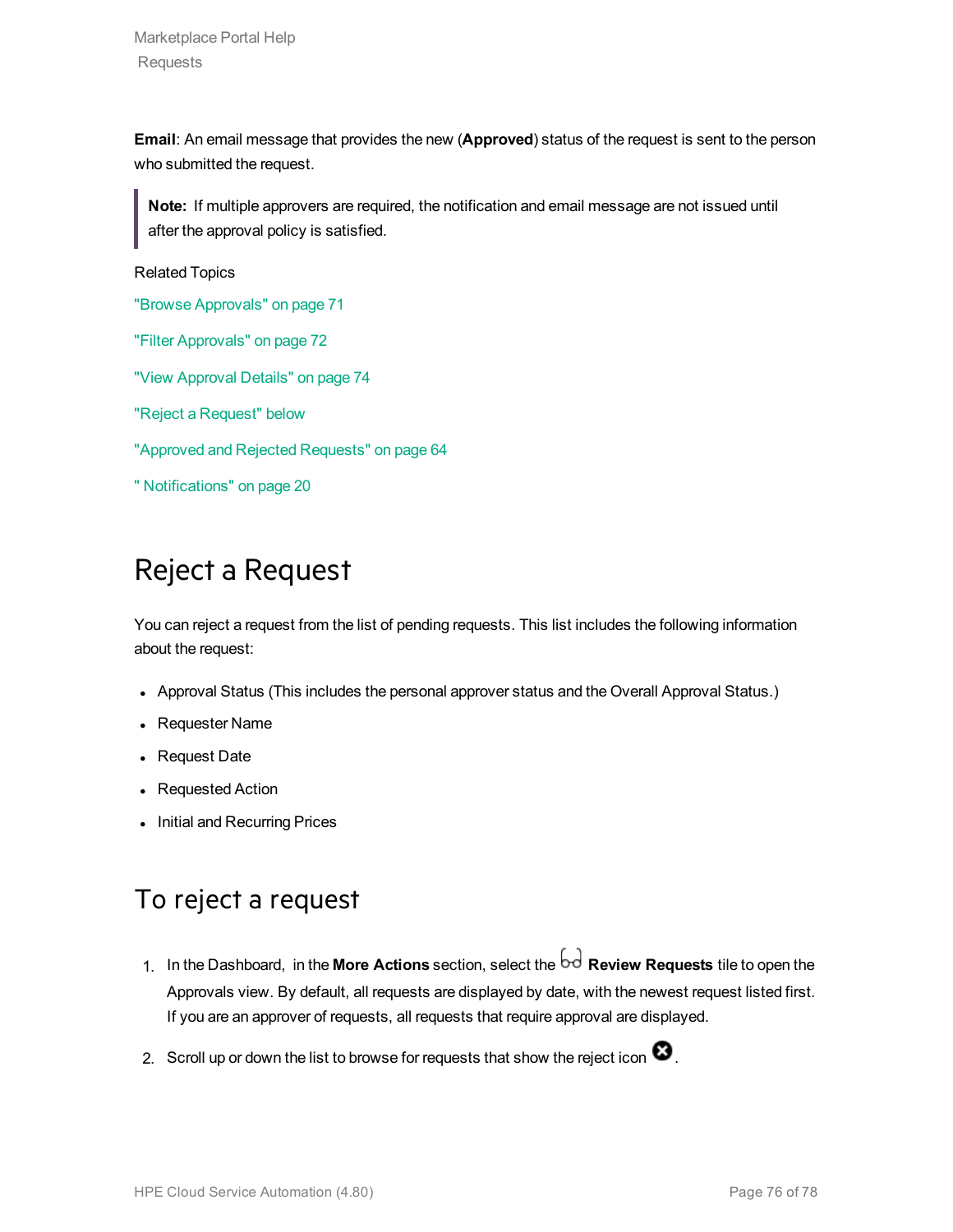- 3. Click the  $\bullet$  icon to reject the selected request.
- 4. In the **Deny this request?** dialog, enter a brief explanation about why you are rejecting this request. This explanation will be visible to anyone who views this request.
- 5. Click **Yes**.

**Note:** The subscription you denied might not immediately show the status of **Rejected** to the requester.

### Rejected Notifications

**Dashboard:** Select the **Notifications** tile to open the Notifications view and verify the new (**Rejected**) status of the request.

**Email**: An email message that provides the new (**Rejected**) status of the request is sent to the person who submitted the request.

**Note:** If multiple approvers are required, the notification and email message are not issued until after the approval policy is satisfied.

Related Topics

"Browse [Approvals"](#page-70-0) on page 71

"Filter [Approvals"](#page-71-0) on page 72

"Approve a [Request"](#page-74-0) on page 75

"Approved and Rejected [Requests"](#page-63-0) on page 64

" [Notifications"](#page-19-0) on page 20